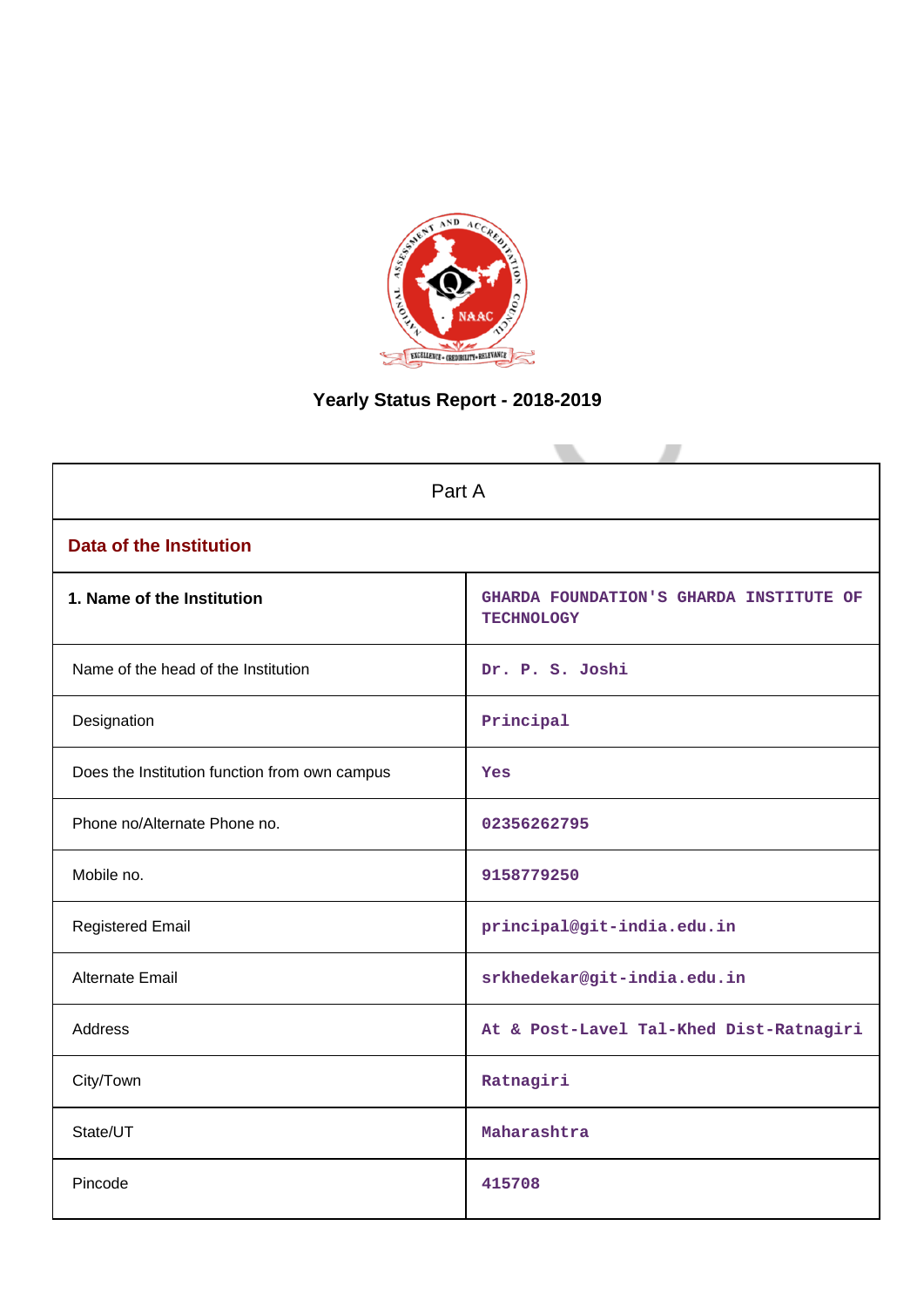| 2. Institutional Status                                                  |       |             |                                                                           |                                        |                   |  |
|--------------------------------------------------------------------------|-------|-------------|---------------------------------------------------------------------------|----------------------------------------|-------------------|--|
| Affiliated / Constituent                                                 |       |             | Affiliated                                                                |                                        |                   |  |
| Type of Institution                                                      |       |             |                                                                           | Co-education                           |                   |  |
| Location                                                                 |       |             | Rural                                                                     |                                        |                   |  |
| <b>Financial Status</b>                                                  |       |             | private                                                                   |                                        |                   |  |
| Name of the IQAC co-ordinator/Director                                   |       |             | Prof. S. R. Khedekar                                                      |                                        |                   |  |
| Phone no/Alternate Phone no.                                             |       |             | 02356262795                                                               |                                        |                   |  |
| Mobile no.                                                               |       |             |                                                                           |                                        |                   |  |
| <b>Registered Email</b>                                                  |       |             | principal@git-india.edu.in                                                |                                        |                   |  |
| Alternate Email                                                          |       |             |                                                                           | srkhedekar@git-india.edu.in            |                   |  |
| 3. Website Address                                                       |       |             |                                                                           |                                        |                   |  |
| Web-link of the AQAR: (Previous Academic Year)                           |       |             | http://www.git-india.edu.in                                               |                                        |                   |  |
| 4. Whether Academic Calendar prepared during<br>the year                 |       |             | Yes                                                                       |                                        |                   |  |
| if yes, whether it is uploaded in the institutional website:<br>Weblink: |       |             | $http://www.qit-$                                                         | india.edu.in/IQAC/AC%20Jul18-Dec18.pdf |                   |  |
| <b>5. Accrediation Details</b>                                           |       |             |                                                                           |                                        |                   |  |
| Cycle                                                                    | Grade | <b>CGPA</b> | Year of                                                                   | Validity                               |                   |  |
|                                                                          |       |             | Accrediation                                                              | Period From                            | Period To         |  |
| $\mathbf{1}$                                                             | $B+$  | 2.61        | 2017                                                                      | 02-May-2017                            | $01 - May - 2022$ |  |
| 6. Date of Establishment of IQAC                                         |       |             | $02 - Jul - 2014$                                                         |                                        |                   |  |
| 7. Internal Quality Assurance System                                     |       |             |                                                                           |                                        |                   |  |
|                                                                          |       |             | Quality initiatives by IQAC during the year for promoting quality culture |                                        |                   |  |
| Item /Title of the quality initiative by<br><b>IQAC</b>                  |       |             | Date & Duration                                                           | Number of participants/ beneficiaries  |                   |  |
| Meeting of IQAC                                                          |       |             | $30 - Ju1 - 2018$<br>1                                                    | 14                                     |                   |  |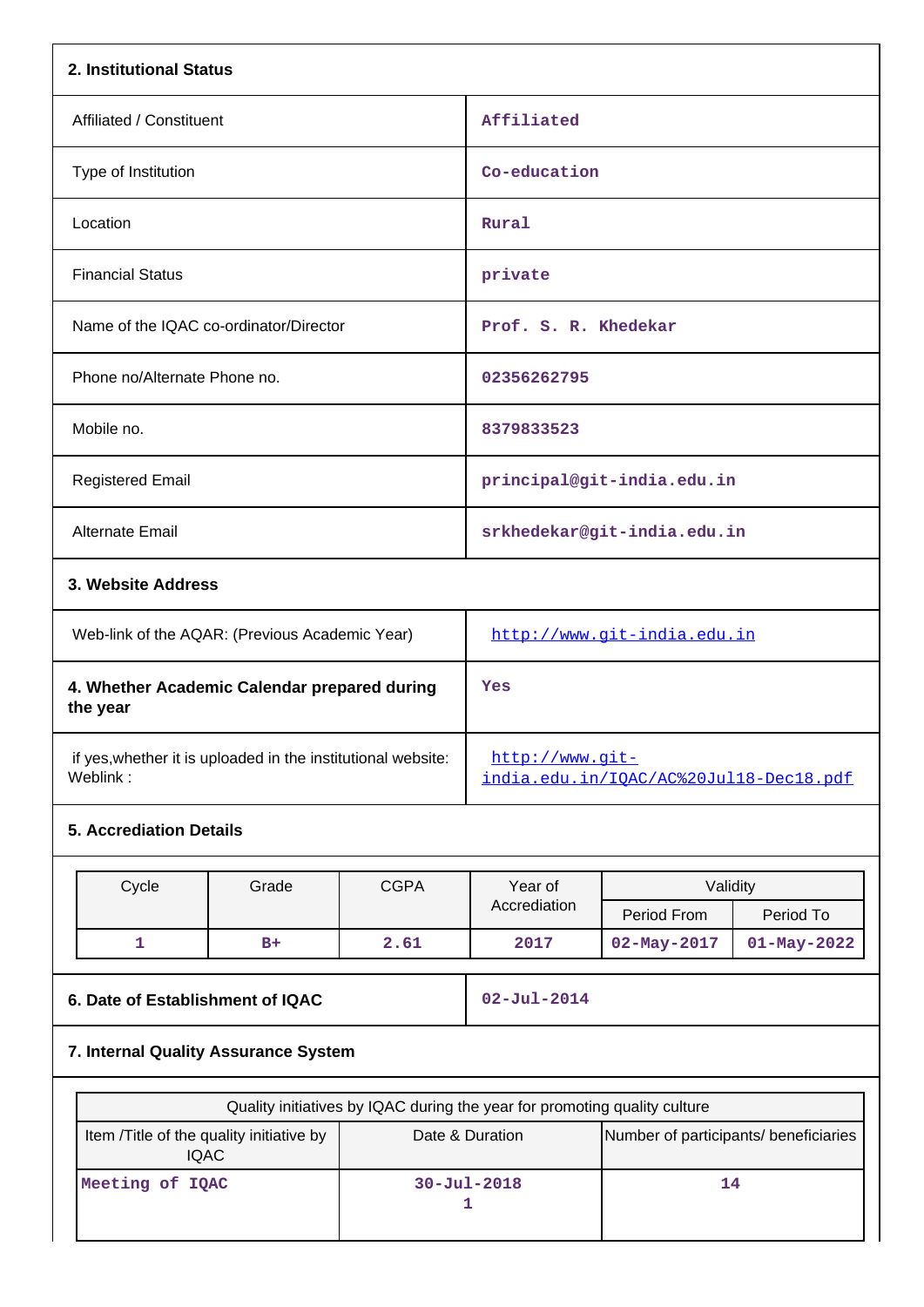| Meeting of IQAC | $10 - Dec - 2018$        | 14 |  |  |  |  |
|-----------------|--------------------------|----|--|--|--|--|
| Meeting of IQAC | $18 - \text{Mar} - 2019$ | 12 |  |  |  |  |
| View File       |                          |    |  |  |  |  |

# **8. Provide the list of funds by Central/ State Government- UGC/CSIR/DST/DBT/ICMR/TEQIP/World Bank/CPE of UGC etc.**

| Institution/Departmen                                                                                              | Scheme                                                 |                 | <b>Funding Agency</b> | Year of award with | Amount |
|--------------------------------------------------------------------------------------------------------------------|--------------------------------------------------------|-----------------|-----------------------|--------------------|--------|
| t/Faculty                                                                                                          |                                                        |                 |                       | duration           |        |
| DR.<br>Y.R.Kulkarni                                                                                                | <b>DSTSERB</b><br>attending<br>conference at<br>Canada | <b>DST-SERB</b> |                       | 2018<br>15         | 251467 |
|                                                                                                                    |                                                        |                 | No Files Uploaded !!! |                    |        |
| 9. Whether composition of IQAC as per latest<br><b>NAAC</b> guidelines:                                            |                                                        |                 |                       |                    |        |
| Upload latest notification of formation of IQAC                                                                    |                                                        |                 | View File             |                    |        |
| 10. Number of IQAC meetings held during the<br>year :                                                              |                                                        |                 | 3                     |                    |        |
| The minutes of IQAC meeting and compliances to the<br>decisions have been uploaded on the institutional<br>website |                                                        |                 | <b>Yes</b>            |                    |        |
| Upload the minutes of meeting and action taken report                                                              |                                                        |                 | View File             |                    |        |
| 11. Whether IQAC received funding from any of<br>the funding agency to support its activities<br>during the year?  |                                                        |                 | <b>No</b>             |                    |        |

## **12. Significant contributions made by IQAC during the current year(maximum five bullets)**

**1) Establishment of Incubation Center 2) Establishment of Common Resource Center 3) Internal Academic audit of all departments 4) Students feedback analysis 5) Organized seminar on Intellectual Property Rights for all teaching staff**

# **No Files Uploaded !!!**

**13. Plan of action chalked out by the IQAC in the beginning of the academic year towards Quality Enhancement and outcome achieved by the end of the academic year**

Plan of Action and Achivements/Outcomes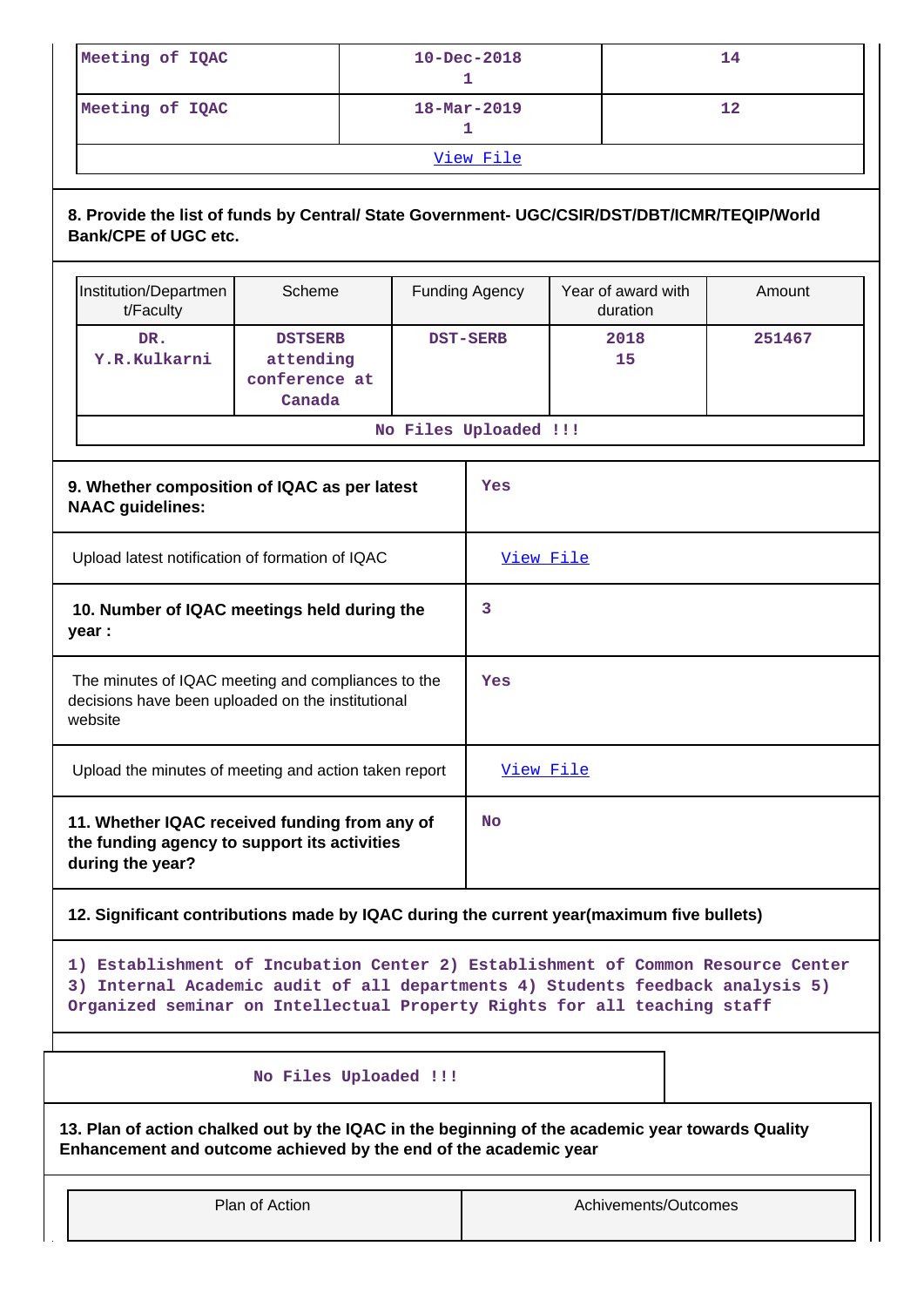| Publication in reputed journals                                                                                      | 13                                                                                                                                                                                                                                                                                                                                                                                                                                                                                                                                                                                                                                                                                                                                       |
|----------------------------------------------------------------------------------------------------------------------|------------------------------------------------------------------------------------------------------------------------------------------------------------------------------------------------------------------------------------------------------------------------------------------------------------------------------------------------------------------------------------------------------------------------------------------------------------------------------------------------------------------------------------------------------------------------------------------------------------------------------------------------------------------------------------------------------------------------------------------|
| Internship                                                                                                           | 278                                                                                                                                                                                                                                                                                                                                                                                                                                                                                                                                                                                                                                                                                                                                      |
| Campus Placement of students                                                                                         | 114                                                                                                                                                                                                                                                                                                                                                                                                                                                                                                                                                                                                                                                                                                                                      |
| Women development programs                                                                                           | 2 Programs 4 Meetings                                                                                                                                                                                                                                                                                                                                                                                                                                                                                                                                                                                                                                                                                                                    |
| Faculty participation in workshop                                                                                    | 52                                                                                                                                                                                                                                                                                                                                                                                                                                                                                                                                                                                                                                                                                                                                       |
| Development program for support staff                                                                                | 10                                                                                                                                                                                                                                                                                                                                                                                                                                                                                                                                                                                                                                                                                                                                       |
|                                                                                                                      | No Files Uploaded !!!                                                                                                                                                                                                                                                                                                                                                                                                                                                                                                                                                                                                                                                                                                                    |
| 14. Whether AQAR was placed before statutory<br>body?                                                                | Yes                                                                                                                                                                                                                                                                                                                                                                                                                                                                                                                                                                                                                                                                                                                                      |
| Name of Statutory Body                                                                                               | <b>Meeting Date</b>                                                                                                                                                                                                                                                                                                                                                                                                                                                                                                                                                                                                                                                                                                                      |
| Local managing committee                                                                                             | $22 - Ju1 - 2019$                                                                                                                                                                                                                                                                                                                                                                                                                                                                                                                                                                                                                                                                                                                        |
|                                                                                                                      |                                                                                                                                                                                                                                                                                                                                                                                                                                                                                                                                                                                                                                                                                                                                          |
| 15. Whether NAAC/or any other accredited<br>body(s) visited IQAC or interacted with it to<br>assess the functioning? | Yes                                                                                                                                                                                                                                                                                                                                                                                                                                                                                                                                                                                                                                                                                                                                      |
| Date of Visit                                                                                                        | $02 - May - 2019$                                                                                                                                                                                                                                                                                                                                                                                                                                                                                                                                                                                                                                                                                                                        |
| 16. Whether institutional data submitted to<br>AISHE:                                                                | Yes                                                                                                                                                                                                                                                                                                                                                                                                                                                                                                                                                                                                                                                                                                                                      |
| Year of Submission                                                                                                   | 2018                                                                                                                                                                                                                                                                                                                                                                                                                                                                                                                                                                                                                                                                                                                                     |
| Date of Submission                                                                                                   | $19 - Dec - 2018$                                                                                                                                                                                                                                                                                                                                                                                                                                                                                                                                                                                                                                                                                                                        |
| 17. Does the Institution have Management<br><b>Information System?</b>                                               | <b>Yes</b>                                                                                                                                                                                                                                                                                                                                                                                                                                                                                                                                                                                                                                                                                                                               |
| If yes, give a brief descripiton and a list of modules<br>currently operational (maximum 500 words)                  | Institute different modules(ERP) 1.<br>Student Management a.Add new student<br>details (Unique ID to every newly<br>admitted/existing student). b.Edit<br>student details. c. Batch allotment. d.<br>Batch shifting. e Add student<br>attendance. f. Personal Tutor<br>allotment. g. Facility to scan and<br>store compulsory documents. h.<br>Photograph can be stored. i. Previous<br>academic record. j. Address details<br>such permanent, correspondence,<br>guardian etc. k. Parent local guardian<br>details. 1. Academic fee receivable<br>generation at the time of admission. m.<br>Other fee charges can be made<br>applicable. n. Online<br>Registration/Admission o. Student Time<br>Table. p. Result status can be defined |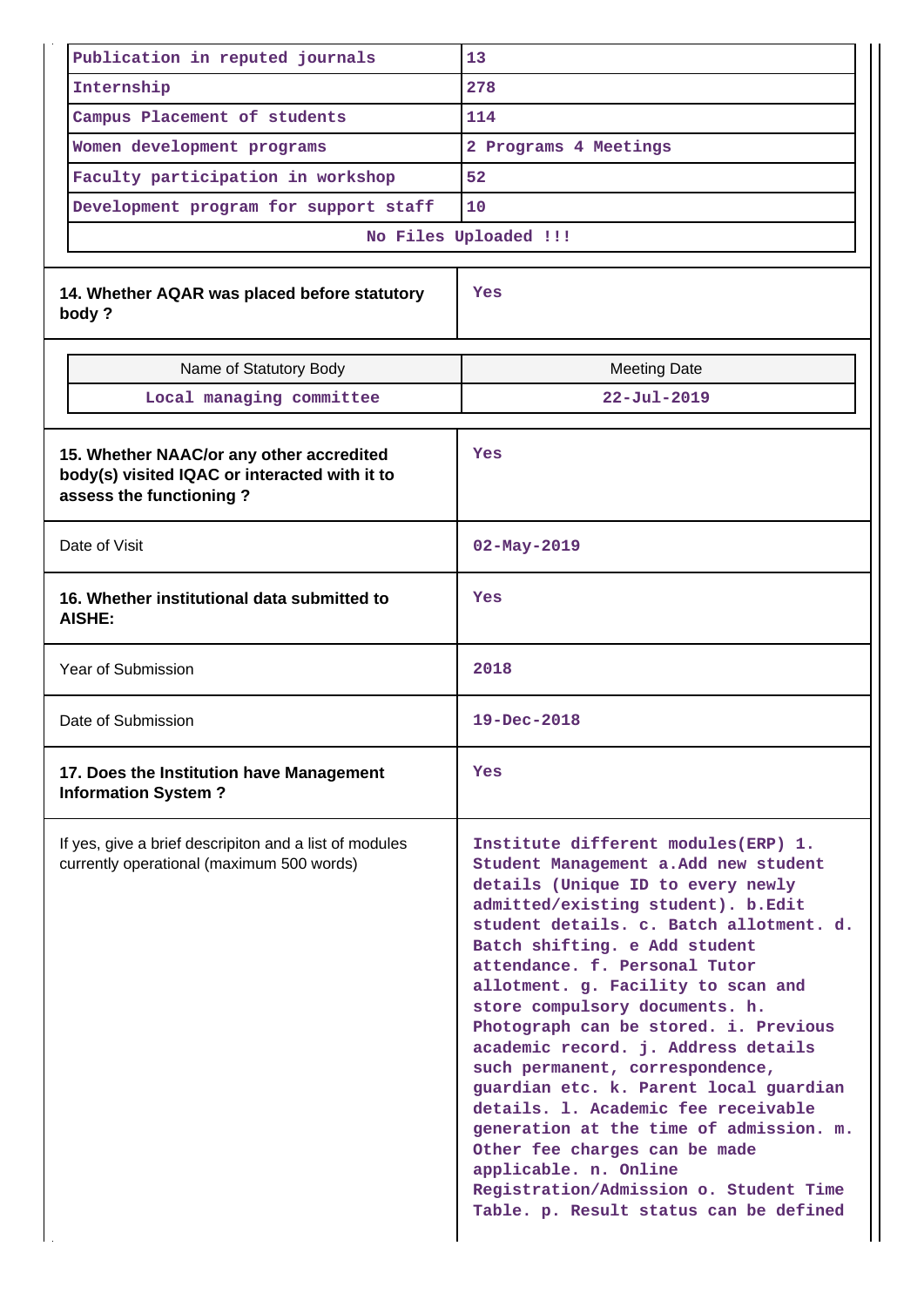**such as Passed, Failed,Resit…etc. q. Award Transfer. r. All Student Scholarship report. s. Keeps track of student's attendance in class. t. Generates defaulter list as per predefined parameters. u. Accepts fees and generates fee receipts. Maintains individual fee head ledger. Displays up to date fee status. v. Creates useful MIS reports like daily fees received, outstanding amount, defaulter list… etc. 2.Employee Management a. Unique ID to every employee with Unique Username and Password for Login facility provided in Software. b.All the transactions are recorded, against the ID only. c. Grade wise, designation wise allocation. d. Working types such as permanent, temporary and part time etc. e. Personal Information. f. Facility to scan and store Compulsory Documents. g. Office information covers department, Job profile, grade,etc. h. Photograph of the employee. i. Complete Qualifications details. j. Previous experience. k. Multiple address details such as permanent,correspondence. l. Family Details. m. Processes salary of employees based on configurable components. Employees can view salary slip. n. Generates the required financial and management AdHoc reports as per predefined format. 3. Attendance a. Lecturer view/Edit for student attendance (daily, weekly,monthly). b. Average Attendance per subject report c. Average Attendance per class report d. Student Attendance chart per subject report e. Student Attendance per day report f. Attendance completion per Teacher report g. Attendance completion per class report h. Absence Summary report i. Issuing warning letters for students as per predefined criteria 4. Alumni Students a. Admission details b.Student details c. Facility to scan and store Compulsory Documents such as Address Proof, ID proofetc d. Photograph can bestored e. Previous academicrecord f. News notices g. Alumni allocation/availabilitydetails h. Alumni currentjob i. Syllabus j. Alumni update information k. Report of all alumni information**

**Part B**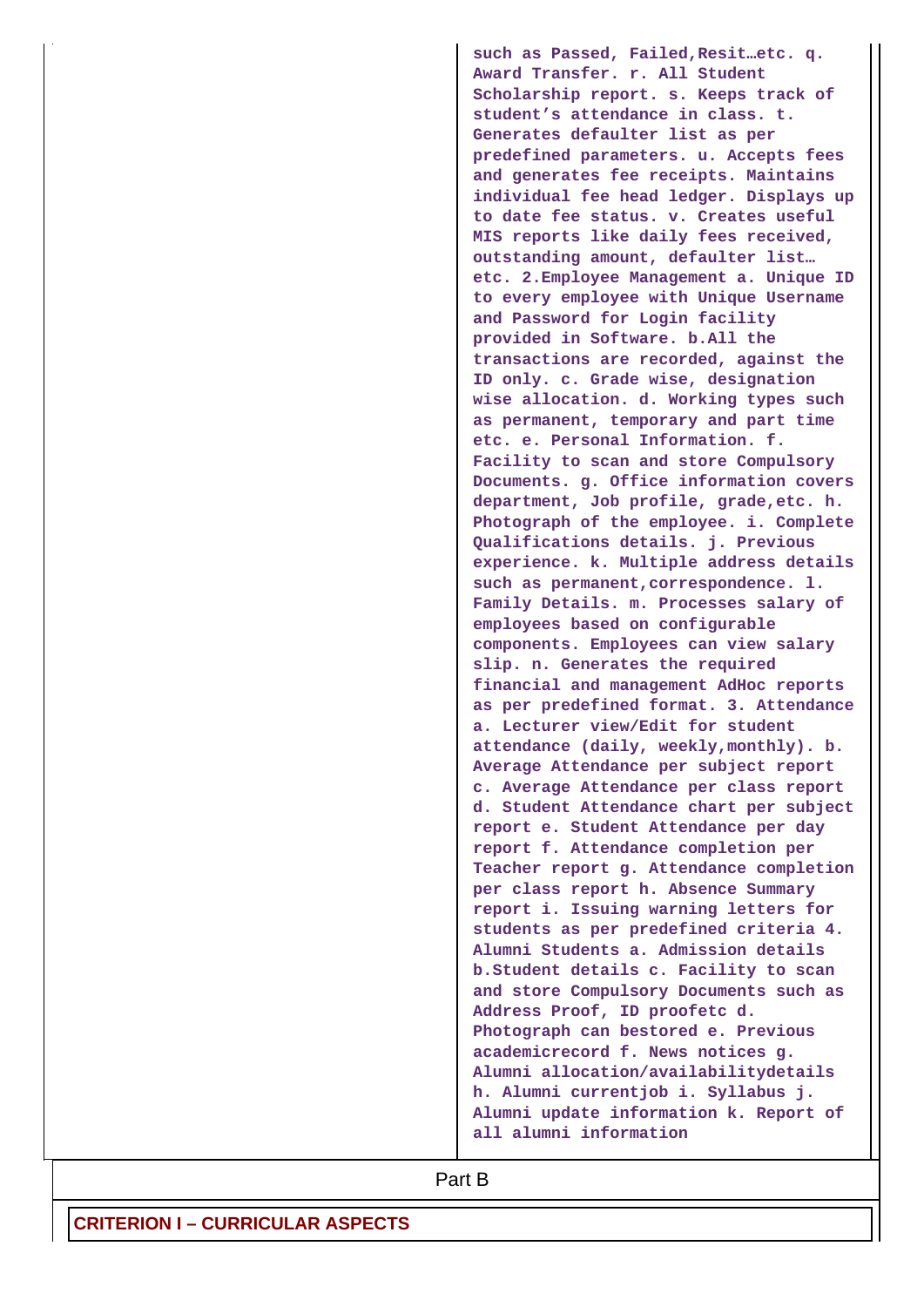#### **1.1 – Curriculum Planning and Implementation**

 1.1.1 – Institution has the mechanism for well planned curriculum delivery and documentation. Explain in 500 words

 **Course files: 1. The institution has a system of course files of every teacher in which the teacher documents Teaching plans in every subject (both Theory and Lab.) along with the implementation of the same at the beginning of the semester and throughout the semester. 2. The course file also contains syllabus, list of assignments, lecture & practical plans along with attendance sheets of students signed by both the teacher and students. 3. The said course file also contains University question papers, Lecture Notes, slides, solved questions, Institute-level academic calendars, departmental academic calendars, and University academic calendars. 4. These course files are periodically checked and audited every month/semester by HOD of the department besides Independent Academic Auditors at the Institute Level. Extra Lectures : Since students come from rural backgrounds, extra lectures of soft skills and core subjects are organized for each course. Special coaching to academically poor students: Academically poor and academically very good students are intermixed in a special program and special attention is given through peer to peer learning systems as well as a special mentorship program. EDUHUB a special peer to peer learning group: Students run as a special program called EDUHUB, which is the fine example of peer to peer learning system. Online courses through IIT and NPTEL: Students are made to undergo these trainings which supplement the main course delivery by teachers. Special course material is hosted on the elearning system which includes videos, ppts, and sketches, model demonstrations and e-books. Guest Lectures by experts: Wherever it is necessary, guest lectures by experts are organized. Engineering internship program: In engineering, visualization plays an important role hence the program envisages a system wherein the students are taken to the industry where they can actually observe the application running in production set up. This helps the student to understand the topic in a better way and he can correlate the teaching with practice. Lateral entry students through diploma courses : It is found that lateral entry students are poor in basic science subjects like Chemistry, Physics, and Mathematics. Hence special attention is given by way of extra lectures, foundation course and special induction program for these students. Induction program: The induction program ensures holistic development and quick integration of the students to the college systems like Library, Laboratories, infrastructural facilities, administrative facilities, sports facilities, and cultural clubs. Documentation: Documentation of the curricular, co-curricular and extracurricular activities of the students is done through a decentralized system of governance through various committees and are collated in an internal ERP system. The student progress is mapped and documented by the academic department of administration, centralized examination system and program and are integrated for action through the mentorship program.**

| 1.1.2 – Certificate/ Diploma Courses introduced during the academic year |                 |                          |                 |                                                 |                                           |  |  |
|--------------------------------------------------------------------------|-----------------|--------------------------|-----------------|-------------------------------------------------|-------------------------------------------|--|--|
| Certificate                                                              | Diploma Courses | Dates of<br>Introduction | <b>Duration</b> | Focus on employ<br>ability/entreprene<br>urship | Skill<br>Development                      |  |  |
| <b>OPEN</b><br><b>SIMULATION</b><br><b>TOOLS</b>                         |                 | 13/01/2019               | 15              | У                                               | employabilit Modern Tools<br><b>Usage</b> |  |  |
| 3D max                                                                   |                 | 25/08/2018               | 10              | employabilit<br>У                               | Modern s/w<br>skill<br>development        |  |  |
| 1.2 - Academic Flexibility                                               |                 |                          |                 |                                                 |                                           |  |  |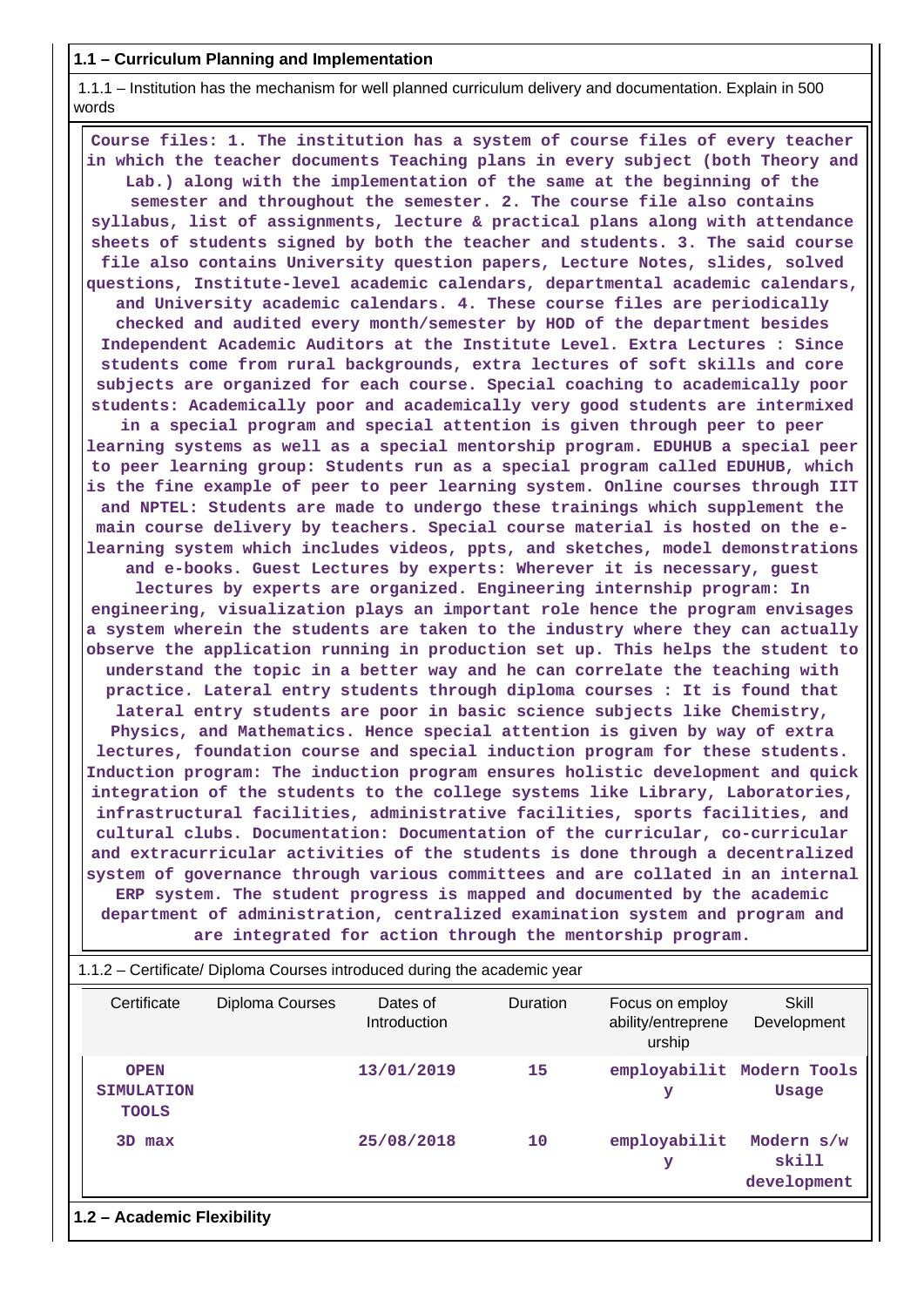| 1.2.1 - New programmes/courses introduced during the academic year                                                                                                                                                                      |                                                    |                                                                 |  |  |  |  |
|-----------------------------------------------------------------------------------------------------------------------------------------------------------------------------------------------------------------------------------------|----------------------------------------------------|-----------------------------------------------------------------|--|--|--|--|
| Programme/Course                                                                                                                                                                                                                        | Programme Specialization                           | Dates of Introduction                                           |  |  |  |  |
| No Data Entered/Not Applicable !!!                                                                                                                                                                                                      |                                                    |                                                                 |  |  |  |  |
|                                                                                                                                                                                                                                         | No file uploaded.                                  |                                                                 |  |  |  |  |
| 1.2.2 - Programmes in which Choice Based Credit System (CBCS)/Elective course system implemented at the<br>affiliated Colleges (if applicable) during the academic year.                                                                |                                                    |                                                                 |  |  |  |  |
| Name of programmes adopting<br><b>CBCS</b>                                                                                                                                                                                              | Programme Specialization                           | Date of implementation of<br><b>CBCS/Elective Course System</b> |  |  |  |  |
| ВE                                                                                                                                                                                                                                      | <b>MECHANICAL</b>                                  | 09/07/2018                                                      |  |  |  |  |
| BE                                                                                                                                                                                                                                      | <b>CIVIL</b>                                       | 09/07/2018                                                      |  |  |  |  |
| ВE                                                                                                                                                                                                                                      | <b>COMPUTER</b>                                    | 09/07/2018                                                      |  |  |  |  |
| <b>BE</b>                                                                                                                                                                                                                               | <b>ELECTRONICS AND</b><br><b>TELECOMMUNICATION</b> | 09/07/2018                                                      |  |  |  |  |
| BE                                                                                                                                                                                                                                      | <b>CHEMICAL</b>                                    | 09/07/2018                                                      |  |  |  |  |
| 1.2.3 - Students enrolled in Certificate/ Diploma Courses introduced during the year                                                                                                                                                    |                                                    |                                                                 |  |  |  |  |
| Certificate<br>Diploma Course                                                                                                                                                                                                           |                                                    |                                                                 |  |  |  |  |
| <b>Number of Students</b>                                                                                                                                                                                                               | 45                                                 | 0                                                               |  |  |  |  |
| 1.3 - Curriculum Enrichment                                                                                                                                                                                                             |                                                    |                                                                 |  |  |  |  |
| 1.3.1 – Value-added courses imparting transferable and life skills offered during the year                                                                                                                                              |                                                    |                                                                 |  |  |  |  |
| <b>Value Added Courses</b>                                                                                                                                                                                                              | Date of Introduction                               | Number of Students Enrolled                                     |  |  |  |  |
| <b>Study Techniques</b>                                                                                                                                                                                                                 | 08/10/2018                                         | 40                                                              |  |  |  |  |
|                                                                                                                                                                                                                                         | No file uploaded.                                  |                                                                 |  |  |  |  |
| 1.3.2 - Field Projects / Internships under taken during the year                                                                                                                                                                        |                                                    |                                                                 |  |  |  |  |
| Project/Programme Title                                                                                                                                                                                                                 | Programme Specialization                           | No. of students enrolled for Field<br>Projects / Internships    |  |  |  |  |
| BE                                                                                                                                                                                                                                      | <b>COMPUTER</b>                                    | 18                                                              |  |  |  |  |
| ВE                                                                                                                                                                                                                                      | <b>CHEMICAL</b>                                    | 53                                                              |  |  |  |  |
| ВE                                                                                                                                                                                                                                      | <b>MECHANICAL</b>                                  | 166                                                             |  |  |  |  |
| ВE                                                                                                                                                                                                                                      | ELECTRONICS &<br><b>TELECOMMUNICATION</b>          | 46                                                              |  |  |  |  |
| ВE                                                                                                                                                                                                                                      | <b>CIVIL</b>                                       | 34                                                              |  |  |  |  |
|                                                                                                                                                                                                                                         | No file uploaded.                                  |                                                                 |  |  |  |  |
|                                                                                                                                                                                                                                         |                                                    |                                                                 |  |  |  |  |
|                                                                                                                                                                                                                                         |                                                    |                                                                 |  |  |  |  |
| <b>Students</b>                                                                                                                                                                                                                         |                                                    | Yes                                                             |  |  |  |  |
| <b>Teachers</b>                                                                                                                                                                                                                         |                                                    | Yes                                                             |  |  |  |  |
| <b>Employers</b>                                                                                                                                                                                                                        |                                                    | Yes                                                             |  |  |  |  |
| Alumni                                                                                                                                                                                                                                  |                                                    | Yes                                                             |  |  |  |  |
| Parents                                                                                                                                                                                                                                 |                                                    | Yes                                                             |  |  |  |  |
| 1.4 - Feedback System<br>1.4.1 - Whether structured feedback received from all the stakeholders.<br>1.4.2 – How the feedback obtained is being analyzed and utilized for overall development of the institution?<br>(maximum 500 words) |                                                    |                                                                 |  |  |  |  |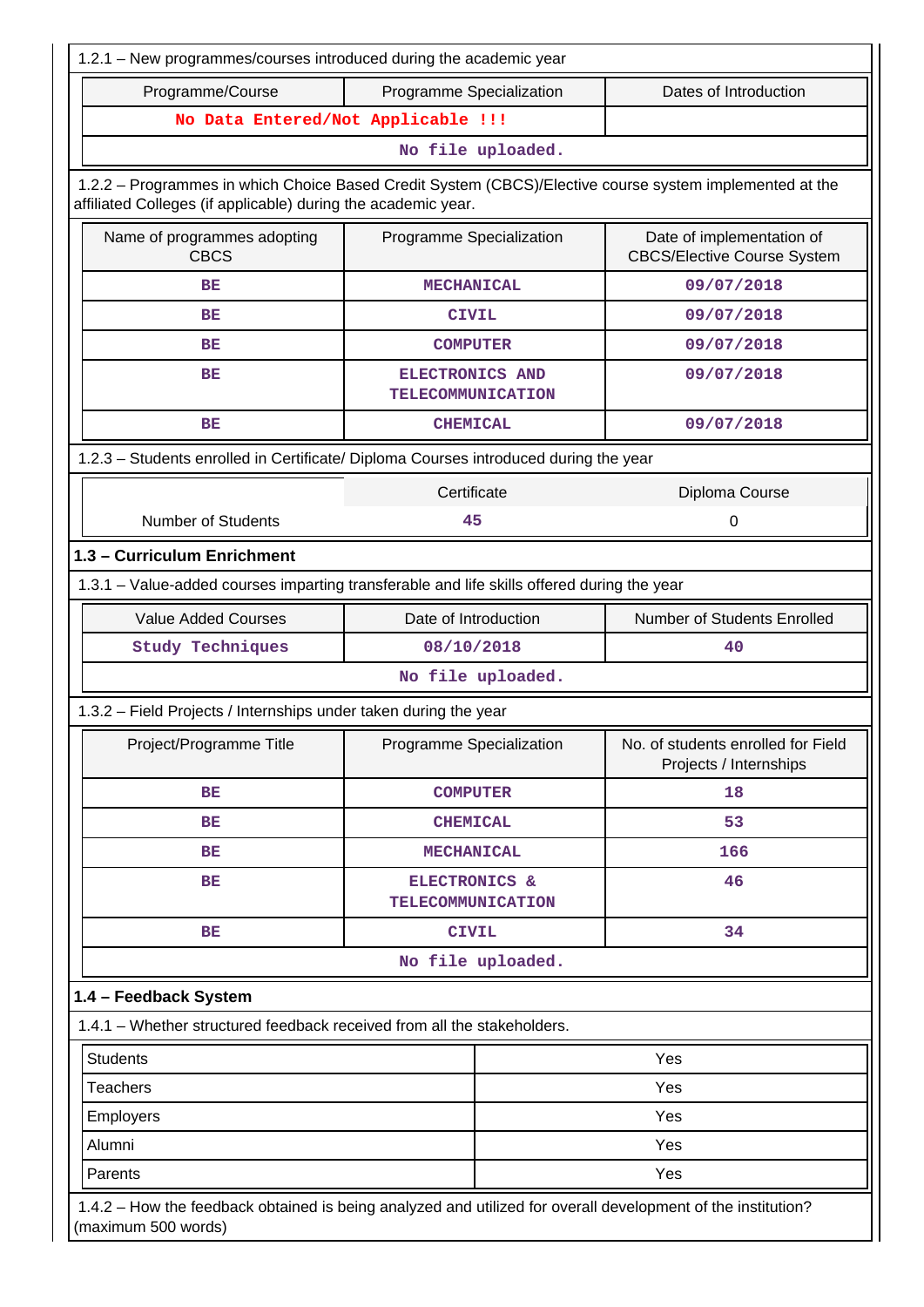#### Feedback Obtained

**1. Feedbacks obtained in terms of designed Feedback Forms (earlier hard copies and now replaced by online forms) from students in every semester twice: once around first sessional examination and the next around second sessional exam. 2. These feedbacks are analyzed for each teacher and based on the analysis, the teacher is assessed for his/ her performance. 3. These feedback results are communicated to individual teachers and their acceptance/acknowledgments are taken towards the remedial actions if the feedback received is less than or equal to 60 (overall). 4. Students' feedbacks are collected and analyzed using departmental coordinators who are faculty members from various departments. 5. Feedbacks from Alumni are collected during Alumni Meetings / Alumni Interactions with students and teachers. 6. Feedbacks from Parents of students are also taken during Parents Meet which occurs twice in a semester in stipulated feedback forms. In these meetings, parents are apprised of the ward's attendance in various subjects along with syllabus coverage and results / academic performances of students. 7. Feedbacks received from students, parents and alumni are collated and analyzed for needed remedial actions as found suitable and implemented from time to time. 8. These feedbacks with required actions are also presented and discussed in LMC Meetings and IQAC Meetings. The feedback received from stakeholders is assessed and put forth in the Departmental Academic Advisory Board which in turn is useful in gap identification and curriculum enhancement. 1) Students Feedback: In order to take feedback from the students, an Institute level feedback committee is formed. Every discipline of Institute has appointed one faculty member for the committee. • The feedback is taken online through the online system (Online Feedback system). Separate feedback is taken for practical and theory session. On performance Index basis (Percentage basis), the evaluation of student feedback is done. Total 17 approaches are present when student is going to give feedback based on theory session and total 7 approaches are there in order to evaluate performance of teacher during practical session. The feedback is analyzed by the respected Heads of the department and Principal. Suggestion for improvement is given for benefit of student and institute. Two times in a semester the feedback is taken which is a performance indicator of the teacher during semester. 2) Alumni Feedback: Alumni association is formed in order to have a better bond of Interaction with alumni and institution. Each discipline has their alumni association member to represent and lead the activities related to the alumni association. Students and faculty members of the department are the members of the Alumni Association. Alumni meet is arranged every year. During alumni meet the alumni of every discipline shows their views related to college memory along with the necessary job requirement required in the industry. During alumni meet feedback from alumni has been taken.**

## **CRITERION II – TEACHING- LEARNING AND EVALUATION**

#### **2.1 – Student Enrolment and Profile**

2.1.1 – Demand Ratio during the year

| Name of the<br>Programme | Programme<br>Specialization                    | Number of seats<br>available | Number of<br>Application received | <b>Students Enrolled</b> |
|--------------------------|------------------------------------------------|------------------------------|-----------------------------------|--------------------------|
| BE                       | <b>CHEMICAL</b>                                | 60                           | 35                                | 35                       |
| BE                       | <b>MECHANICAL</b>                              | 60                           | 47                                | 47                       |
| BE                       | <b>COMPUTER</b>                                | 60                           | 38                                | 38                       |
| BE                       | ELECTRONICS & T<br><b>ELECOMMUNICATIO</b><br>N | 60                           | 20                                | 20                       |
| ВE                       | <b>CIVIL</b>                                   | 60                           | 35                                | 35                       |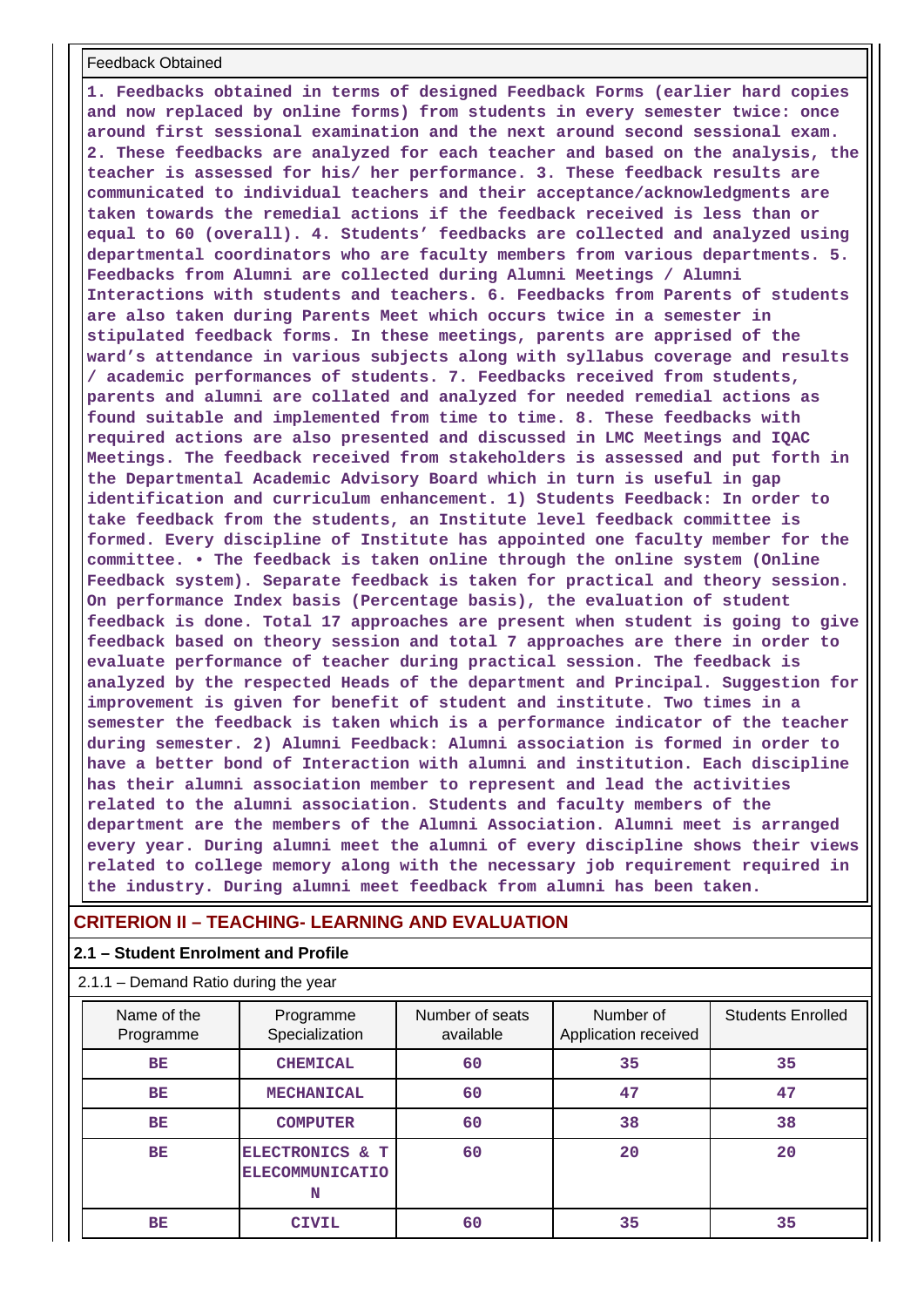| View File                                                                                                                                                                                                                                                                                                                                                                                                   |                                                           |                                                |                                        |                              |                                    |  |  |  |
|-------------------------------------------------------------------------------------------------------------------------------------------------------------------------------------------------------------------------------------------------------------------------------------------------------------------------------------------------------------------------------------------------------------|-----------------------------------------------------------|------------------------------------------------|----------------------------------------|------------------------------|------------------------------------|--|--|--|
| 2.2 - Catering to Student Diversity                                                                                                                                                                                                                                                                                                                                                                         |                                                           |                                                |                                        |                              |                                    |  |  |  |
| 2.2.1 - Student - Full time teacher ratio (current year data)                                                                                                                                                                                                                                                                                                                                               |                                                           |                                                |                                        |                              |                                    |  |  |  |
| Number of<br>Number of<br>Year<br>Number of<br>Number of<br>Number of<br>students enrolled<br>students enrolled<br>fulltime teachers<br>fulltime teachers<br>teachers<br>teaching both UG<br>in the institution<br>in the institution<br>available in the<br>available in the<br>and PG courses<br>(UG)<br>(PG)<br>institution<br>institution<br>teaching only UG<br>teaching only PG<br>courses<br>courses |                                                           |                                                |                                        |                              |                                    |  |  |  |
| 2018<br>978<br>0<br>63<br>$\Omega$<br>$\mathbf 0$                                                                                                                                                                                                                                                                                                                                                           |                                                           |                                                |                                        |                              |                                    |  |  |  |
| 2.3 - Teaching - Learning Process                                                                                                                                                                                                                                                                                                                                                                           |                                                           |                                                |                                        |                              |                                    |  |  |  |
|                                                                                                                                                                                                                                                                                                                                                                                                             |                                                           |                                                |                                        |                              |                                    |  |  |  |
| 2.3.1 – Percentage of teachers using ICT for effective teaching with Learning Management Systems (LMS), E-<br>learning resources etc. (current year data)                                                                                                                                                                                                                                                   |                                                           |                                                |                                        |                              |                                    |  |  |  |
| Number of<br>Teachers on Roll                                                                                                                                                                                                                                                                                                                                                                               | Number of<br>teachers using<br>ICT (LMS, e-<br>Resources) | <b>ICT Tools and</b><br>resources<br>available | Number of ICT<br>enabled<br>Classrooms | Numberof smart<br>classrooms | E-resources and<br>techniques used |  |  |  |
| 63                                                                                                                                                                                                                                                                                                                                                                                                          | 60                                                        | 6                                              | 12                                     | 5                            | 6                                  |  |  |  |
|                                                                                                                                                                                                                                                                                                                                                                                                             |                                                           |                                                | No file uploaded.                      |                              |                                    |  |  |  |

### 2.3.2 – Students mentoring system available in the institution? Give details. (maximum 500 words)

 Mentorship is a relationship in which an experienced person guides others in order to get a solution to their problems. Mentoring is more than 'giving advice', or passing on what your experience was in a particular area or situation. It is about motivating and empowering the students to identify their own issues and goals and helping them to find ways of resolving or reaching them by understanding and respecting different ways of doing some particular task. Mentoring is nothing but any type of assistance, which formulates in the mental, physical, intellectual, academic and overall personality of students. In the present academic context, we depute our faculty as mentor and they have been allotted students as their mentee. Mentoring is a kind of guidance connecting the students with faculty members through mentoring is the most important part of student's educational life where mentor shares their knowledge, skills, and experience to students to progress in their own lives and careers. In our institute, there are 978 students and 54 faculty members working as a mentor of these students for counseling, academicrelated, careerrelated and personal improvement of them. We make small groups of students and every faculty member is assigned a group of students for Mentoring. The faculty conduct meetings (individual and group) with the mentees and maintains the record of their complaints, suggestions, requirements, grievances and take necessary actions related to curriculum implementation. Mentoring meetings (Individual and group) are conducted by faculty members every month. Issues related to academic performance, attendance, physical and mental status, and any other personal problems are discussed and corrective measures are suggested. The record of the mentorship program is used to monitor the progress of the students. The Mentoring committee coordinator from each department collects the information about the problems of students during mentoring meetings which scheduled every month. They report these to the mentoring committee chairperson. Reports of the meeting are reviewed by a central committee comprising of Principal, Counselor and central mentor supervisor in their meeting. The Principal collects the feedback from Mentoring committee coordinators at the time of the Mentoring Committee Meeting. These meetings are held every month. All students are covered under the mentor mentee system. Every month mentor mentee meet is conducted .Discussion is based on academic, personal, sport, training placement, etc. Raised issues solved by a discussion with a mentee or a related person to overcome. A signed report by mentor and HOD is submitted to the departmental coordinator. Mentors collect feedback from students who are routed to a central committee coordinator through the departmental coordinator.

| Number of students enrolled in the<br>institution | Number of fulltime teachers | Mentor: Mentee Ratio |
|---------------------------------------------------|-----------------------------|----------------------|
| 978                                               |                             | 1:15                 |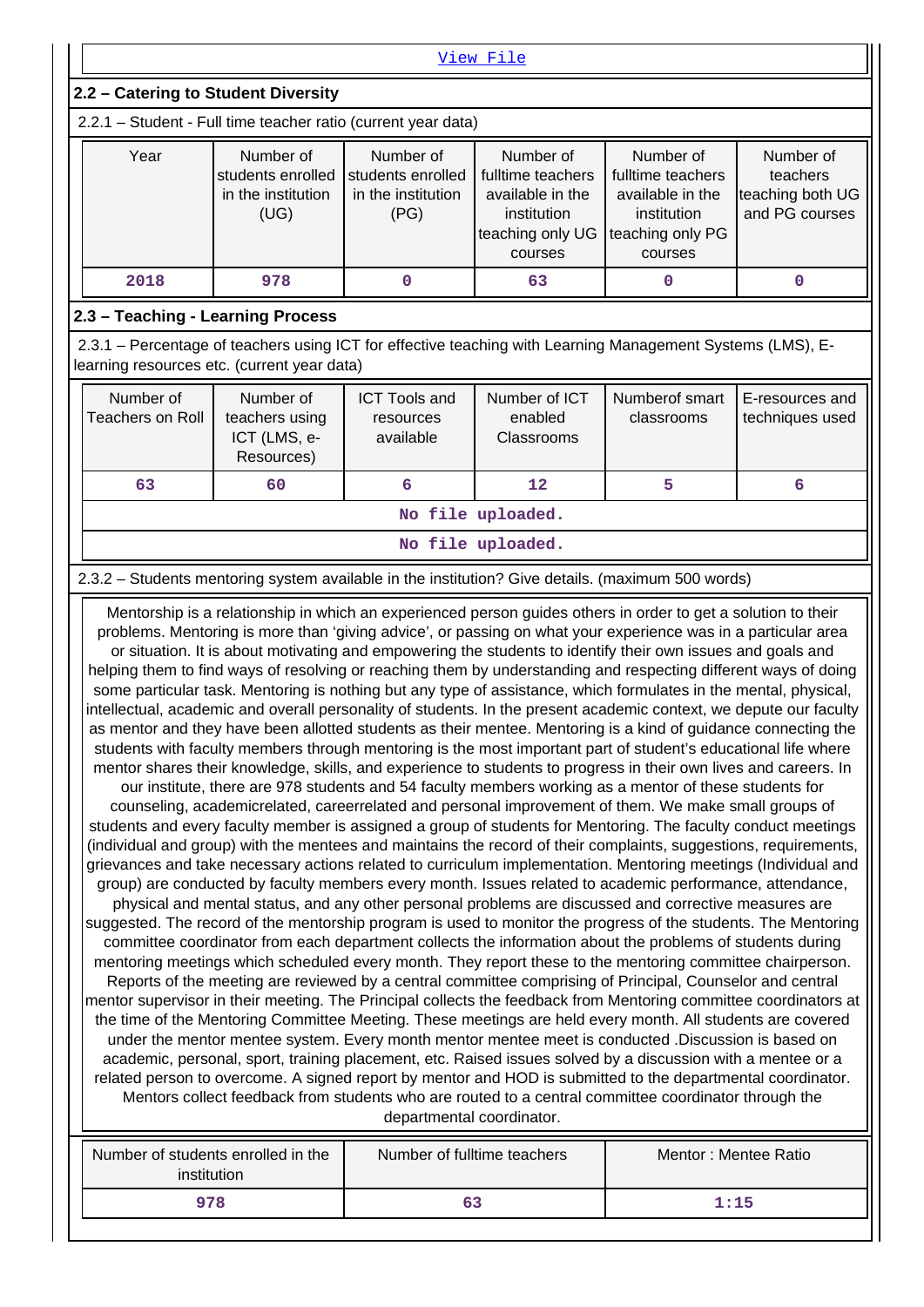| 2.4 - Teacher Profile and Quality                                                                                              |  |                                                                                                                           |                     |                                                                                       |                                                                |                             |                                                                                                                     |
|--------------------------------------------------------------------------------------------------------------------------------|--|---------------------------------------------------------------------------------------------------------------------------|---------------------|---------------------------------------------------------------------------------------|----------------------------------------------------------------|-----------------------------|---------------------------------------------------------------------------------------------------------------------|
| 2.4.1 - Number of full time teachers appointed during the year                                                                 |  |                                                                                                                           |                     |                                                                                       |                                                                |                             |                                                                                                                     |
| No. of sanctioned<br>positions                                                                                                 |  | No. of filled positions<br>Vacant positions                                                                               |                     | Positions filled during<br>the current year                                           |                                                                | No. of faculty with<br>Ph.D |                                                                                                                     |
| 61                                                                                                                             |  | 63                                                                                                                        |                     | 0                                                                                     | 15                                                             |                             | 15                                                                                                                  |
| International level from Government, recognised bodies during the year)                                                        |  |                                                                                                                           |                     |                                                                                       |                                                                |                             | 2.4.2 - Honours and recognition received by teachers (received awards, recognition, fellowships at State, National, |
| Year of Award                                                                                                                  |  | Name of full time teachers<br>Designation<br>receiving awards from<br>state level, national level,<br>international level |                     | Name of the award,<br>fellowship, received from<br>Government or recognized<br>bodies |                                                                |                             |                                                                                                                     |
| 2018                                                                                                                           |  | Dr. Sandip Hasuram<br>Gharat (National<br>level award by<br>Indian Solidarity<br>Council Delhi                            | Associate Professor |                                                                                       |                                                                | Bharat Vidya Ratan<br>Award |                                                                                                                     |
| 2018                                                                                                                           |  | Dr Y R Kulkarni                                                                                                           |                     |                                                                                       | Assistant Professor                                            |                             | International<br>Travel Support,<br><b>DSTSERB</b>                                                                  |
|                                                                                                                                |  | No file uploaded.                                                                                                         |                     |                                                                                       |                                                                |                             |                                                                                                                     |
| 2.5 - Evaluation Process and Reforms                                                                                           |  |                                                                                                                           |                     |                                                                                       |                                                                |                             |                                                                                                                     |
| 2.5.1 - Number of days from the date of semester-end/ year- end examination till the declaration of results during<br>the year |  |                                                                                                                           |                     |                                                                                       |                                                                |                             |                                                                                                                     |
| Programme Name                                                                                                                 |  | Programme Code                                                                                                            |                     | Semester/year                                                                         | Last date of the last<br>semester-end/year-<br>end examination |                             | Date of declaration of<br>results of semester-<br>end/year-end<br>examination                                       |
| ВE                                                                                                                             |  | 1T01821                                                                                                                   |                     | <b>SEM 1/WINTER</b><br>2018                                                           | 27/12/2018                                                     |                             | 11/03/2019                                                                                                          |
| BE                                                                                                                             |  | 1T01811                                                                                                                   |                     | <b>SEM 1/WINTER</b><br>2018                                                           | 27/12/2018                                                     |                             | 01/04/2019                                                                                                          |
| BE                                                                                                                             |  | 1T01822                                                                                                                   |                     | <b>SEM 2/WINTER</b><br>2018                                                           | 18/12/2018                                                     |                             | 22/02/2019                                                                                                          |
| BE                                                                                                                             |  | 1T01812                                                                                                                   |                     | <b>SEM 2/WINTER</b><br>2018                                                           | 18/12/2018                                                     |                             | 04/02/2019                                                                                                          |
| BE                                                                                                                             |  | 1T00513                                                                                                                   |                     | <b>SEM 3/WINTER</b><br>2018                                                           | 21/12/2018                                                     |                             | 26/02/2019                                                                                                          |
| BE                                                                                                                             |  | 1T00523                                                                                                                   |                     | <b>SEM 3/WINTER</b><br>2018                                                           | 21/12/2018                                                     |                             | 26/02/2019                                                                                                          |
| BE                                                                                                                             |  | 1T00514                                                                                                                   |                     | SEM 4/WINTER<br>2018                                                                  | 20/12/2018                                                     |                             | 26/02/2019                                                                                                          |
| BE                                                                                                                             |  | 1T00524                                                                                                                   |                     | SEM 4/WINTER<br>2018                                                                  | 20/12/2018                                                     |                             | 26/02/2019                                                                                                          |
| BE                                                                                                                             |  | 1T00525                                                                                                                   |                     | <b>SEM 5/WINTER</b><br>2018                                                           | 12/12/2018                                                     |                             | 26/02/2019                                                                                                          |
| BE                                                                                                                             |  | 1T00515                                                                                                                   |                     | <b>SEM 5/WINTER</b><br>2018                                                           | 12/12/2018                                                     |                             | 26/02/2019                                                                                                          |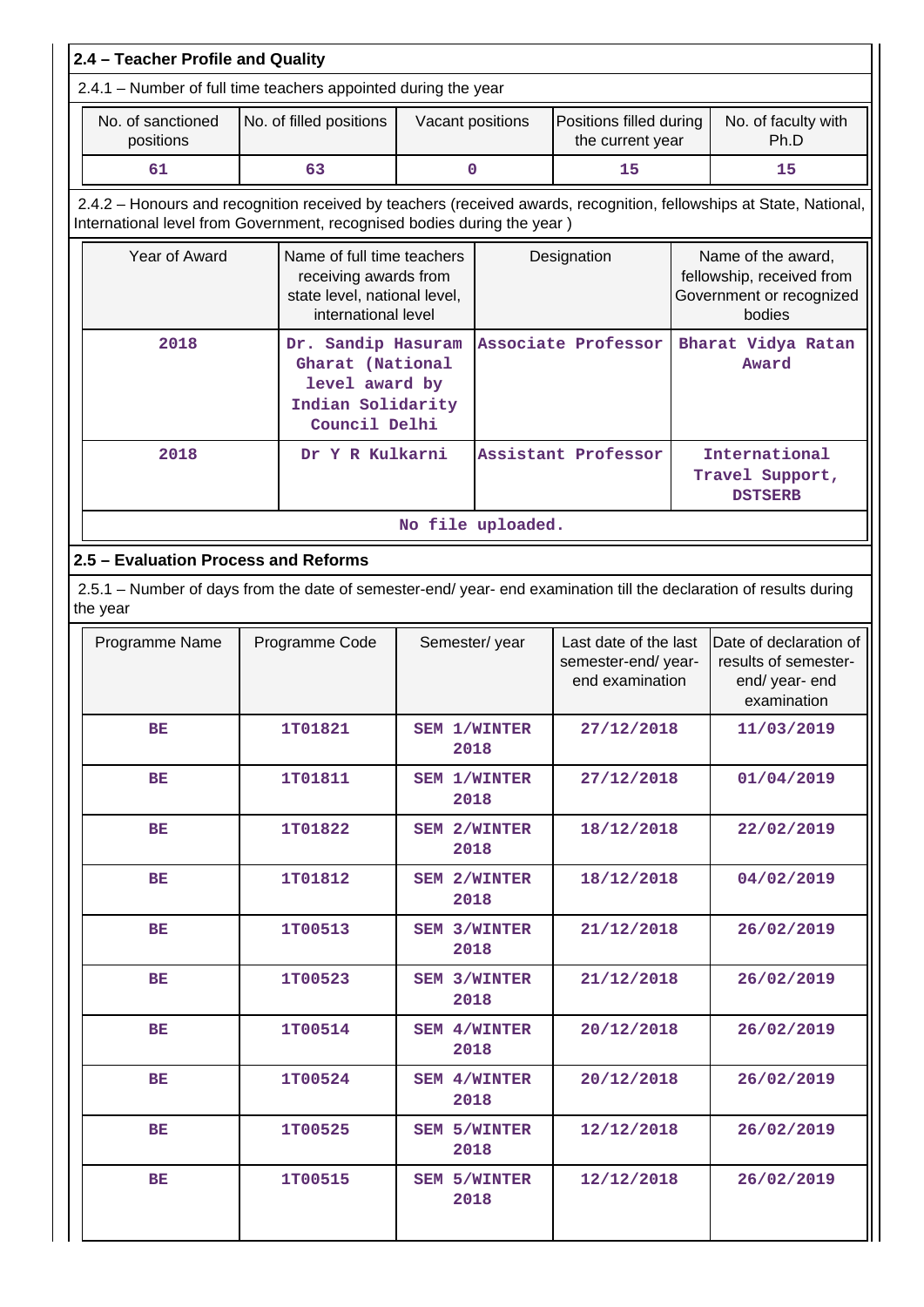| BE        | 1T00516 | <b>SEM 6/WINTER</b><br>2018 | 19/12/2018 | 26/02/2019 |
|-----------|---------|-----------------------------|------------|------------|
| BE.       | 1T01413 | SEM 3/WINTER<br>2018        | 11/12/2018 | 11/02/2019 |
| <b>BE</b> | 1T01423 | SEM 3/WINTER<br>2018        | 17/12/2018 | 11/02/2019 |
| <b>BE</b> | 1T01414 | SEM 4/WINTER<br>2018        | 20/12/2018 | 11/02/2019 |
| <b>BE</b> | 1T01424 | SEM 4/WINTER<br>2018        | 14/12/2018 | 11/02/2019 |
| <b>BE</b> | 1T01425 | <b>SEM 5/WINTER</b><br>2018 | 12/12/2018 | 11/02/2019 |
| <b>BE</b> | 1T01415 | <b>SEM 5/WINTER</b><br>2018 | 12/12/2018 | 11/02/2019 |
| BE.       | 1T01416 | SEM 6/WINTER<br>2018        | 19/12/2018 | 11/02/2019 |
| <b>BE</b> | 1T01417 | <b>SEM 7/WINTER</b><br>2018 | 14/12/2018 | 01/03/2019 |
| BE        | 1T01418 | <b>SEM 8/WINTER</b><br>2018 | 11/12/2018 | 18/01/2019 |
| <b>BE</b> | 1T00713 | <b>SEM 3/WINTER</b><br>2018 | 21/12/2018 | 01/02/2019 |
| <b>BE</b> | 1T00723 | <b>SEM 3/WINTER</b><br>2018 | 17/12/2018 | 01/02/2019 |
| BE        | 1T00714 | <b>SEM 4/WINTER</b><br>2018 | 20/12/2018 | 01/02/2019 |
| <b>BE</b> | 1T00724 | SEM 4/WINTER<br>2018        | 14/12/2018 | 01/02/2019 |
| BE        | 1T00725 | <b>SEM 5/WINTER</b><br>2018 | 12/12/2018 | 01/02/2019 |
| BE        | 1T00715 | <b>SEM 5/WINTER</b><br>2018 | 05/12/2018 | 01/02/2019 |
| BE        | 1T00716 | SEM 6/WINTER<br>2018        | 07/12/2018 | 01/02/2019 |
| BE.       | 1T00717 | <b>SEM 7/WINTER</b><br>2018 | 10/12/2018 | 10/02/2019 |
| BE        | 1T00718 | <b>SEM 8/WINTER</b><br>2018 | 11/12/2018 | 13/02/2019 |
| BE.       | 1T01013 | <b>SEM 3/WINTER</b><br>2018 | 17/12/2018 | 01/02/2019 |
| BE        | 1T01023 | <b>SEM 3/WINTER</b><br>2018 | 17/12/2018 | 01/02/2019 |
| BE        | 1T01014 | SEM 4/WINTER<br>2018        | 20/12/2018 | 01/02/2019 |
| BE        | 1T01024 | <b>SEM 4/WINTER</b><br>2018 | 14/12/2018 | 01/02/2019 |
| BE        | 1T01025 | <b>SEM 5/WINTER</b><br>2018 | 12/12/2018 | 01/02/2019 |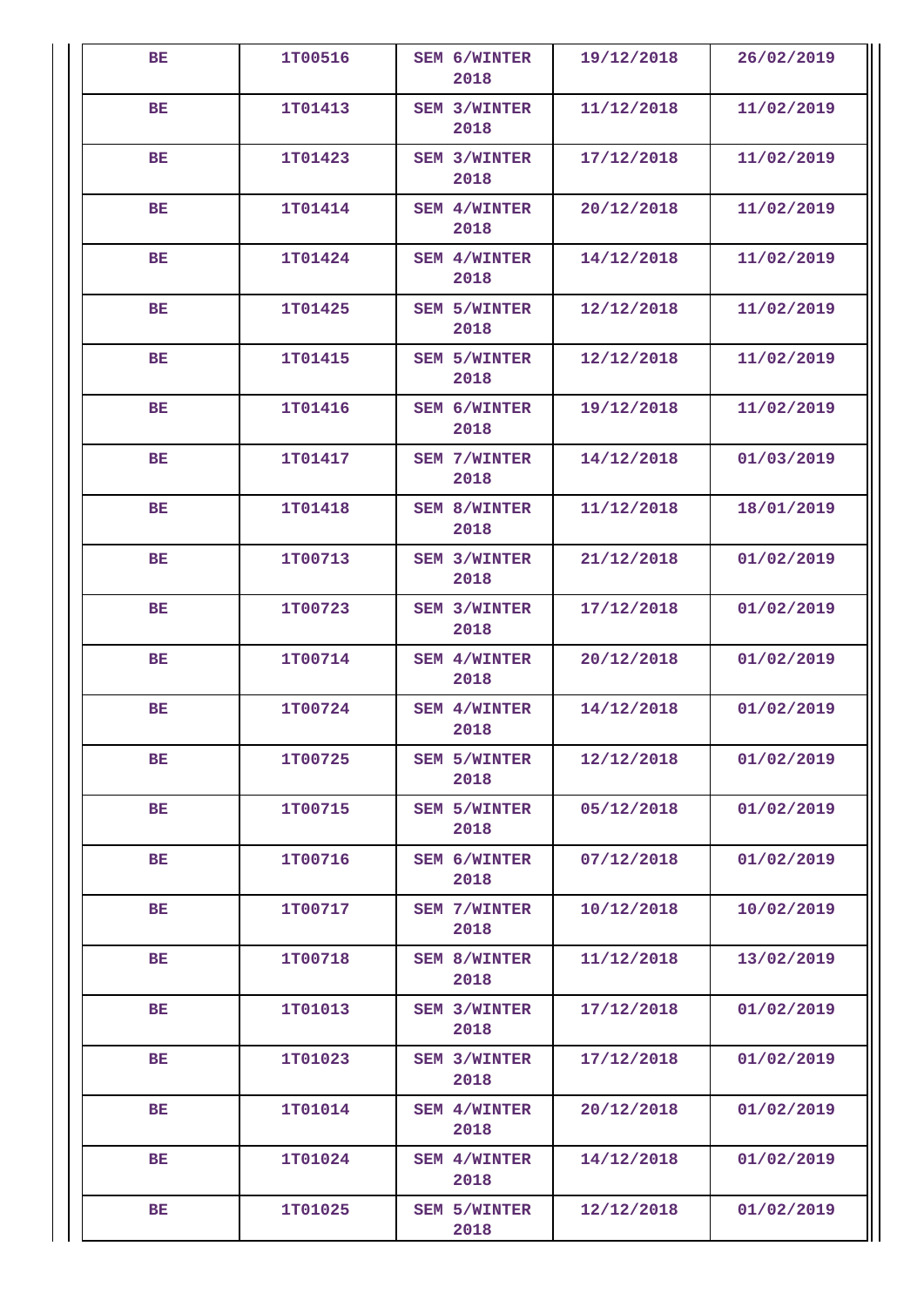| BE        | 1T01015 | <b>SEM 5/WINTER</b><br>2018 | 12/12/2018 | 01/02/2019 |
|-----------|---------|-----------------------------|------------|------------|
| BE        | 1T01016 | SEM 6/WINTER<br>2018        | 19/12/2018 | 01/02/2019 |
| <b>BE</b> | 1T01017 | <b>SEM 7/WINTER</b><br>2018 | 14/12/2018 | 06/03/2019 |
| BE        | 1T01018 | <b>SEM 8/WINTER</b><br>2018 | 11/12/2018 | 10/01/2019 |
| BE        | 1T00613 | <b>SEM 3/WINTER</b><br>2018 | 21/12/2018 | 26/02/2019 |
| <b>BE</b> | 1T00623 | <b>SEM 3/WINTER</b><br>2018 | 17/12/2018 | 26/02/2019 |
| <b>BE</b> | 1T00614 | SEM 4/WINTER<br>2018        | 20/12/2018 | 26/02/2019 |
| BE        | 1T00624 | SEM 4/WINTER<br>2018        | 20/12/2018 | 26/02/2019 |
| <b>BE</b> | 1T00625 | <b>SEM 5/WINTER</b><br>2018 | 18/12/2018 | 26/02/2019 |
| BE        | 1T00615 | <b>SEM 5/WINTER</b><br>2018 | 12/12/2018 | 26/02/2019 |
| <b>BE</b> | 1T00616 | SEM 6/WINTER<br>2018        | 19/12/2018 | 26/02/2019 |
| <b>BE</b> | 1T00617 | <b>SEM 7/WINTER</b><br>2018 | 14/12/2018 | 18/02/2019 |
| BE        | 1T00618 | <b>SEM 8/WINTER</b><br>2018 | 11/12/2018 | 08/02/2019 |
| <b>BE</b> | 1T01218 | SEM 8/WINTER<br>2018        | 11/12/2018 | 03/07/2019 |
| BE        | 1T01821 | <b>SEM 1/SUMMER</b><br>2019 | 10/06/2019 | 13/07/2019 |
| BE        | 1T01811 | SEM 1/SUMMER<br>2019        | 10/06/2019 | 08/07/2019 |
| BE        | 1T01822 | SEM 2/SUMMER<br>2019        | 07/06/2019 | 17/07/2019 |
| BE.       | 1T01812 | <b>SEM 2/SUMMER</b><br>2019 | 07/06/2019 | 20/07/2019 |
| BE        | 1T00513 | SEM 3/SUMMER<br>2019        | 06/06/2019 | 06/08/2019 |
| BE.       | 1T00523 | SEM 3/SUMMER<br>2019        | 06/06/2019 | 06/08/2019 |
| BE        | 1T00514 | SEM 4/SUMMER<br>2019        | 04/06/2019 | 06/08/2019 |
| BE        | 1T00524 | SEM 4/SUMMER<br>2019        | 04/06/2019 | 06/08/2019 |
| BE        | 1T00525 | <b>SEM 5/SUMMER</b><br>2019 | 31/05/2019 | 06/08/2019 |
| BE        | 1T00515 | SEM 5/SUMMER<br>2019        | 31/05/2019 | 06/08/2019 |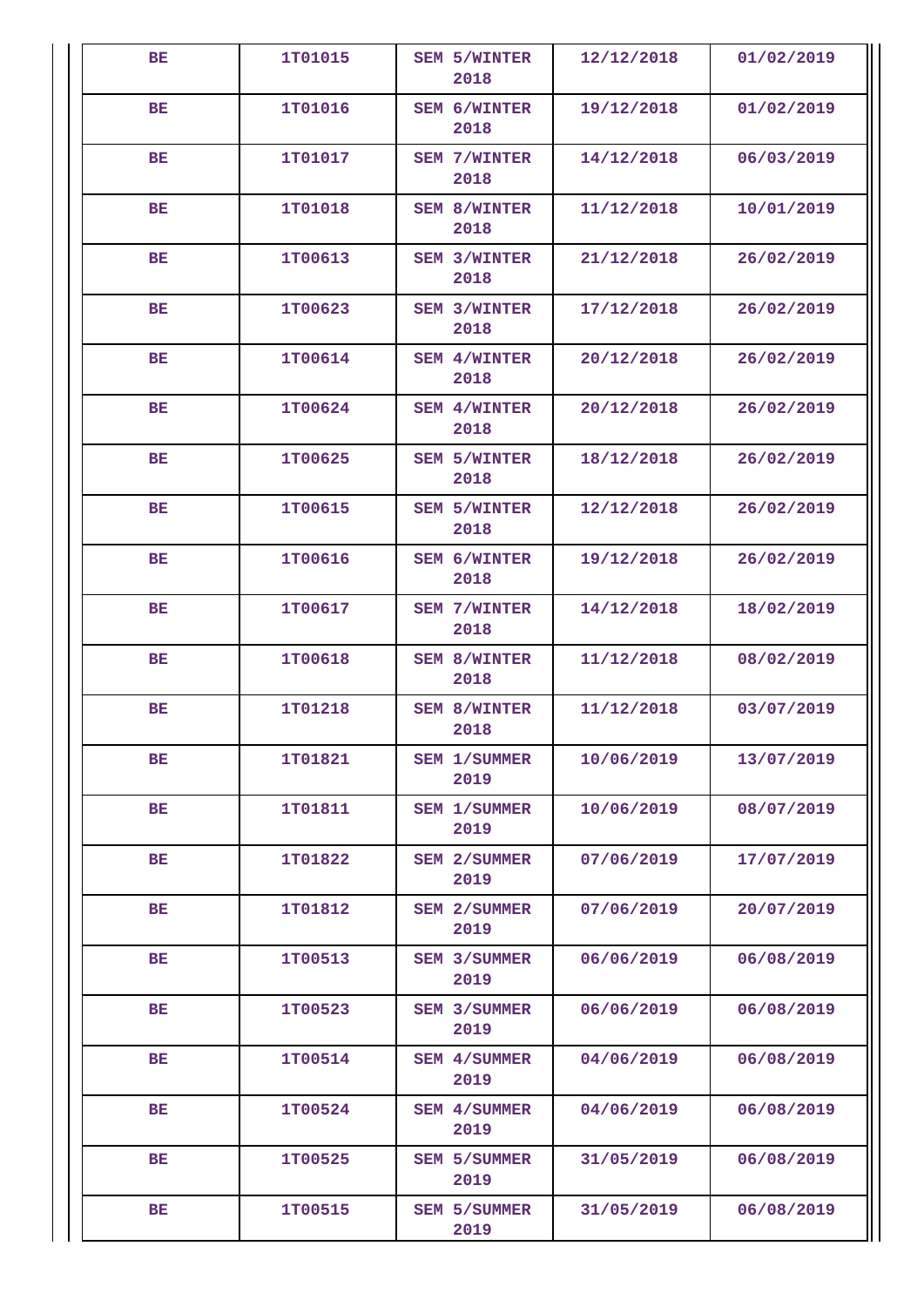| BE        | 1T00516 | SEM 6/SUMMER<br>2019        | 10/06/2019 | 06/08/2019 |
|-----------|---------|-----------------------------|------------|------------|
| <b>BE</b> | 1T00526 | SEM 6/SUMMER<br>2019        | 10/06/2019 | 06/08/2019 |
| BE        | 1T00517 | <b>SEM 7/SUMMER</b><br>2019 | 23/05/2019 | 03/07/2019 |
| <b>BE</b> | 1T00518 | SEM 8/SUMMER<br>2019        | 30/05/2019 | 11/07/2019 |
| BE        | 1T01413 | SEM 3/SUMMER<br>2019        | 24/05/2019 | 29/07/2019 |
| <b>BE</b> | 1T01423 | SEM 3/SUMMER<br>2019        | 30/05/2019 | 29/07/2019 |
| BE        | 1T01414 | SEM 4/SUMMER<br>2019        | 04/06/2019 | 29/07/2019 |
| BE        | 1T01424 | SEM 4/SUMMER<br>2019        | 29/05/2019 | 29/07/2019 |
| <b>BE</b> | 1T01425 | <b>SEM 5/SUMMER</b><br>2019 | 31/05/2019 | 29/07/2019 |
| BE        | 1T01415 | <b>SEM 5/SUMMER</b><br>2019 | 31/05/2019 | 29/07/2019 |
| BE.       | 1T01416 | SEM 6/SUMMER<br>2019        | 10/06/2019 | 29/07/2019 |
| BE        | 1T01426 | SEM 6/SUMMER<br>2019        | 03/06/2019 | 29/07/2019 |
| BE        | 1T01417 | SEM 7/SUMMER<br>2019        | 29/05/2019 | 07/07/2019 |
| <b>BE</b> | 1T01418 | SEM 8/SUMMER<br>2019        | 24/05/2019 | 12/07/2019 |
| BE        | 1T00713 | SEM 3/SUMMER<br>2019        | 06/06/2019 | 27/08/2019 |
| BЕ        | 1T00723 | SEM 3/SUMMER<br>2019        | 30/05/2019 | 27/08/2019 |
| <b>BE</b> | 1T00714 | SEM 4/SUMMER<br>2019        | 04/06/2019 | 27/08/2019 |
| BE        | 1T00724 | SEM 4/SUMMER<br>2019        | 29/05/2019 | 27/08/2019 |
| BE        | 1T00725 | SEM 5/SUMMER<br>2019        | 31/05/2019 | 27/08/2019 |
| BE        | 1T00715 | <b>SEM 5/SUMMER</b><br>2019 | 27/05/2019 | 27/08/2019 |
| BE        | 1T00716 | SEM 6/SUMMER<br>2019        | 28/05/2019 | 27/08/2019 |
| BE.       | 1T00526 | SEM 6/SUMMER<br>2019        | 10/06/2019 | 27/08/2019 |
| BE        | 1T00717 | <b>SEM 7/SUMMER</b><br>2019 | 23/05/2019 | 03/07/2019 |
| BE        | 1T00718 | SEM 8/SUMMER<br>2019        | 24/05/2019 | 04/07/2019 |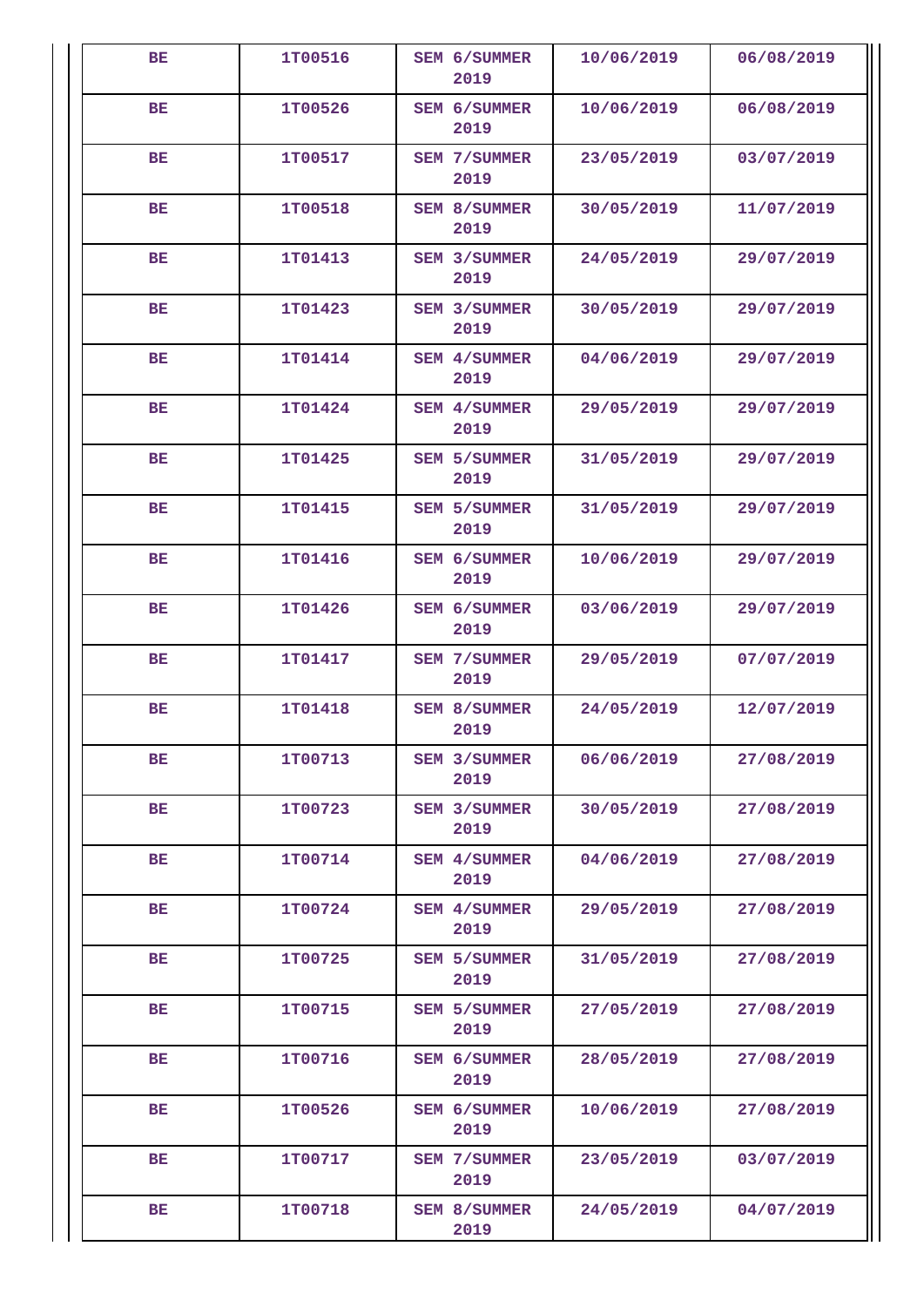| BE        | 1T01013 | SEM 3/SUMMER<br>2019                                                                                           | 30/05/2019 | 21/07/2019 |
|-----------|---------|----------------------------------------------------------------------------------------------------------------|------------|------------|
| BE        | 1T01023 | SEM 3/SUMMER                                                                                                   | 30/05/2019 | 21/07/2019 |
|           |         | 2019                                                                                                           |            |            |
| BE        | 1T01014 | SEM 4/SUMMER<br>2019                                                                                           | 04/06/2019 | 21/07/2019 |
| BE        | 1T01024 | SEM 4/SUMMER<br>2019                                                                                           | 29/05/2019 | 21/07/2019 |
| BE        | 1T01025 | <b>SEM 5/SUMMER</b><br>2019                                                                                    | 31/05/2019 | 06/08/2019 |
| <b>BE</b> | 1T01015 | <b>SEM 5/SUMMER</b><br>2019                                                                                    | 31/05/2019 | 06/08/2019 |
| BE        | 1T01016 | SEM 6/SUMMER<br>2019                                                                                           | 10/06/2019 | 21/07/2019 |
| <b>BE</b> | 1T01026 | SEM 6/SUMMER<br>2019                                                                                           | 03/06/2019 | 21/07/2019 |
| BE        | 1T01017 | SEM 7/SUMMER<br>2019                                                                                           | 29/05/2019 | 06/07/2019 |
| BE        | 1T01018 | <b>SEM 8/SUMMER</b><br>2019                                                                                    | 24/05/2019 | 06/07/2019 |
| BE        | 1T00613 | SEM 3/SUMMER<br>2019                                                                                           | 06/06/2019 | 02/08/2019 |
| <b>BE</b> | 1T00623 | SEM 3/SUMMER<br>2019                                                                                           | 30/05/2019 | 02/08/2019 |
| BE        | 1T00614 | SEM 4/SUMMER<br>2019                                                                                           | 04/06/2019 | 02/08/2019 |
| <b>BE</b> | 1T00624 | SEM 4/SUMMER<br>2019                                                                                           | 04/06/2019 | 02/08/2019 |
| <b>BE</b> | 1T00625 | <b>SEM 5/SUMMER</b><br>2019                                                                                    | 07/06/2019 | 02/08/2019 |
| BE        | 1T00615 | <b>SEM 5/SUMMER</b><br>2019                                                                                    | 31/05/2019 | 02/08/2019 |
| <b>BE</b> | 1T00616 | SEM 6/SUMMER<br>2020                                                                                           | 10/06/2019 | 02/08/2019 |
| <b>BE</b> | 1T00626 | SEM 6/SUMMER<br>2020                                                                                           | 10/06/2019 | 02/08/2019 |
| BE        | 1T00617 | <b>SEM 7/SUMMER</b><br>2019                                                                                    | 29/05/2019 | 06/07/2019 |
| BE        | 1T00618 | SEM 8/SUMMER<br>2019                                                                                           | 24/05/2019 | 11/07/2019 |
| BE        | 1T01218 | SEM 8/SUMMER<br>2019                                                                                           | 24/05/2019 | 03/07/2019 |
|           |         | View File                                                                                                      |            |            |
|           |         | 2.5.2 - Reforms initiated on Continuous Internal Evaluation(CIE) system at the institutional level (250 words) |            |            |

**Assessment of performance is an integral part of the teaching and learning**

**process. The institute adopts continuous Internal Evaluation (CIE) to assess all aspects of a students development on a continuous basis. The institute has**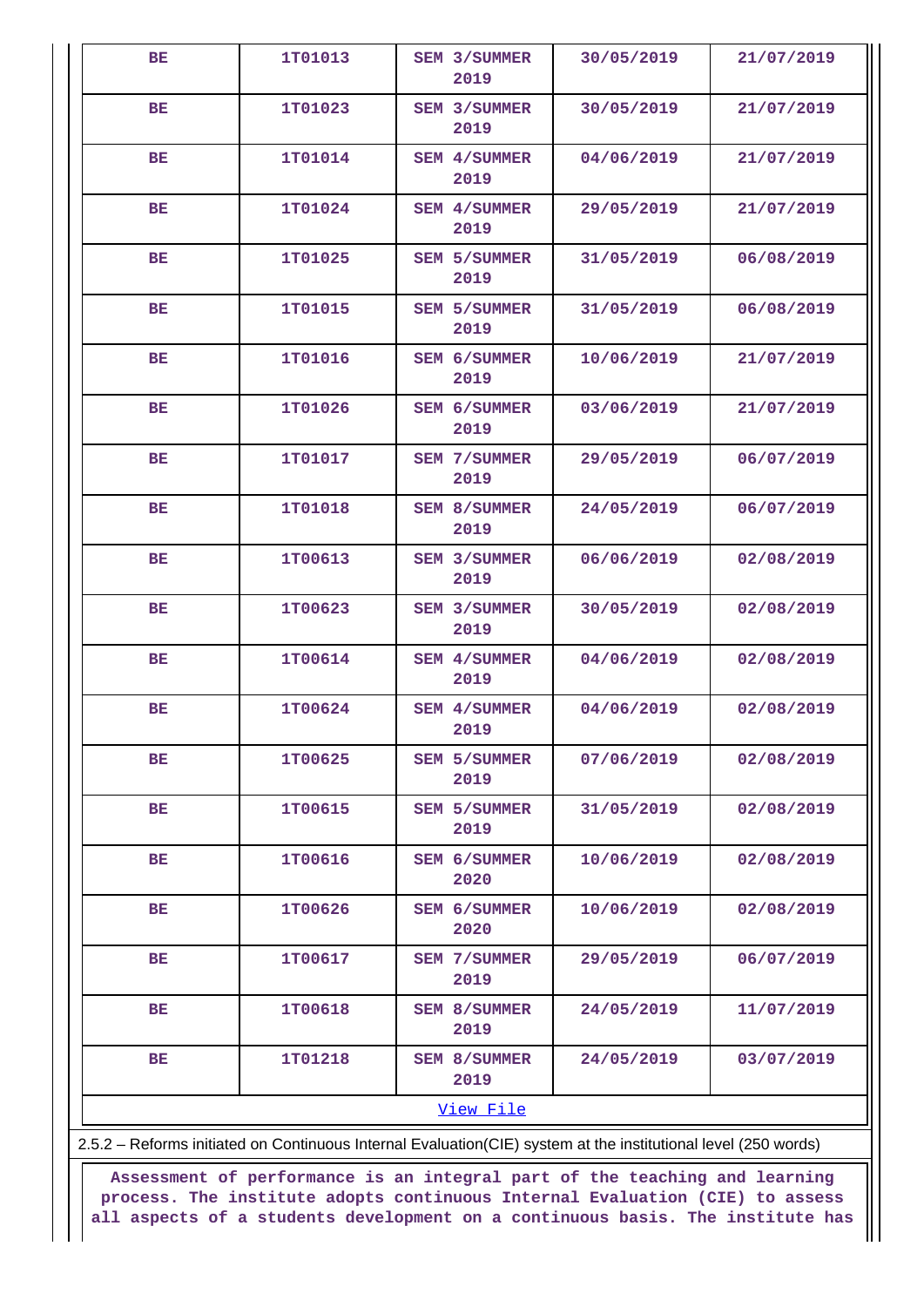**taken efforts to improve the performance of students by framing significant reforms in Continuous Internal evaluation at the institute level.Students are made aware of the evaluation process through the orientation programs at the beginning of the semester. An academic calendar clearly specifies the date/time of various academic events to take place during the academic session is notified prior to the commencement of the academic session. A teaching plan is prepared at the beginning of the semester for each subject by the respective faculty. Course outcomes (COs) are prepared for each subject and mapped to Program Outcomes (POs) of respective departments that are related to PEOs. 1) Continuous assessment in theory subjects: • Two sessional exams are conducted prior to the University exam in each semester. • The time table for the sessional exam is displayed prior to one week on departmental notice board. • Question paper is prepared by faculty and submitted to the Sessional exam coordinator at a specified time. • The Institute has separate centralized exam cell to conduct these examinations. The exam cell is headed by exam cell coordinator supported by Head of the departments, to take care of all activities. • A Centralized valuation system is followed. COE with his team ensures smooth evaluation of answer scripts. Answer scripts are evaluated within 3 days after exam. 2) Continuous assessment in Practical Subjects: For practical subjects, there shall be a continuous evaluation during the semester. In this regard, the faculty will do the keen evaluation of day to day performance of the student for every experiment which includes regularity, procedure, results, viva and promptness in submission of records and the marks obtained are recorded against each experiment in the student record. 3) Continuous assessment in projects: As part of the internal assessment of projects, BE students of each department are divided into groups of 2 or 3 or 4. Each group fixes the title of their project. Project coordinator with Head of the department assesses and approves projects for each group. 4) Remedial Classes are conducted for the students to recall. Peer to peer teaching is introducing for the betterment of students. 5) The institute is conducts a Student Satisfaction Survey regarding Teaching – Learning and Evaluation, which helps to upgrade the quality in higher education. Random sample of 165 students was selected. These students are mare aware of the purpose of the survey through orientation program. A student will have to respond to all the questions given in the questionnaire format with her/his sincere effort and thought. Her/his identity will not be revealed. The questionnaire covers TeachingLearning Process, Infra Structure, Curricular and Co curricular Activities, Extra Curricular Activities and Best Practices**

 2.5.3 – Academic calendar prepared and adhered for conduct of Examination and other related matters (250 words)

 **• Institute level Academic Calendar for each academic year is prepared after University Academic. • Departmental Academic Calendar is also made with department specific activities and plans. • These calendars have planned dates for exams., sessional exams, TPO activities, extracurricular and cocurricular activities besides cultural and sports events planned throughout the year. • These calendars are followed as far as possible and plans are implemented using these calendars.**

#### **2.6 – Student Performance and Learning Outcomes**

 2.6.1 – Program outcomes, program specific outcomes and course outcomes for all programs offered by the institution are stated and displayed in website of the institution (to provide the weblink)

| http://git-india.edu.in/AQAR/CO       |                   |                             |                       |                              |                 |  |  |  |
|---------------------------------------|-------------------|-----------------------------|-----------------------|------------------------------|-----------------|--|--|--|
| $2.6.2$ – Pass percentage of students |                   |                             |                       |                              |                 |  |  |  |
| Programme<br>Code                     | Programme<br>Name | Programme<br>Specialization | Number of<br>students | Number of<br>students passed | Pass Percentage |  |  |  |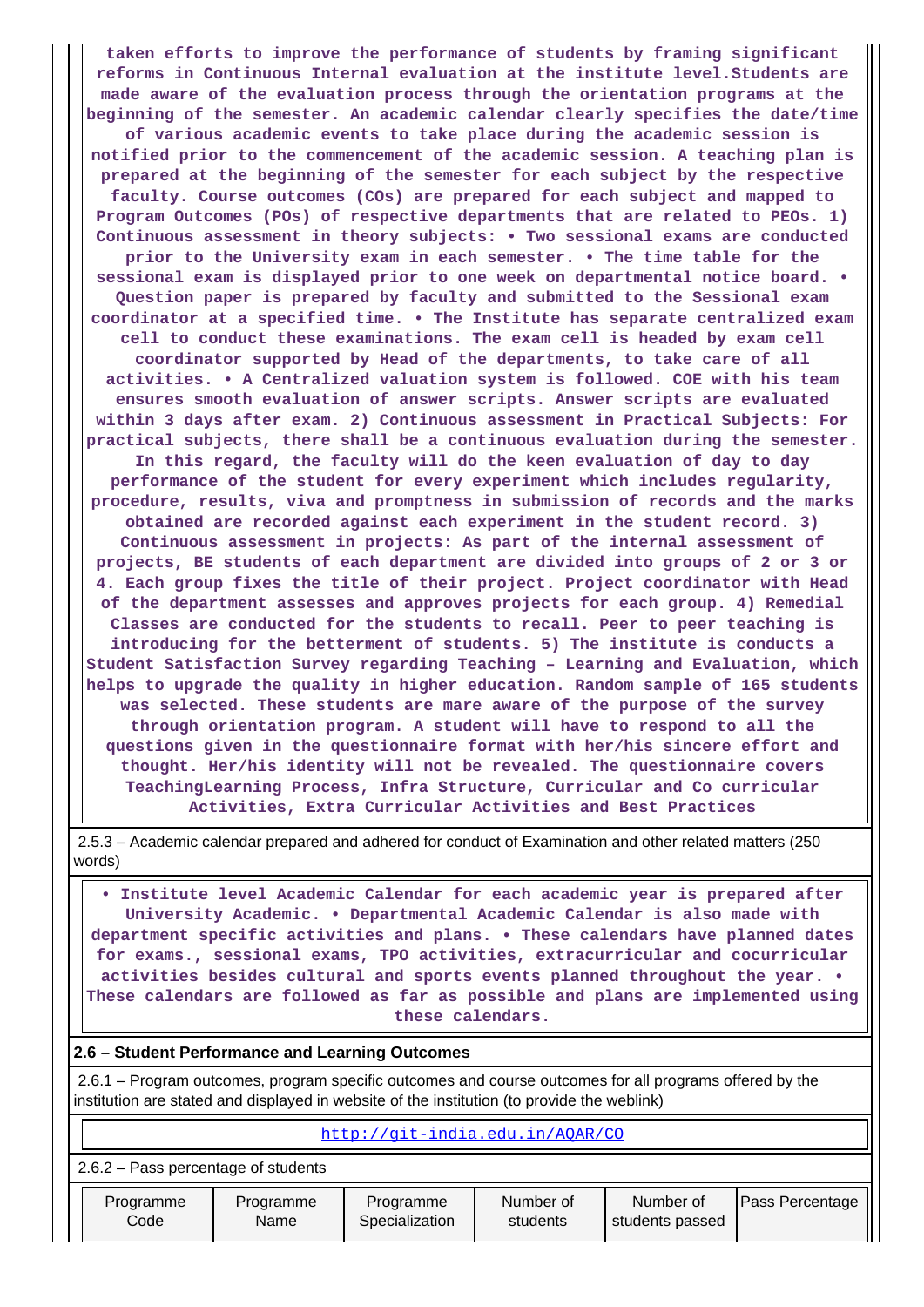|         |           |                                  | appeared in the<br>final year<br>examination | in final year<br>examination |       |
|---------|-----------|----------------------------------|----------------------------------------------|------------------------------|-------|
| 1T00518 | <b>BE</b> | CHEMICAL SEM<br>8 CBSGS          | 44                                           | 43                           | 97.72 |
| 1T01418 | BE.       | <b>MECHANICAL</b><br>SEM 8 CBSGS | 74                                           | 72                           | 97.29 |
| 1T00718 | <b>BE</b> | <b>COMPUTER SEM</b><br>8 CBSGS   | 21                                           | 18                           | 85.71 |
| 1T01018 | <b>BE</b> | EXTC SEM 8<br><b>CBSGS</b>       | 28                                           | 23                           | 82.14 |
| 1T00618 | <b>BE</b> | CIVIL SEM 8<br><b>CBSGS</b>      | 78                                           | 76                           | 97.43 |
|         |           |                                  | No file uploaded.                            |                              |       |

# **2.7 – Student Satisfaction Survey**

 2.7.1 – Student Satisfaction Survey (SSS) on overall institutional performance (Institution may design the questionnaire) (results and details be provided as weblink)

## <http://www.git-india.edu.in>

# **CRITERION III – RESEARCH, INNOVATIONS AND EXTENSION**

# **3.1 – Resource Mobilization for Research**

3.1.1 – Research funds sanctioned and received from various agencies, industry and other organisations

| Nature of the Project             | Duration | Name of the funding<br>agency                                                                                     | Total grant<br>sanctioned | Amount received<br>during the year |
|-----------------------------------|----------|-------------------------------------------------------------------------------------------------------------------|---------------------------|------------------------------------|
| Major Projects                    | 1        | Mumbai<br>University                                                                                              | 30000                     | 30000                              |
| Minor Projects                    | 3        | Mumbai<br>University                                                                                              | 85000                     | 5000                               |
| Industry<br>sponsored<br>Projects | 1        | Aura Aerosol<br>Llp 4,<br>Jankalyan Socie<br>ty, Tisagaon<br>Naka, Pune Link<br>Road, Kalyan<br><b>East421306</b> | 30000                     | 11000                              |
| Minor Projects                    | 30       | Gharad<br>Institute of<br>Technology                                                                              | 25000                     | 25000                              |
|                                   |          | No file uploaded.                                                                                                 |                           |                                    |

# **3.2 – Innovation Ecosystem**

 3.2.1 – Workshops/Seminars Conducted on Intellectual Property Rights (IPR) and Industry-Academia Innovative practices during the year

| Title of workshop/seminar                                           | Name of the Dept.                    | Date       |
|---------------------------------------------------------------------|--------------------------------------|------------|
| Future Trend of<br>Technologies                                     | Electronics and<br>Telecommunication | 21/01/2019 |
| Guest lecture on<br>"Industrial Automation"<br>by Mr. Vivek sardal, | Mechanical                           | 15/01/2019 |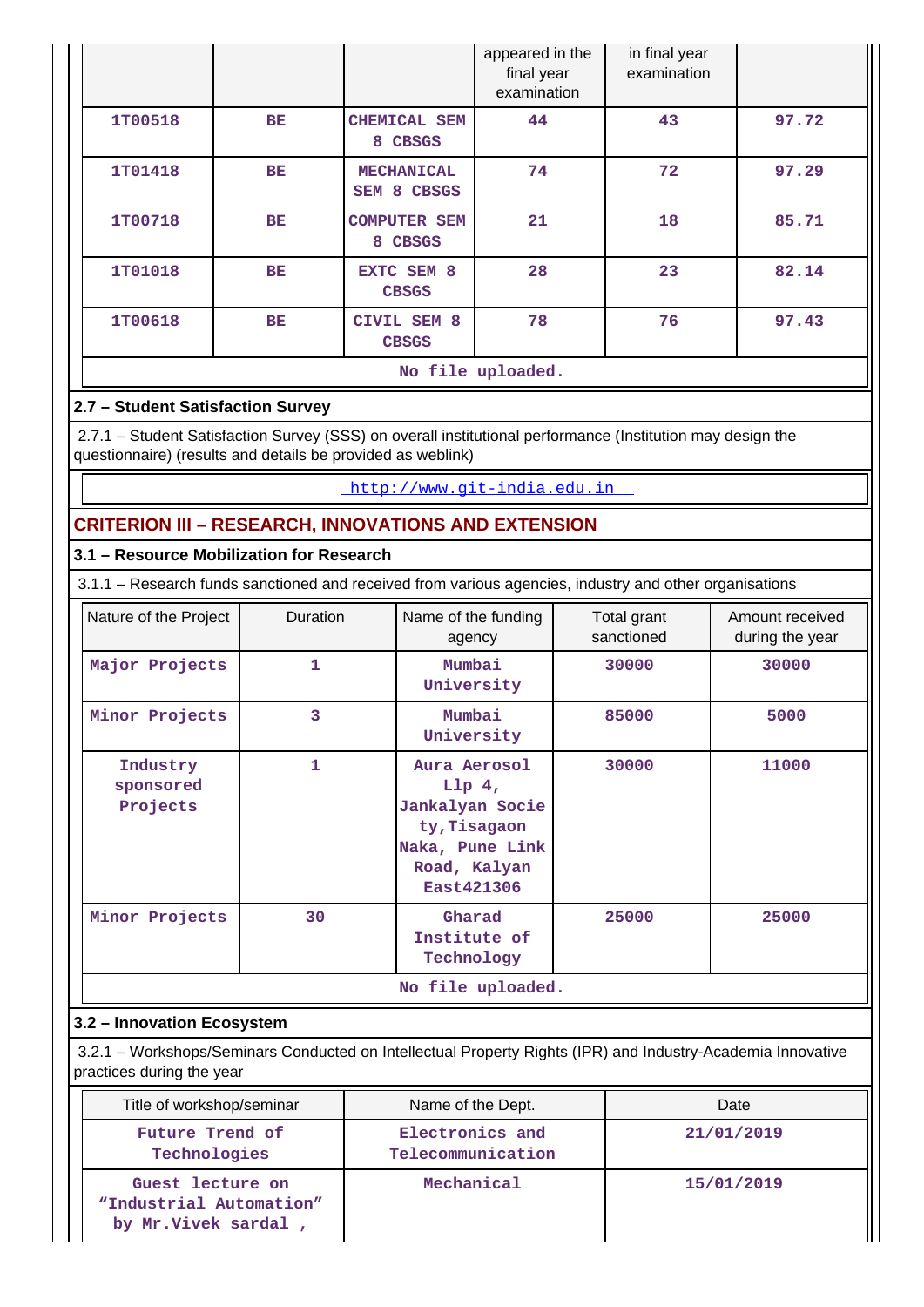| Director Busines Head<br>Western Maharastra,<br>Prolific System<br>Technology Pvt. Ltd.                                  |                                      |            |
|--------------------------------------------------------------------------------------------------------------------------|--------------------------------------|------------|
| Seminar on " Falcon09<br>Revolution in commercial<br>space travel                                                        | Mechanical                           | 25/08/2018 |
| Python Programming<br>training                                                                                           | Electronics and<br>Telecommunication | 02/07/2018 |
| PCB Design Work                                                                                                          | Electronics and<br>Telecommunication | 25/08/2018 |
| R Programming                                                                                                            | Electronics and<br>Telecommunication | 19/01/2019 |
| Ardiuno                                                                                                                  | Electronics and<br>Telecommunication | 31/01/2019 |
| Career in Linux                                                                                                          | Electronics and<br>Telecommunication | 11/02/2019 |
| Solar Cell                                                                                                               | Electronics and<br>Telecommunication | 19/03/2019 |
| Quad copter                                                                                                              | Electronics and<br>Telecommunication | 16/02/2019 |
| Quad copter                                                                                                              | Electronics and<br>Telecommunication | 30/03/2019 |
| Quad copter and Arduino<br>Programming                                                                                   | Electronics and<br>Telecommunication | 08/04/2019 |
| Microsoft Technology<br>Associate                                                                                        | computer Engineering                 | 01/07/2018 |
| piping engineering and<br>design                                                                                         | Chemical                             | 11/04/2019 |
| Seminar on IPR<br>IndustryAcademia<br>Innovative Practices :<br>IIM, Ahmedabad with GIT                                  | All Department                       | 20/12/2018 |
| <b>ENTREPRENEURSHIP</b>                                                                                                  | <b>CHEMICAL</b>                      | 30/03/2019 |
| PROCESS SAFETY                                                                                                           | <b>CHEMICAL</b>                      | 22/02/2019 |
| Seminar delivered at Dorf<br>Ketal Chemicals India<br>Pvt. Ltd. On Mechanical<br>Utility Systems in<br>Chemical Industry | <b>MECHANICAL</b>                    | 27/10/2018 |
| Seminar delivered at Dorf<br>Ketal Chemicals India<br>Pvt. Ltd. On Pumps in<br>Chemical Plant                            | <b>MECHANICAL</b>                    | 10/11/2018 |
| Knowledge development<br>program on IPR b                                                                                | Electronics and<br>Telecommunication | 30/03/2019 |
| Electrical Safety                                                                                                        | Electronics and<br>Telecommunication | 15/01/2019 |
| CFD (Theory practical)                                                                                                   | Chemical                             | 03/01/2019 |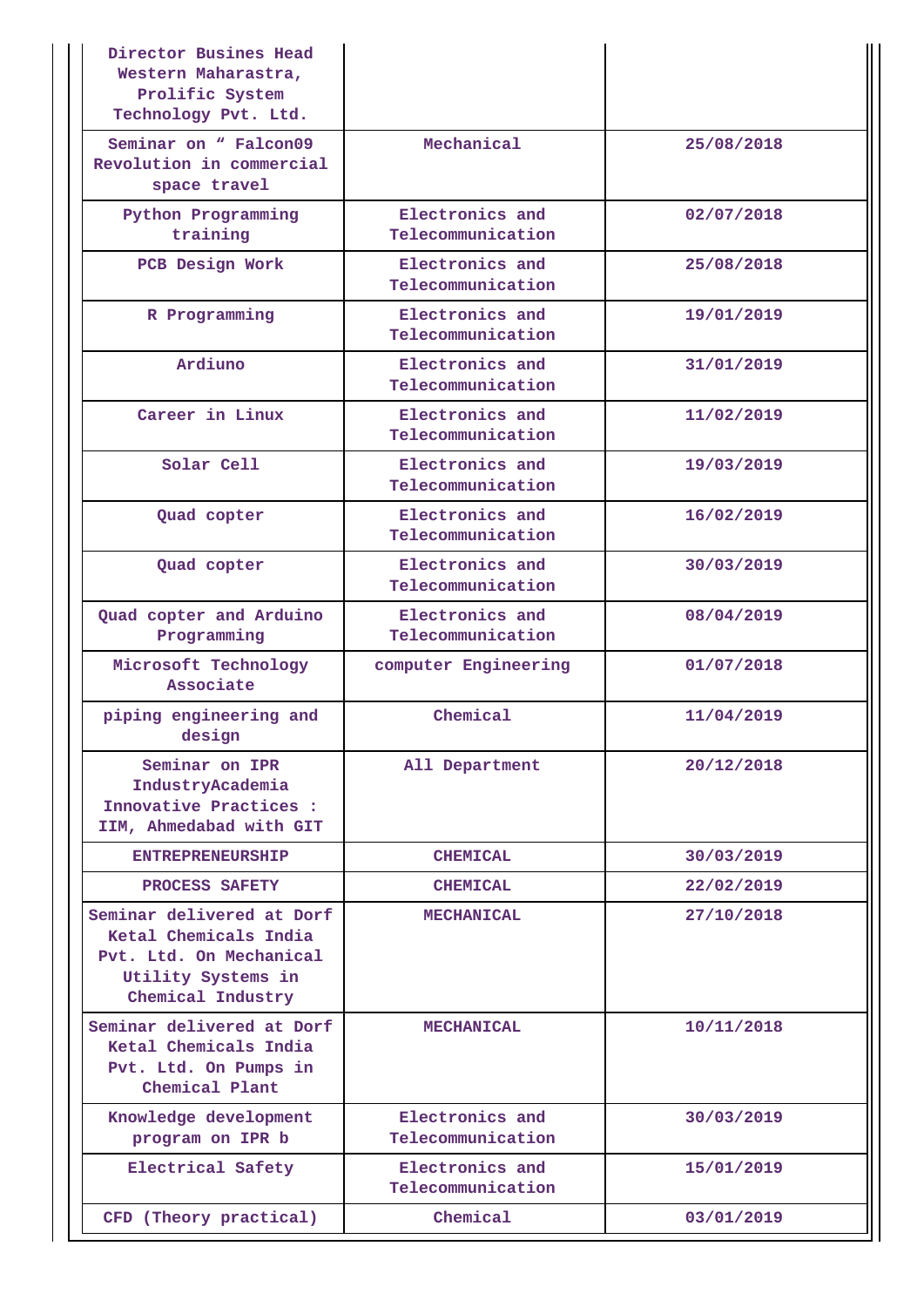| 3.2.2 - Awards for Innovation won by Institution/Teachers/Research scholars/Students during the year                                                       |                                 |                   |                                               |                                                                  |            |                        |                |                                      |  |  |
|------------------------------------------------------------------------------------------------------------------------------------------------------------|---------------------------------|-------------------|-----------------------------------------------|------------------------------------------------------------------|------------|------------------------|----------------|--------------------------------------|--|--|
| Name of Awardee<br>Date of award<br>Title of the innovation<br>Awarding Agency<br>Category                                                                 |                                 |                   |                                               |                                                                  |            |                        |                |                                      |  |  |
| Bharat Vidya<br>Ratan Award                                                                                                                                | DR.S.H GHARAT                   |                   |                                               | Indian<br>Solidarity<br>council Delhi                            | 28/08/2018 |                        |                | <b>ASSOCIATE</b><br><b>PROFESSOR</b> |  |  |
|                                                                                                                                                            |                                 |                   |                                               | No file uploaded.                                                |            |                        |                |                                      |  |  |
| 3.2.3 - No. of Incubation centre created, start-ups incubated on campus during the year                                                                    |                                 |                   |                                               |                                                                  |            |                        |                |                                      |  |  |
| Incubation<br>Center                                                                                                                                       | Name                            |                   | Sponsered By                                  | Name of the<br>Start-up                                          |            | Nature of Start-<br>up |                | Date of<br>Commencement              |  |  |
| Ferro cement<br>incubation<br>center                                                                                                                       | Ferro cement                    |                   | Gharda<br>institute of<br>technology<br>lavel | Gharda<br>institute of<br>technology<br>lavel civil<br>depatment |            | waste of<br>material   |                | 21/01/2019                           |  |  |
|                                                                                                                                                            |                                 |                   |                                               | No file uploaded.                                                |            |                        |                |                                      |  |  |
| 3.3 - Research Publications and Awards                                                                                                                     |                                 |                   |                                               |                                                                  |            |                        |                |                                      |  |  |
| 3.3.1 - Incentive to the teachers who receive recognition/awards                                                                                           |                                 |                   |                                               |                                                                  |            |                        |                |                                      |  |  |
| <b>State</b>                                                                                                                                               |                                 |                   |                                               | National                                                         |            |                        |                | International                        |  |  |
| 4                                                                                                                                                          |                                 |                   | $\mathbf{1}$                                  |                                                                  |            |                        | $\overline{a}$ |                                      |  |  |
| 3.3.2 - Ph. Ds awarded during the year (applicable for PG College, Research Center)                                                                        |                                 |                   |                                               |                                                                  |            |                        |                |                                      |  |  |
|                                                                                                                                                            | Name of the Department          |                   |                                               | Number of PhD's Awarded                                          |            |                        |                |                                      |  |  |
|                                                                                                                                                            | Chemical Engineering            |                   |                                               |                                                                  | 0          |                        |                |                                      |  |  |
|                                                                                                                                                            | Mechanical Engineering          |                   |                                               | 0                                                                |            |                        |                |                                      |  |  |
|                                                                                                                                                            | Computer Engineering            |                   |                                               |                                                                  | 0          |                        |                |                                      |  |  |
|                                                                                                                                                            | Engineering                     |                   | Electronics and Telecommunication             |                                                                  | 0          |                        |                |                                      |  |  |
|                                                                                                                                                            | Civil Engineering               |                   | $\mathbf 0$                                   |                                                                  |            |                        |                |                                      |  |  |
| 3.3.3 - Research Publications in the Journals notified on UGC website during the year                                                                      |                                 |                   |                                               |                                                                  |            |                        |                |                                      |  |  |
| <b>Type</b>                                                                                                                                                |                                 | Department        |                                               | Number of Publication                                            |            |                        |                | Average Impact Factor (if<br>any)    |  |  |
| National                                                                                                                                                   |                                 | <b>CHEMICAL</b>   |                                               |                                                                  | 3          |                        |                | 3.5                                  |  |  |
| International                                                                                                                                              |                                 | <b>CHEMICAL</b>   |                                               |                                                                  | 1          |                        |                | 6.01                                 |  |  |
| International                                                                                                                                              |                                 | <b>MECHANICAL</b> |                                               |                                                                  | 3          |                        |                | 0.3                                  |  |  |
| International                                                                                                                                              |                                 | <b>HUMANITIES</b> | <b>APPLIED SCIENCE AND</b>                    |                                                                  | 3          |                        |                | 6.88                                 |  |  |
|                                                                                                                                                            |                                 |                   |                                               | No file uploaded.                                                |            |                        |                |                                      |  |  |
| 3.3.4 - Books and Chapters in edited Volumes / Books published, and papers in National/International Conference<br>Proceedings per Teacher during the year |                                 |                   |                                               |                                                                  |            |                        |                |                                      |  |  |
|                                                                                                                                                            | Department                      |                   |                                               |                                                                  |            | Number of Publication  |                |                                      |  |  |
|                                                                                                                                                            | Applied sciences and Humanities |                   |                                               |                                                                  |            | $\overline{a}$         |                |                                      |  |  |
|                                                                                                                                                            |                                 |                   |                                               | No file uploaded.                                                |            |                        |                |                                      |  |  |
| 3.3.5 - Bibliometrics of the publications during the last Academic year based on average citation index in Scopus/                                         |                                 |                   |                                               |                                                                  |            |                        |                |                                      |  |  |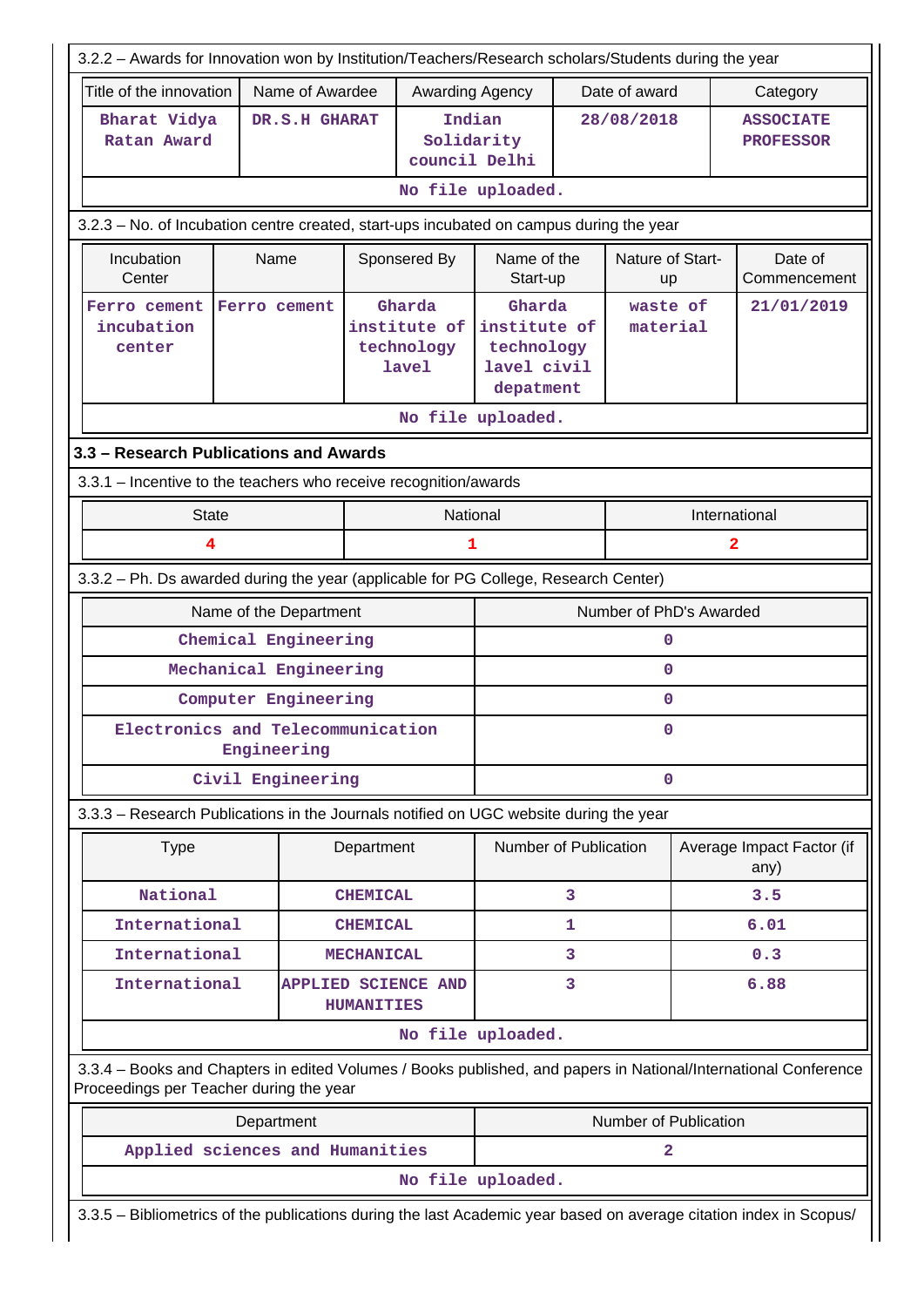Web of Science or PubMed/ Indian Citation Index

|                                                                                                                                                                                           | Web of Science or PubMed/ Indian Citation Index |                                                                                                                    |                        |                       |                                                                    |                                                      |  |  |  |
|-------------------------------------------------------------------------------------------------------------------------------------------------------------------------------------------|-------------------------------------------------|--------------------------------------------------------------------------------------------------------------------|------------------------|-----------------------|--------------------------------------------------------------------|------------------------------------------------------|--|--|--|
| Title of the<br>Paper                                                                                                                                                                     | Name of<br>Author                               | Title of journal                                                                                                   | Year of<br>publication | <b>Citation Index</b> | Institutional<br>affiliation as<br>mentioned in<br>the publication | Number of<br>citations<br>excluding self<br>citation |  |  |  |
| Optimizati<br>on of Dist<br>illation<br>Columns                                                                                                                                           | Mr.V. D.<br>Talnikar                            | Internatio<br>nal<br>Journal of<br><b>Advanced E</b><br>ngineering<br>Research<br>and Applic<br>ations<br>(IJAERA) | 2019                   | $\mathbf 0$           | <b>YES</b>                                                         | 1                                                    |  |  |  |
| Paradigm<br>for<br>Natural<br>Frequency<br>of an<br>UnCracked<br>Simply<br>Supported<br>Beam and<br>its Applic<br>ation to<br>Single<br>Edged and<br>MultiEdged<br>Cracked<br><b>Beam</b> | Mr.V.KHALK<br>AR                                | Vibrations<br>in<br>physical<br>systems<br>(Scopus<br>index)                                                       | 2018                   | 0.3                   | <b>YES</b>                                                         | $\mathbf{1}$                                         |  |  |  |
| The effect<br>of crack<br>geometry<br>on<br>stiffness<br>of spring<br>steel<br>cantilever<br>beam                                                                                         | Mr.V.KALKA<br>$\mathbb R$                       | Journal of<br>Low<br>Frequency<br>Noise,<br>Vibration<br>and Active<br>Control (<br><b>SCI Index</b><br>journals)  | 2019                   | 1.49                  | <b>YES</b>                                                         | $\mathbf{1}$                                         |  |  |  |
| Implementa<br>tion of<br>One Time<br>Pad based<br>encryption<br>: Way to u<br>nbreakable<br>encryption<br>and Introd<br>uction of<br>Pseudo OTP<br>generation                             | Mr. S. R.<br>Khedekar                           | Journal of<br>Engineerin<br>g<br>Technology<br>$($ SCI<br>Index<br>journals)                                       | 2018                   | 0.14                  | <b>NO</b>                                                          | $\mathbf{1}$                                         |  |  |  |
| Potassium<br>Hydroxide<br>Activated<br>Hydrogen<br>Generation                                                                                                                             | Mr.S.P.Tek<br>ade                               | Internatio<br>nal<br>Journal of<br>Chemical<br>Reactor En                                                          | 2019                   | 1.059                 | <b>YES</b>                                                         | $\mathbf{1}$                                         |  |  |  |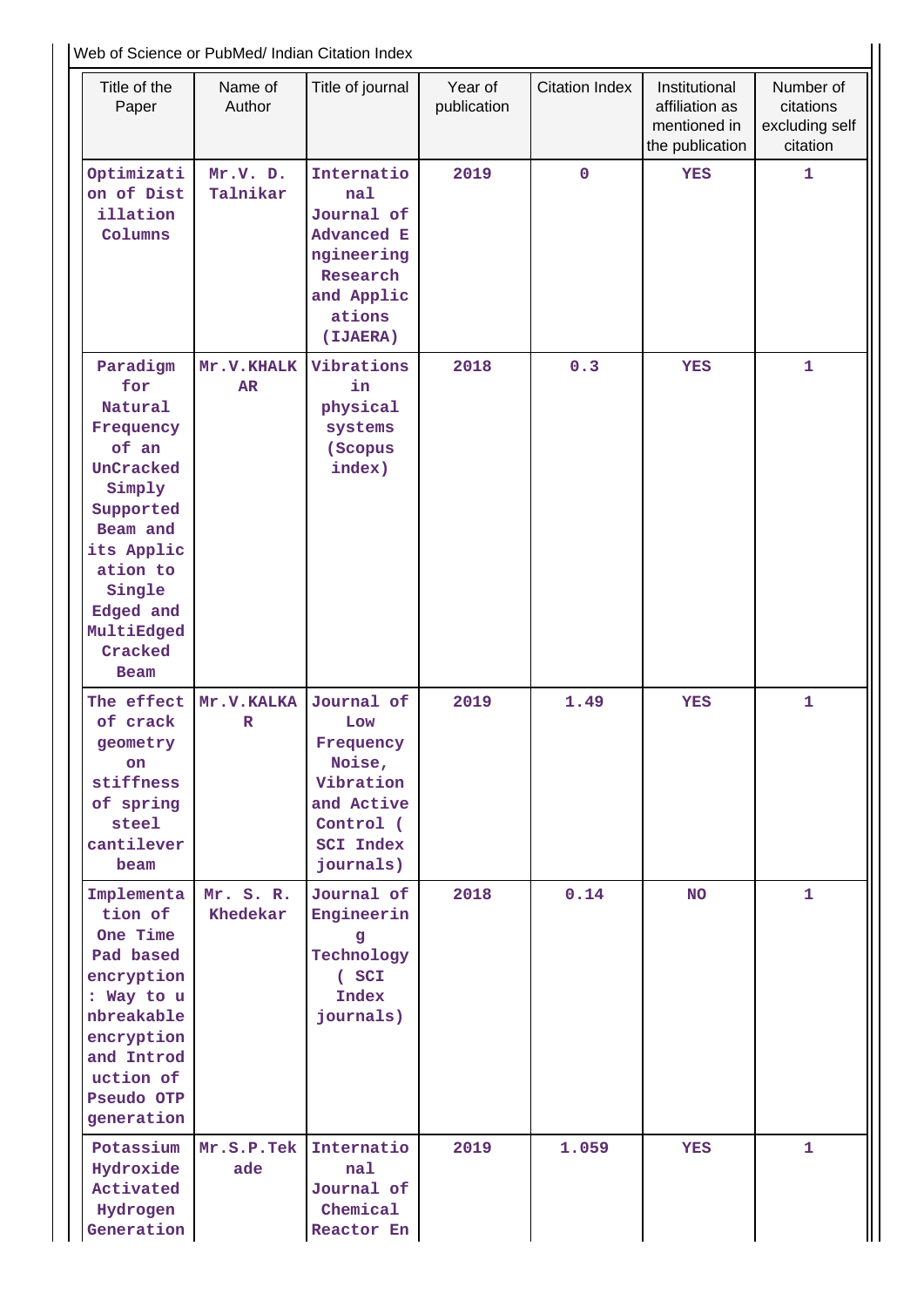| Using<br>Aluminum<br>in Water<br>Splitting<br>Reaction,                                                                                                                                                             |                             | gineering                                                                        |      |             |                                                                                                            |              |
|---------------------------------------------------------------------------------------------------------------------------------------------------------------------------------------------------------------------|-----------------------------|----------------------------------------------------------------------------------|------|-------------|------------------------------------------------------------------------------------------------------------|--------------|
| Hydrogen<br>Generation<br>in an<br>Annular Mi<br>croReactor<br>: an Exper<br>imental In<br>vestigatio<br>n of Water<br>Splitting<br>Reaction<br>Using<br>Aluminum<br>in<br>Presence<br>of<br>Potassium<br>Hydroxide | Mr.S.P.Tek<br>ade           | Internatio<br>nal<br>Journal of<br>Chemical<br>Reactor En<br>gineering           | 2019 | 1.059       | <b>YES</b>                                                                                                 | 3            |
| $i$ c<br>treatment<br>of phospho<br>nate<br>containg<br>industrial<br>waste<br>water inte<br>nsified<br>using<br>combined<br>oxidation<br>approaches                                                                | Sonocatlyt Mr.S.D.Aya<br>re | Ultrasonic<br>s Sonochem<br>istry                                                | 2019 | 6.012       | <b>YES</b>                                                                                                 | 5            |
| Synthesis<br>And Antiba<br>cterial<br>Activity<br>Of Novel 3<br>Hydroxy<br>Benzoic<br>Acid<br>Hybrid Der<br>ivatives<br>[Part II]                                                                                   | Prof.<br>Satpute M<br>S     | Rasayan<br>Journal of<br>Chemistry                                               | 2019 | $\mathbf 0$ | Dept of<br>Chemistry,<br>R. D.<br>National<br>College<br>amp W. A.<br>Science<br>College,<br><b>Bandra</b> | $\mathbf{1}$ |
| Synthesis<br>Antibacter<br>ial<br>Activity<br>of Novel<br>Vanillic<br>Acid<br>Hybrid Der                                                                                                                            | Prof.<br>Satpute M<br>S     | Internatio<br>nal<br>Journal<br>for<br>Research<br>in Science<br>Engineerin<br>g | 2018 | 6.887       | <b>YES</b>                                                                                                 | $\mathbf{1}$ |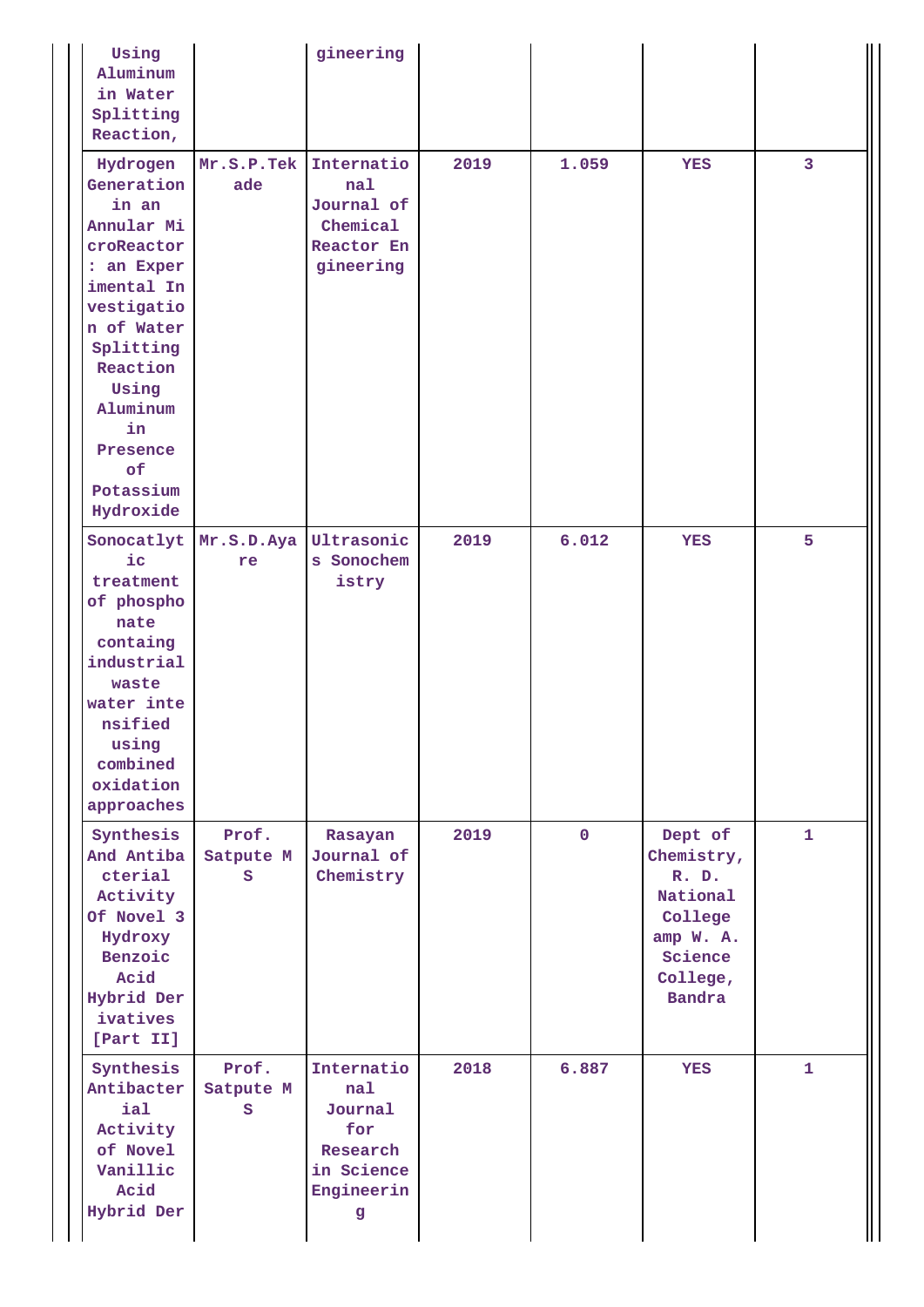| ivative(Pa<br>rtIII)                                                                                                                               |                           | Technology                                                                                     |                        |                |                                                      |                                                                                                                 |
|----------------------------------------------------------------------------------------------------------------------------------------------------|---------------------------|------------------------------------------------------------------------------------------------|------------------------|----------------|------------------------------------------------------|-----------------------------------------------------------------------------------------------------------------|
| Methyl<br>Vanillate<br>Ether Deri<br>vatives<br>for future<br>Potential<br>Drug                                                                    | Prof.<br>Satpute M<br>s   | Internatio<br>nal<br>Journal<br>for<br>Research<br>in Science<br>Engineerin<br>g<br>Technology | 2019                   | $\mathbf 0$    | <b>YES</b>                                           | $\mathbf{1}$                                                                                                    |
|                                                                                                                                                    |                           |                                                                                                | No file uploaded.      |                |                                                      |                                                                                                                 |
| 3.3.6 - h-Index of the Institutional Publications during the year. (based on Scopus/ Web of science)                                               |                           |                                                                                                |                        |                |                                                      |                                                                                                                 |
| Title of the<br>Paper                                                                                                                              | Name of<br>Author         | Title of journal                                                                               | Year of<br>publication | h-index        | Number of<br>citations<br>excluding self<br>citation | Institutional<br>affiliation as<br>mentioned in<br>the publication                                              |
| The effect<br>of crack<br>geometry<br>on nondest<br>ructive<br>fault<br>detection<br>of EN 8<br>and EN 47<br>cantilever<br>beam                    | Mr.V.R.Kha<br><b>lkar</b> | Journal of<br>Noise<br>Vibration<br>and<br>Worldwide                                           | 2019                   | 11             | 1                                                    | <b>NO</b>                                                                                                       |
| Intensific<br>ation of<br>the<br>production<br>of 2ethylh<br>exyl<br>acrylate:<br><b>Batch</b><br>kinetics<br>and<br>reactive d<br>istillatio<br>n | Mr.V. D.<br>Talnikar      | Int J.<br>Chemical<br>Reactor En<br>gineering                                                  | 2018                   | $\overline{a}$ | $\overline{\mathbf{2}}$                              | Dr.<br><b>Babasaheb</b><br>Ambedkar T<br>echnologic<br>al Univers<br>ity,<br>Lonere,<br>Raigad, Ma<br>harashtra |
| Paradigm<br>for<br>natural<br>frequency<br>of an<br>uncracked<br>simply<br>supported<br>beam and<br>its applic<br>ation to<br>cracked<br>beam      | Mr.V.R.Kha<br>lkar        | Journal of<br>Vibrations<br>in<br>physical<br>systems,                                         | 2018                   | 5              | $\mathbf{1}$                                         | <b>YES</b>                                                                                                      |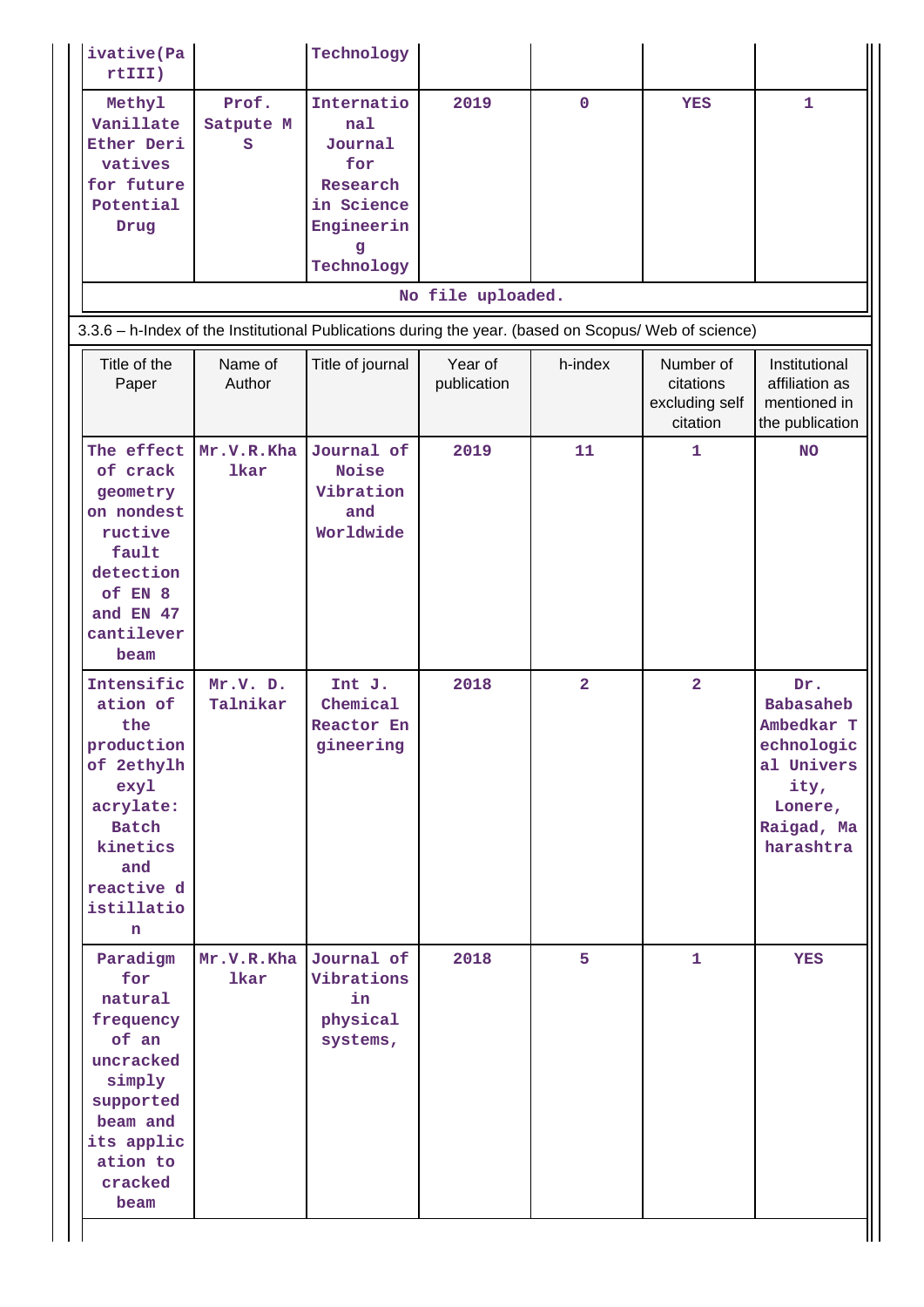| No file uploaded.                                                                                                                                                                                                                                        |                                                 |          |                                 |                                                             |                                                          |             |  |  |  |  |
|----------------------------------------------------------------------------------------------------------------------------------------------------------------------------------------------------------------------------------------------------------|-------------------------------------------------|----------|---------------------------------|-------------------------------------------------------------|----------------------------------------------------------|-------------|--|--|--|--|
| 3.3.7 - Faculty participation in Seminars/Conferences and Symposia during the year:                                                                                                                                                                      |                                                 |          |                                 |                                                             |                                                          |             |  |  |  |  |
| Number of Faculty                                                                                                                                                                                                                                        | International                                   | National |                                 | <b>State</b>                                                |                                                          | Local       |  |  |  |  |
| Attended/Semina<br>rs/Workshops                                                                                                                                                                                                                          | $\overline{a}$                                  | 6        |                                 | 11                                                          |                                                          | 4           |  |  |  |  |
| Presented<br>papers                                                                                                                                                                                                                                      | 3                                               | $\Omega$ |                                 | $\mathbf 0$                                                 |                                                          | $\mathbf 0$ |  |  |  |  |
|                                                                                                                                                                                                                                                          |                                                 |          | No file uploaded.               |                                                             |                                                          |             |  |  |  |  |
| 3.4 - Extension Activities                                                                                                                                                                                                                               |                                                 |          |                                 |                                                             |                                                          |             |  |  |  |  |
| 3.4.1 – Number of extension and outreach programmes conducted in collaboration with industry, community and                                                                                                                                              |                                                 |          |                                 |                                                             |                                                          |             |  |  |  |  |
| Non- Government Organisations through NSS/NCC/Red cross/Youth Red Cross (YRC) etc., during the year                                                                                                                                                      |                                                 |          |                                 |                                                             |                                                          |             |  |  |  |  |
| Title of the activities                                                                                                                                                                                                                                  | Organising unit/agency/<br>collaborating agency |          |                                 | Number of teachers<br>participated in such<br>activities    | Number of students<br>participated in such<br>activities |             |  |  |  |  |
| <b>Blood Donation</b>                                                                                                                                                                                                                                    | NSS GIT                                         |          |                                 | 1                                                           | 48                                                       |             |  |  |  |  |
| Swachhata Abhiyan<br>Ralley, Oath,<br>mandir swachhata,<br>Handwash demo,<br>distribution of<br>handwash, street<br>play, self defence<br>awareness program,<br>cloth bag<br>distribution,<br>oragan donation<br>awareness program,<br>Bandhara building | <b>NSS GIT</b>                                  |          |                                 | $\overline{a}$                                              | 100                                                      |             |  |  |  |  |
|                                                                                                                                                                                                                                                          |                                                 |          | No file uploaded.               |                                                             |                                                          |             |  |  |  |  |
| 3.4.2 - Awards and recognition received for extension activities from Government and other recognized bodies<br>during the year                                                                                                                          |                                                 |          |                                 |                                                             |                                                          |             |  |  |  |  |
| Name of the activity                                                                                                                                                                                                                                     | Award/Recognition                               |          |                                 | <b>Awarding Bodies</b>                                      | Number of students<br><b>Benefited</b>                   |             |  |  |  |  |
| Biomass recycle<br>waste Paper<br>presentation<br>publication                                                                                                                                                                                            | First award prize<br>in Paper<br>Presentation   |          |                                 | <b>SCHEMCON 2018</b>                                        | 3                                                        |             |  |  |  |  |
| Non conventional<br>fuel Paper<br>presentation<br>publication                                                                                                                                                                                            | First award prize<br>in Paper<br>Presentation   |          |                                 | <b>SCHEMCON 2018</b>                                        | 3                                                        |             |  |  |  |  |
| <b>State Level</b><br>Technical Quiz<br>Competition                                                                                                                                                                                                      | Second price in<br>quiz competition             |          |                                 | Bharati Vidyapeeth<br>College of<br>Engineering<br>Kharghar |                                                          |             |  |  |  |  |
| Paper Presentation                                                                                                                                                                                                                                       | Second award prize<br>in Paper<br>Presentation  |          | PRAKALP 2018 MIT<br>Alandi Pune |                                                             | 1                                                        |             |  |  |  |  |
| Poster Presentation                                                                                                                                                                                                                                      | First award prize                               |          |                                 | PRAKALP 2018 MIT                                            | $\overline{a}$                                           |             |  |  |  |  |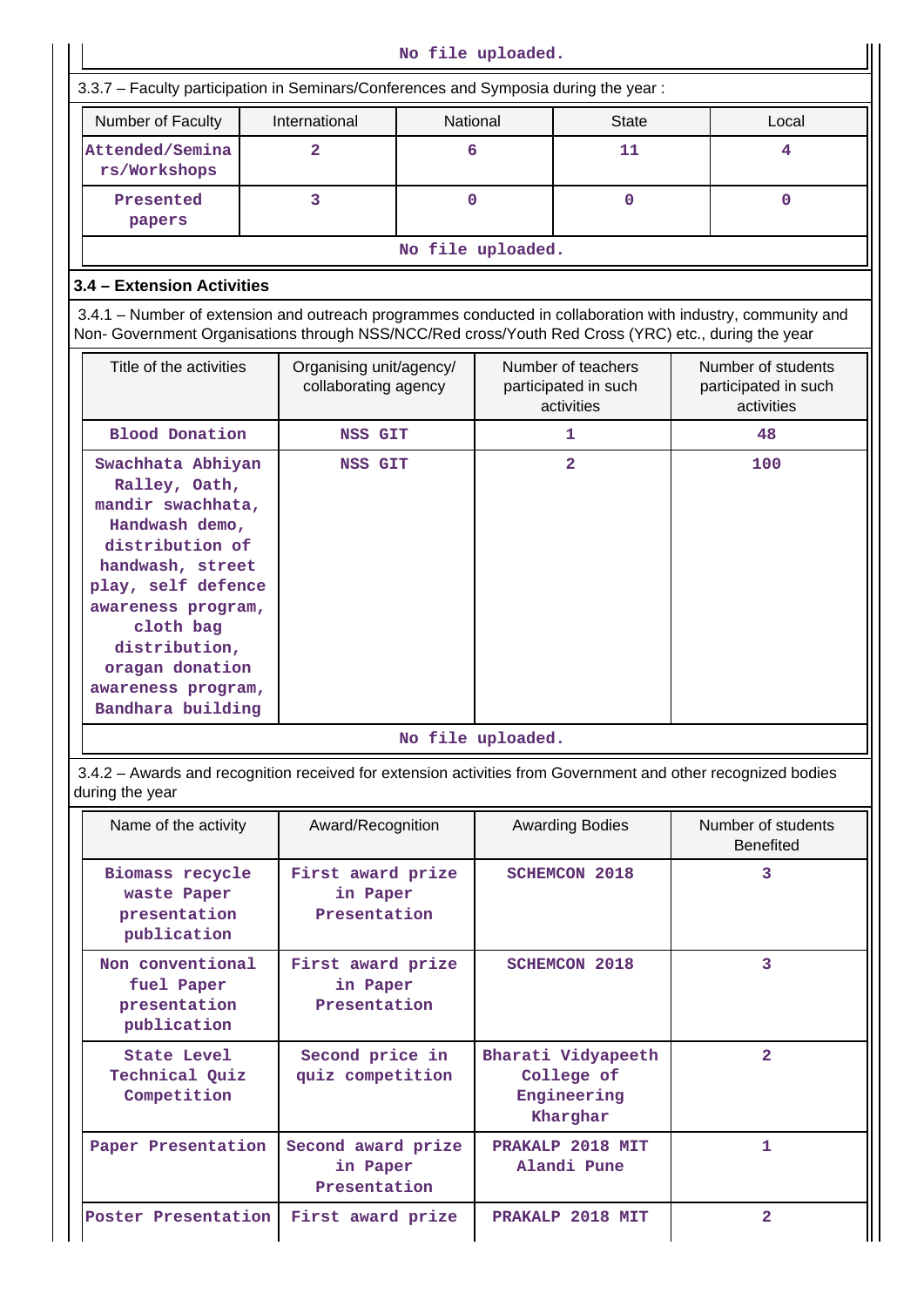|                                                                                                                                                                                                                                                                                                  |  | in Poster<br>Presentation                                                                                                                                                                                                                                                      |                                                                                       |   | Alandi Pune                                             |              |                                                         |
|--------------------------------------------------------------------------------------------------------------------------------------------------------------------------------------------------------------------------------------------------------------------------------------------------|--|--------------------------------------------------------------------------------------------------------------------------------------------------------------------------------------------------------------------------------------------------------------------------------|---------------------------------------------------------------------------------------|---|---------------------------------------------------------|--------------|---------------------------------------------------------|
| Paper Presentation                                                                                                                                                                                                                                                                               |  | First award prize<br>in Paper<br>Presentation                                                                                                                                                                                                                                  |                                                                                       |   | R science 2K19                                          |              | $\mathbf{1}$                                            |
|                                                                                                                                                                                                                                                                                                  |  |                                                                                                                                                                                                                                                                                | No file uploaded.                                                                     |   |                                                         |              |                                                         |
| 3.4.3 - Students participating in extension activities with Government Organisations, Non-Government                                                                                                                                                                                             |  |                                                                                                                                                                                                                                                                                |                                                                                       |   |                                                         |              |                                                         |
| Organisations and programmes such as Swachh Bharat, Aids Awareness, Gender Issue, etc. during the year                                                                                                                                                                                           |  |                                                                                                                                                                                                                                                                                |                                                                                       |   |                                                         |              |                                                         |
| Name of the scheme                                                                                                                                                                                                                                                                               |  | Organising unit/Agen<br>cy/collaborating<br>agency                                                                                                                                                                                                                             | Name of the activity                                                                  |   | Number of teachers<br>participated in such<br>activites |              | Number of students<br>participated in such<br>activites |
| Swachhata<br><b>NSS GIT</b><br>Abhiyan Ralley,<br>Oath, mandir<br>swachhata,<br>Handwash demo,<br>distribution of<br>handwash,<br>street play,<br>self defence<br>awareness<br>program, cloth<br>bag<br>distribution,<br>oragan donation<br>awareness<br>program,<br><b>Bandhara</b><br>building |  | Swachhata<br>Abhiyan Ralley,<br>Oath, mandir<br>swachhata,<br>Handwash demo,<br>distribution of<br>handwash,<br>street play,<br>self defence<br>awareness<br>program, cloth<br>bag<br>distribution,<br>oragan donation<br>awareness<br>program,<br><b>Bandhara</b><br>building |                                                                                       | 1 |                                                         | 100<br>8     |                                                         |
| Unnat<br>Maharashtra<br>Abhiyan (UMA)                                                                                                                                                                                                                                                            |  | WCD GoM and<br>CTARA, IIT<br><b>Bomaby</b>                                                                                                                                                                                                                                     | Third Party<br>Assement of<br>JalyuktShivar<br>Works - Ketki,<br>GaneAnari<br>Village |   |                                                         |              |                                                         |
| unnat Bharat<br>abhiyan                                                                                                                                                                                                                                                                          |  | <b>GIT</b>                                                                                                                                                                                                                                                                     | unnat Bharat<br>abhiyan meeting                                                       |   | $\mathbf{1}$                                            |              | 15                                                      |
|                                                                                                                                                                                                                                                                                                  |  |                                                                                                                                                                                                                                                                                | No file uploaded.                                                                     |   |                                                         |              |                                                         |
| 3.5 - Collaborations                                                                                                                                                                                                                                                                             |  |                                                                                                                                                                                                                                                                                |                                                                                       |   |                                                         |              |                                                         |
| 3.5.1 – Number of Collaborative activities for research, faculty exchange, student exchange during the year                                                                                                                                                                                      |  |                                                                                                                                                                                                                                                                                |                                                                                       |   |                                                         |              |                                                         |
| Nature of activity                                                                                                                                                                                                                                                                               |  | Participant                                                                                                                                                                                                                                                                    |                                                                                       |   | Source of financial support                             |              | Duration                                                |
| External Examiner<br>Course<br>(Environmental<br>Engineering,<br>semVIII)<br>Mr.N.D.Galande                                                                                                                                                                                                      |  | <b>Students B.E</b><br>Chemical                                                                                                                                                                                                                                                |                                                                                       |   | <b>FAMT</b>                                             |              | 1                                                       |
| Guest lecture on<br>Role of Modelling<br>Simulation in                                                                                                                                                                                                                                           |  | <b>Students</b> (Final<br>year Diploma)                                                                                                                                                                                                                                        |                                                                                       |   | <b>IOPE Lonere</b>                                      | $\mathbf{1}$ |                                                         |
| <b>NPTEL Awareness</b>                                                                                                                                                                                                                                                                           |  | Teachers of GIT and                                                                                                                                                                                                                                                            |                                                                                       |   | NPTEL, IIT Bombay                                       |              | 1.                                                      |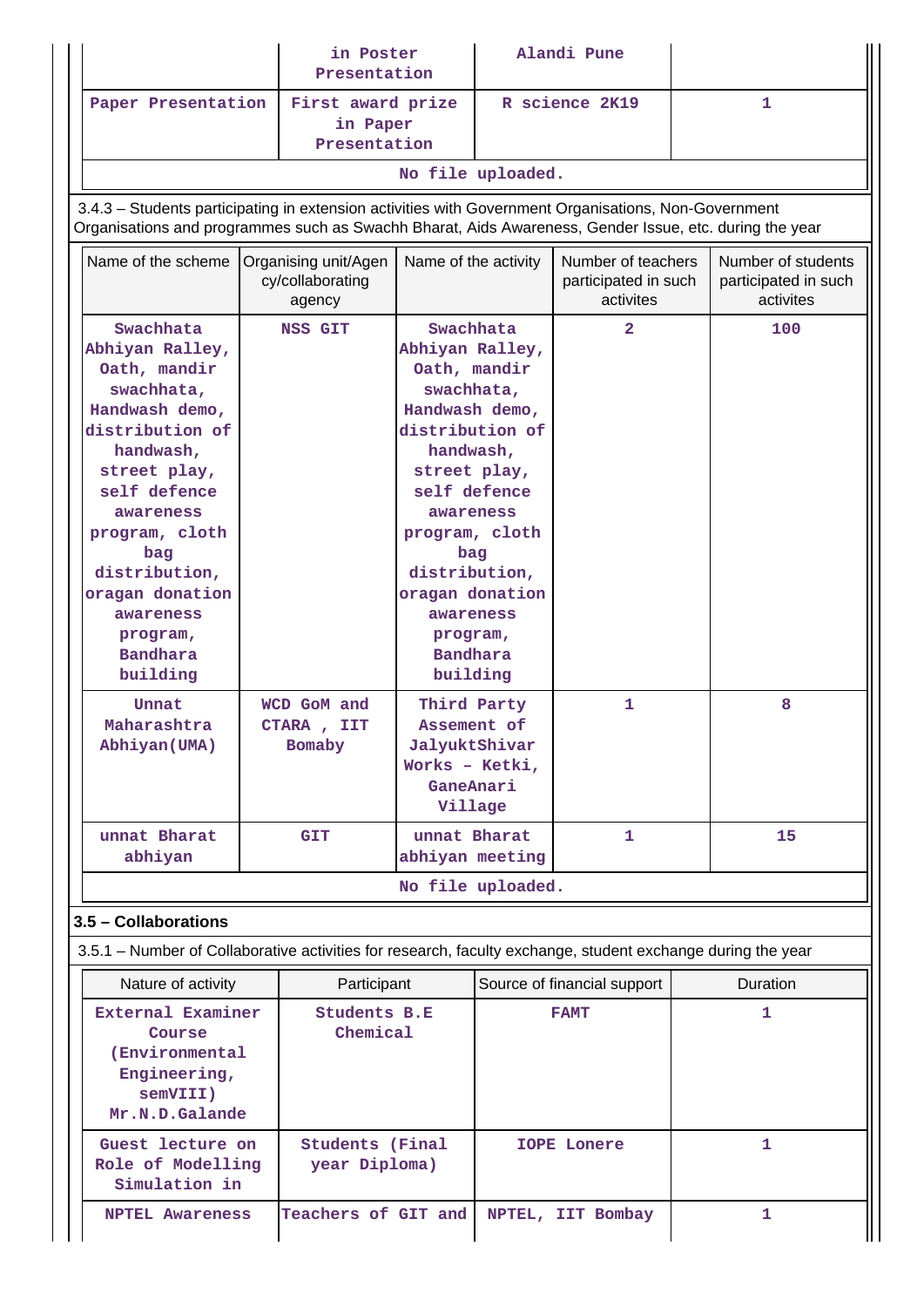| Workshop                                                                                       | other institutes                      |                                                     |              |
|------------------------------------------------------------------------------------------------|---------------------------------------|-----------------------------------------------------|--------------|
| STTP on research<br>methodology at<br>VJTI, Mumbai                                             | Prof. S.S.Gajmal                      | Self financed                                       | 6            |
| NPTEL online<br>courses                                                                        | Mr. AMEY Vinod<br>Phanase             | Funded by the<br>ministry of<br>HRD, Govt. of India | $\mathbf{1}$ |
| One day workshop on<br>"Data Organisation<br>in Revised<br>Accreditation<br>framework of NAAC" | Dr. B.A.Danawade                      | Institute                                           | 1            |
| Workshop on<br><i><b>"Sophisticated</b></i><br>Analytical<br>Instruments"                      | Mr.R.G.Nalwala                        | Savitri Bhai Phule<br>university                    | 5            |
| External Examiner<br>Course (ProjectVIII<br>sem)<br>Dr.V.D.Talnikar                            | <b>Students B. Tech</b><br>(Chemical) | Dr.B.A.T.U Lonere                                   | 1            |
| External Examiner<br>Course (ProjectVIII<br>sem) Dr.S.P.Tekade                                 | <b>Students B. Tech</b><br>(Chemical) | Dr.B.A.T.U Lonere                                   | $\mathbf{1}$ |
| External Examiner<br>Course (Solid fluid<br>mechanical<br>Operations semIV)<br>Mr.S.D.Ayare    | Students S.E<br>(Chemical             | <b>FAMT</b>                                         | 1            |
| External Examiner<br>Course (Mechanical<br>equipment Design<br>semIV)<br>Dr.V.D.Talnikar       | <b>Students S.E</b><br>Chemical       | <b>FAMT</b>                                         | $\mathbf{1}$ |
| External Examiner<br>Course<br>(Environmental<br>Engineering semIV)<br>Mr.J.V.Mapara           | <b>Students T.E</b><br>Chemical       | <b>FAMT</b>                                         | 1            |
| External Examiner<br>Course (Mass<br>transfer operations<br>semVI) Mr.S.M.Teli                 | Students T.E<br>Chemical              | <b>FAMT</b>                                         | 1            |
| External Examiner<br>Course (Chemical<br>Reaction<br>EngineeringII,<br>semVI)<br>Dr.S.P.Tekade | <b>Students T.E</b><br>Chemical       | <b>FAMT</b>                                         | $\mathbf{1}$ |
| External Examiner<br>Course (Modelling<br>Simulation<br>Optimization,<br>semVIII)              | <b>Students B.E</b><br>Chemical       | <b>FAMT</b>                                         | 1            |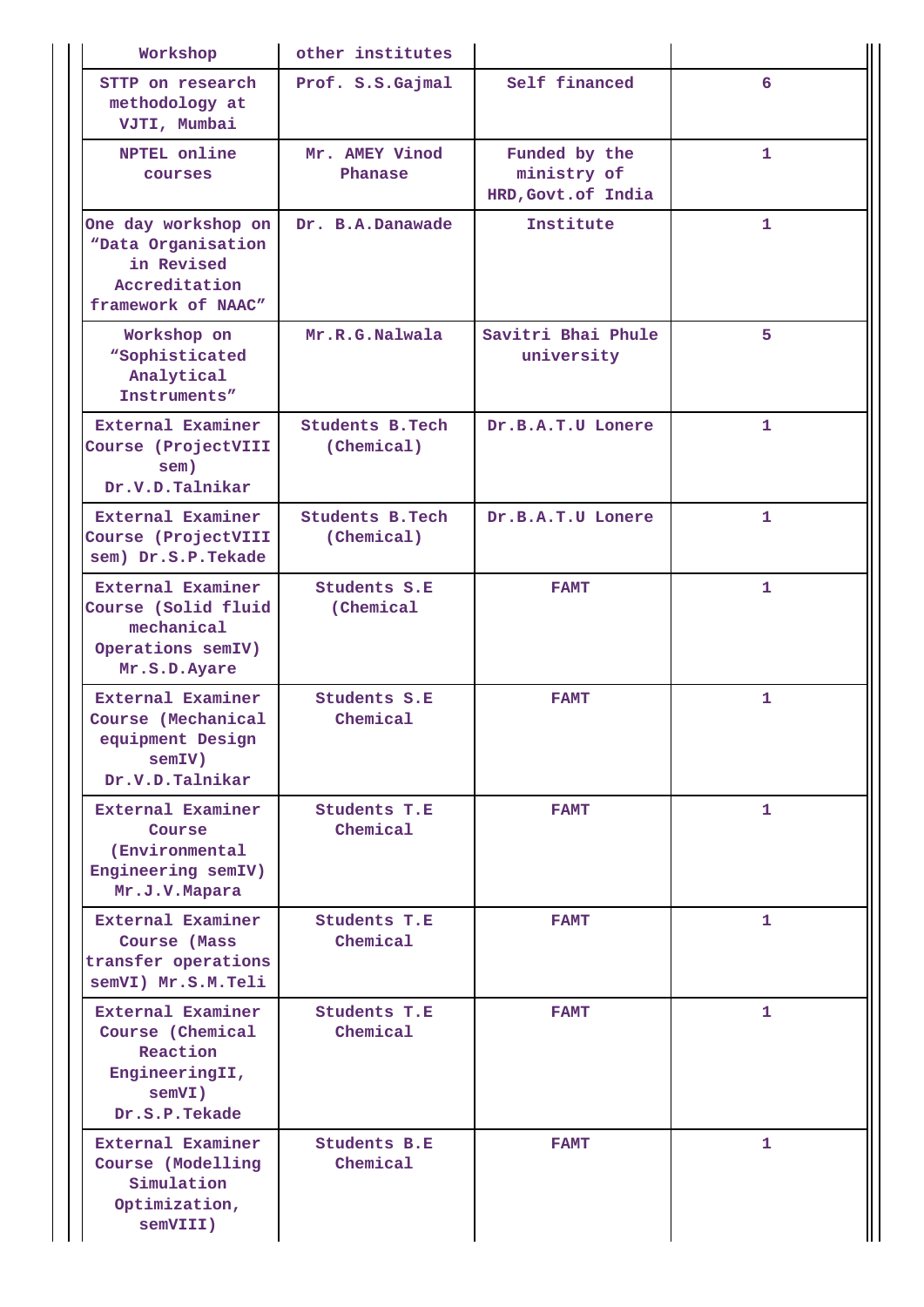**No file uploaded.**

 3.5.2 – Linkages with institutions/industries for internship, on-the- job training, project work, sharing of research facilities etc. during the year

| Nature of linkage           | Title of the<br>linkage                  | Name of the<br>partnering<br>institution/<br>industry<br>/research lab<br>with contact<br>details | <b>Duration From</b> | Duration To | Participant                                                                                     |
|-----------------------------|------------------------------------------|---------------------------------------------------------------------------------------------------|----------------------|-------------|-------------------------------------------------------------------------------------------------|
| institutions<br>/industries | Industrial<br>visit                      | Shri Samarth<br>Chemicals, Lo<br>te MIDC                                                          | 20/09/2018           | 20/09/2018  | 20 Students                                                                                     |
| institutions<br>/industries | Industrial<br>visit                      | Excel ltd,<br>Lote MIDC                                                                           | 21/09/2018           | 21/09/2018  | 20 students                                                                                     |
| Seminar<br>training         | Training on<br>Utility<br>Systems        | Dorf Ketal<br>Pvt Ltd                                                                             | 10/11/2018           | 09/02/2019  | 15 staff                                                                                        |
| <b>Exams</b><br>practicals  | YIT<br><b>PRACTICALS</b><br><b>EXAMS</b> | YIT, Pune                                                                                         | 07/07/2018           | 06/06/2019  | 3 Faculty<br>members<br>external<br>students<br>from<br>Industry                                |
| InstituteIns<br>titute      | Project<br>Analysis                      | IIT Bombay<br>(SAIF)                                                                              | 22/04/2019           | 22/04/2019  | Faculty: Mr. R<br>.G.Nalwala,<br><b>Students</b><br><b>Waseem</b><br>Memon,<br>Shawaf<br>Dalwai |
| InstituteIns<br>titute      | Project<br>Analysis                      | IIT Bombay<br>(SAIF)                                                                              | 22/04/2019           | 22/04/2019  | Faculty: Dr.<br>S.P.Tekade<br><b>Students</b><br>Mitesh Gohil<br>Prashant<br>Gugale             |
| Testing                     | Utilization<br>of Research<br>facilities | Mandar<br>Education<br>society,<br>Pedhambe                                                       | 27/02/2019           | 27/02/2019  | NH Koppa                                                                                        |
|                             |                                          |                                                                                                   | No file uploaded.    |             |                                                                                                 |

 3.5.3 – MoUs signed with institutions of national, international importance, other universities, industries, corporate houses etc. during the year

| Organisation | Date of MoU signed | Purpose/Activities  | Number of<br>students/teachers<br>participated under MoUs |
|--------------|--------------------|---------------------|-----------------------------------------------------------|
| YIT PUNE     | 07/07/2018         | Practicals and Exam | 25                                                        |
| RCF Thal     | 14/12/2018         | workshop on RCF     | 10                                                        |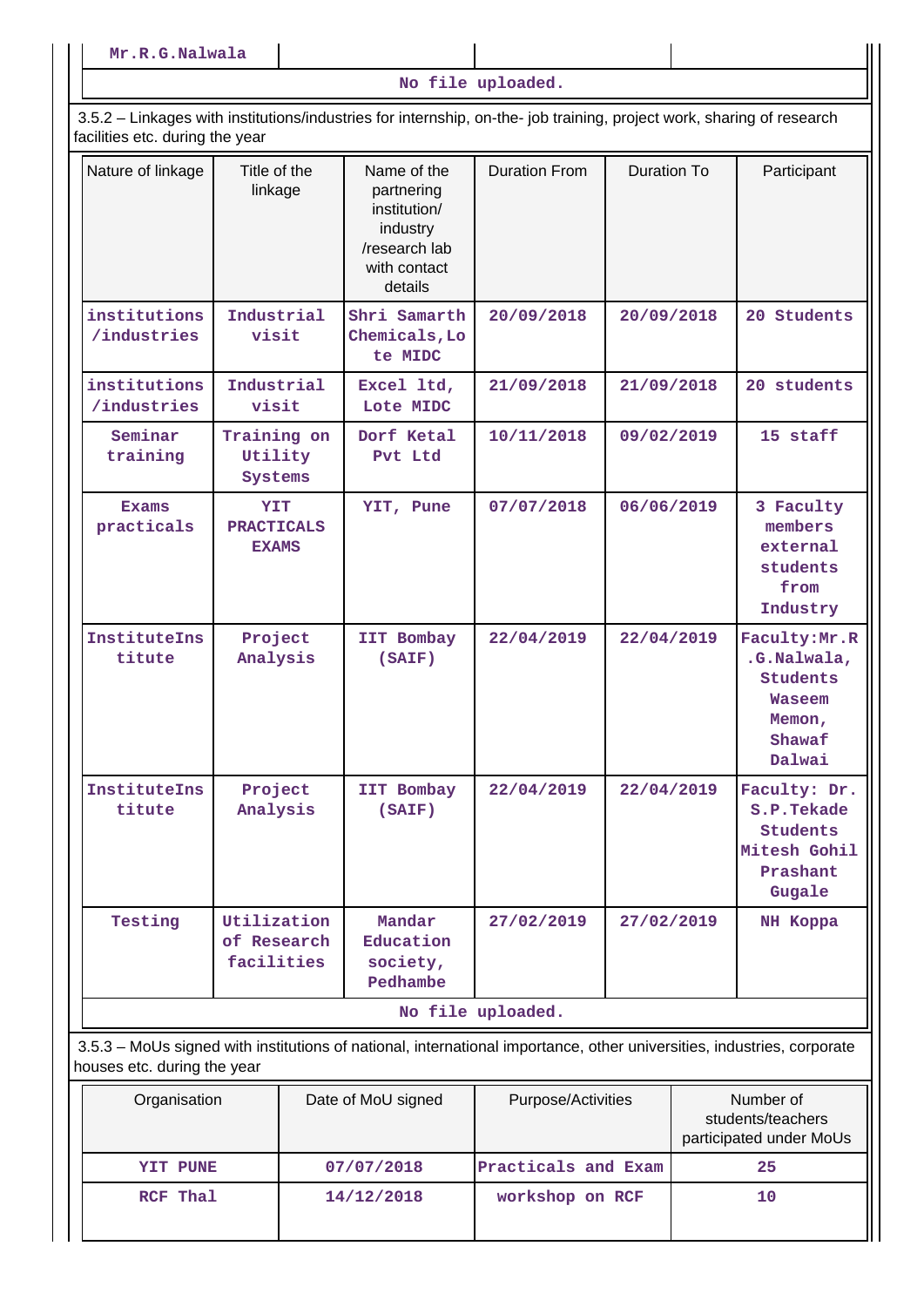| AURA Aerosols LLP,<br>Kalyan                                                                |                   | 01/02/2019                                                                                     |             | Project Chemicals<br>3<br>funding |                                                             |                                |                    |  |
|---------------------------------------------------------------------------------------------|-------------------|------------------------------------------------------------------------------------------------|-------------|-----------------------------------|-------------------------------------------------------------|--------------------------------|--------------------|--|
| A Tech Consultancy,<br>Kolhapur                                                             |                   | 25/08/2018                                                                                     |             |                                   | Workshop on 3D Max                                          |                                | 24                 |  |
| HIT office EDSS                                                                             |                   | 17/07/2018                                                                                     |             |                                   | Training and Hands<br>on Practice of HIT<br>Office Software |                                | 40                 |  |
|                                                                                             |                   |                                                                                                |             | No file uploaded.                 |                                                             |                                |                    |  |
| <b>CRITERION IV - INFRASTRUCTURE AND LEARNING RESOURCES</b>                                 |                   |                                                                                                |             |                                   |                                                             |                                |                    |  |
| 4.1 - Physical Facilities                                                                   |                   |                                                                                                |             |                                   |                                                             |                                |                    |  |
| 4.1.1 - Budget allocation, excluding salary for infrastructure augmentation during the year |                   |                                                                                                |             |                                   |                                                             |                                |                    |  |
|                                                                                             |                   | Budget allocated for infrastructure augmentation                                               |             |                                   | Budget utilized for infrastructure development              |                                |                    |  |
|                                                                                             | 21.5<br>14.8      |                                                                                                |             |                                   |                                                             |                                |                    |  |
| 4.1.2 - Details of augmentation in infrastructure facilities during the year                |                   |                                                                                                |             |                                   |                                                             |                                |                    |  |
|                                                                                             | <b>Facilities</b> |                                                                                                |             |                                   |                                                             | <b>Existing or Newly Added</b> |                    |  |
|                                                                                             | Campus Area       |                                                                                                |             |                                   |                                                             | Existing                       |                    |  |
|                                                                                             | Class rooms       |                                                                                                |             |                                   |                                                             | Existing                       |                    |  |
|                                                                                             |                   | Seminar Halls                                                                                  |             |                                   |                                                             | Existing                       |                    |  |
|                                                                                             |                   | Classrooms with LCD facilities                                                                 |             | Newly Added                       |                                                             |                                |                    |  |
|                                                                                             |                   | Classrooms with Wi-Fi OR LAN                                                                   |             |                                   |                                                             | Newly Added                    |                    |  |
|                                                                                             |                   | Seminar halls with ICT facilities                                                              |             |                                   |                                                             | Existing                       |                    |  |
|                                                                                             |                   | Number of important equipments<br>purchased (Greater than 1-0 lakh)<br>during the current year |             | Newly Added                       |                                                             |                                |                    |  |
|                                                                                             |                   | Value of the equipment purchased<br>during the year (rs. in lakhs)                             |             | Newly Added                       |                                                             |                                |                    |  |
|                                                                                             |                   |                                                                                                |             | No file uploaded.                 |                                                             |                                |                    |  |
| 4.2 - Library as a Learning Resource                                                        |                   |                                                                                                |             |                                   |                                                             |                                |                    |  |
| 4.2.1 - Library is automated {Integrated Library Management System (ILMS)}                  |                   |                                                                                                |             |                                   |                                                             |                                |                    |  |
| Name of the ILMS<br>software                                                                |                   | Nature of automation (fully<br>or patially)                                                    |             |                                   | Version                                                     |                                | Year of automation |  |
| SLIM21                                                                                      |                   | Partially                                                                                      |             |                                   | 3.5                                                         |                                | 2012               |  |
| 4.2.2 - Library Services                                                                    |                   |                                                                                                |             |                                   |                                                             |                                |                    |  |
| Library<br>Service Type                                                                     |                   | Existing                                                                                       |             |                                   | Newly Added                                                 | Total                          |                    |  |
| <b>Text Books</b>                                                                           | 16354             | 6157368                                                                                        | 490         |                                   | 246960                                                      | 16844                          | 6404328            |  |
| Journals                                                                                    | 44                | 76363                                                                                          | 16          |                                   | 7237                                                        | 60                             | 83600              |  |
| e-Journals                                                                                  | $\mathbf{0}$      | 0                                                                                              | 1           |                                   | 70800                                                       | 1                              | 70800              |  |
| Digital<br>Database                                                                         | 1                 | 682296                                                                                         | $\mathbf 0$ |                                   | $\mathbf{O}$                                                | 1                              | 682296             |  |
| CD & Video                                                                                  | 1200              | 12000                                                                                          | $\mathbf 0$ |                                   | $\mathbf 0$                                                 | 1200                           | 12000              |  |
| Library                                                                                     | 0                 | 0                                                                                              | $\mathbf 0$ |                                   | 0                                                           | 0                              | 0                  |  |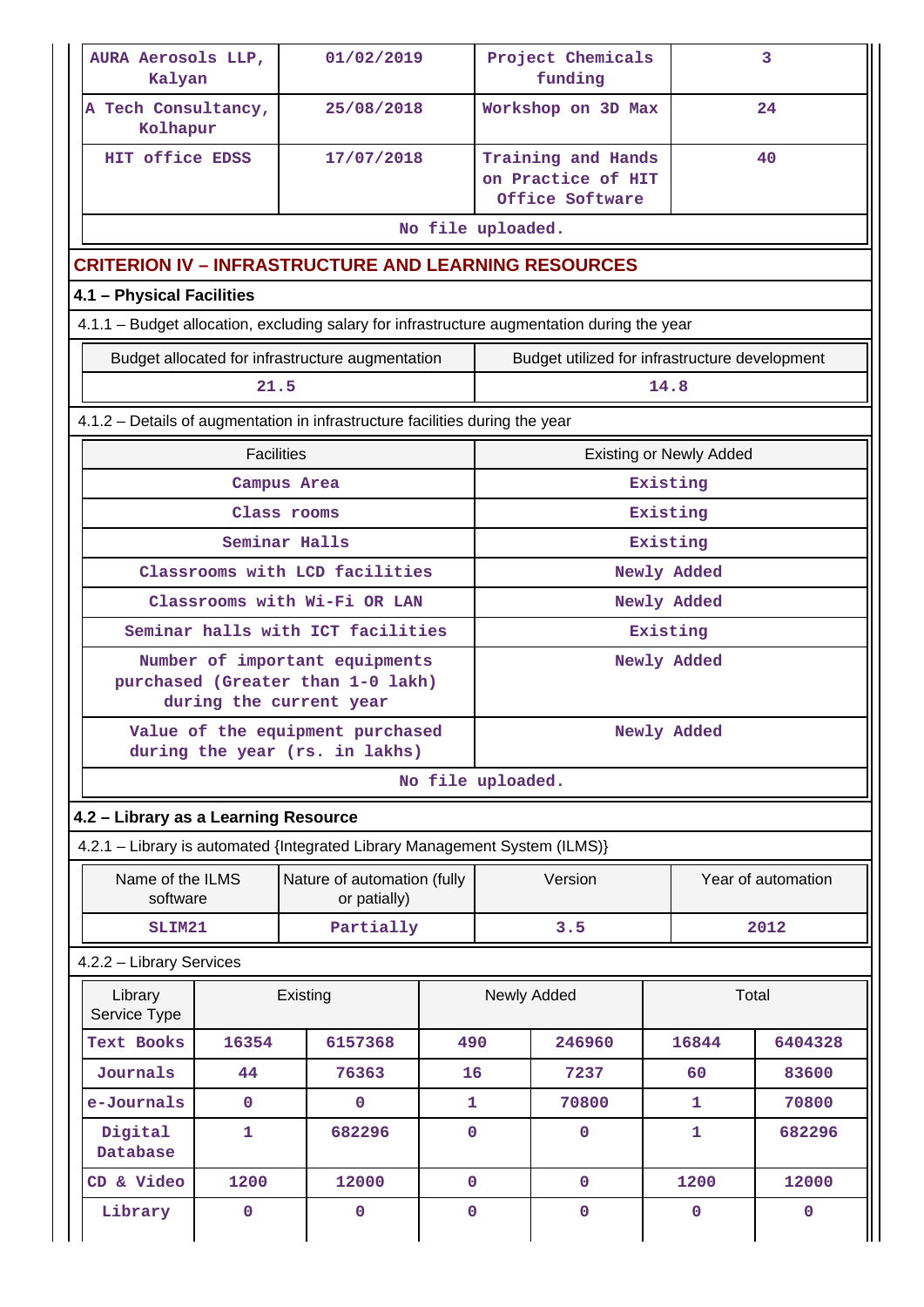| Automation                                                                                                                                                                                                                                                               |                                                                                                                                                                                                                                                         |                 |    |                                                                  |                            |                         |  |                                                     |                 |                                                                    |            |           |                                                   |
|--------------------------------------------------------------------------------------------------------------------------------------------------------------------------------------------------------------------------------------------------------------------------|---------------------------------------------------------------------------------------------------------------------------------------------------------------------------------------------------------------------------------------------------------|-----------------|----|------------------------------------------------------------------|----------------------------|-------------------------|--|-----------------------------------------------------|-----------------|--------------------------------------------------------------------|------------|-----------|---------------------------------------------------|
| Weeding<br>(hard &<br>soft)                                                                                                                                                                                                                                              |                                                                                                                                                                                                                                                         | $\mathbf{0}$    |    | $\mathbf 0$                                                      | $\mathbf 0$                |                         |  | $\mathbf{0}$                                        |                 | $\mathbf{0}$                                                       |            |           | 0                                                 |
| Others (spe<br>cify)                                                                                                                                                                                                                                                     |                                                                                                                                                                                                                                                         | $\mathbf 0$     |    | $\mathbf{O}$                                                     | $\mathbf 0$                |                         |  | $\mathbf{O}$                                        |                 | $\mathbf 0$                                                        |            |           | $\mathbf{0}$                                      |
| Reference<br><b>Books</b>                                                                                                                                                                                                                                                |                                                                                                                                                                                                                                                         | 3409            |    | 2648155                                                          | 4                          |                         |  | 2646                                                |                 | 3413                                                               |            |           | 2650801                                           |
|                                                                                                                                                                                                                                                                          |                                                                                                                                                                                                                                                         |                 |    |                                                                  |                            | View File               |  |                                                     |                 |                                                                    |            |           |                                                   |
|                                                                                                                                                                                                                                                                          | 4.2.3 - E-content developed by teachers such as: e-PG- Pathshala, CEC (under e-PG- Pathshala CEC (Under<br>Graduate) SWAYAM other MOOCs platform NPTEL/NMEICT/any other Government initiatives & institutional<br>(Learning Management System (LMS) etc |                 |    |                                                                  |                            |                         |  |                                                     |                 |                                                                    |            |           |                                                   |
| Name of the Teacher<br>Name of the Module                                                                                                                                                                                                                                |                                                                                                                                                                                                                                                         |                 |    |                                                                  |                            |                         |  | Platform on which module<br>is developed            |                 |                                                                    |            | content   | Date of launching e-                              |
| Dr.Y.R.Kulkarni                                                                                                                                                                                                                                                          |                                                                                                                                                                                                                                                         |                 |    | Engineering geology Personal web page                            |                            |                         |  |                                                     |                 |                                                                    | 18/07/2018 |           |                                                   |
| Dr. S.K.Patil                                                                                                                                                                                                                                                            |                                                                                                                                                                                                                                                         |                 | T. | Transportation Engg Personal web page                            |                            |                         |  |                                                     |                 |                                                                    | 18/09/2018 |           |                                                   |
| View File                                                                                                                                                                                                                                                                |                                                                                                                                                                                                                                                         |                 |    |                                                                  |                            |                         |  |                                                     |                 |                                                                    |            |           |                                                   |
| 4.3 - IT Infrastructure                                                                                                                                                                                                                                                  |                                                                                                                                                                                                                                                         |                 |    |                                                                  |                            |                         |  |                                                     |                 |                                                                    |            |           |                                                   |
| 4.3.1 - Technology Upgradation (overall)                                                                                                                                                                                                                                 |                                                                                                                                                                                                                                                         |                 |    |                                                                  |                            |                         |  |                                                     |                 |                                                                    |            |           |                                                   |
| <b>Type</b>                                                                                                                                                                                                                                                              | <b>Total Co</b><br>mputers                                                                                                                                                                                                                              | Computer<br>Lab |    | Internet                                                         | <b>Browsing</b><br>centers | Computer<br>Centers     |  | Office                                              | Departme<br>nts | <b>Others</b><br>Available<br><b>Bandwidt</b><br>h (MBPS/<br>GBPS) |            |           |                                                   |
| Existin<br>g                                                                                                                                                                                                                                                             | 520                                                                                                                                                                                                                                                     | 4               |    | 80                                                               | $\overline{\mathbf{2}}$    | $\overline{\mathbf{2}}$ |  | 23                                                  | 60              |                                                                    | 20         |           | $\mathbf 0$                                       |
| Added                                                                                                                                                                                                                                                                    | 20                                                                                                                                                                                                                                                      | 15              |    | 50                                                               | 1                          | 0                       |  | 0                                                   | $\mathbf{0}$    |                                                                    | 30         |           | $\mathbf 0$                                       |
| Total                                                                                                                                                                                                                                                                    | 540                                                                                                                                                                                                                                                     | 19              |    | 130                                                              | 3                          | $\overline{\mathbf{2}}$ |  | 23                                                  | 60              |                                                                    | 50         |           | $\mathbf 0$                                       |
| 4.3.2 - Bandwidth available of internet connection in the Institution (Leased line)                                                                                                                                                                                      |                                                                                                                                                                                                                                                         |                 |    |                                                                  |                            |                         |  |                                                     |                 |                                                                    |            |           |                                                   |
|                                                                                                                                                                                                                                                                          |                                                                                                                                                                                                                                                         |                 |    |                                                                  | 120 MBPS/ GBPS             |                         |  |                                                     |                 |                                                                    |            |           |                                                   |
| 4.3.3 - Facility for e-content                                                                                                                                                                                                                                           |                                                                                                                                                                                                                                                         |                 |    |                                                                  |                            |                         |  |                                                     |                 |                                                                    |            |           |                                                   |
|                                                                                                                                                                                                                                                                          |                                                                                                                                                                                                                                                         |                 |    | Name of the e-content development facility                       |                            |                         |  | Provide the link of the videos and media centre and |                 | recording facility                                                 |            |           |                                                   |
|                                                                                                                                                                                                                                                                          |                                                                                                                                                                                                                                                         | <b>ELRC</b>     |    |                                                                  |                            |                         |  | 10.246.246.222/elrc                                 |                 |                                                                    |            |           |                                                   |
| 4.4 - Maintenance of Campus Infrastructure                                                                                                                                                                                                                               |                                                                                                                                                                                                                                                         |                 |    |                                                                  |                            |                         |  |                                                     |                 |                                                                    |            |           |                                                   |
| 4.4.1 - Expenditure incurred on maintenance of physical facilities and academic support facilities, excluding salary<br>component, during the year                                                                                                                       |                                                                                                                                                                                                                                                         |                 |    |                                                                  |                            |                         |  |                                                     |                 |                                                                    |            |           |                                                   |
|                                                                                                                                                                                                                                                                          | Assigned Budget on<br>academic facilities                                                                                                                                                                                                               |                 |    | Expenditure incurred on<br>maintenance of academic<br>facilities |                            |                         |  | Assigned budget on<br>physical facilities           |                 |                                                                    |            | facilites | Expenditure incurredon<br>maintenance of physical |
|                                                                                                                                                                                                                                                                          | 17.46                                                                                                                                                                                                                                                   |                 |    | 14.92                                                            |                            |                         |  | 45.6                                                |                 |                                                                    |            | 19.82     |                                                   |
| 4.4.2 – Procedures and policies for maintaining and utilizing physical, academic and support facilities - laboratory,<br>library, sports complex, computers, classrooms etc. (maximum 500 words) (information to be available in<br>institutional Website, provide link) |                                                                                                                                                                                                                                                         |                 |    |                                                                  |                            |                         |  |                                                     |                 |                                                                    |            |           |                                                   |

 $\perp$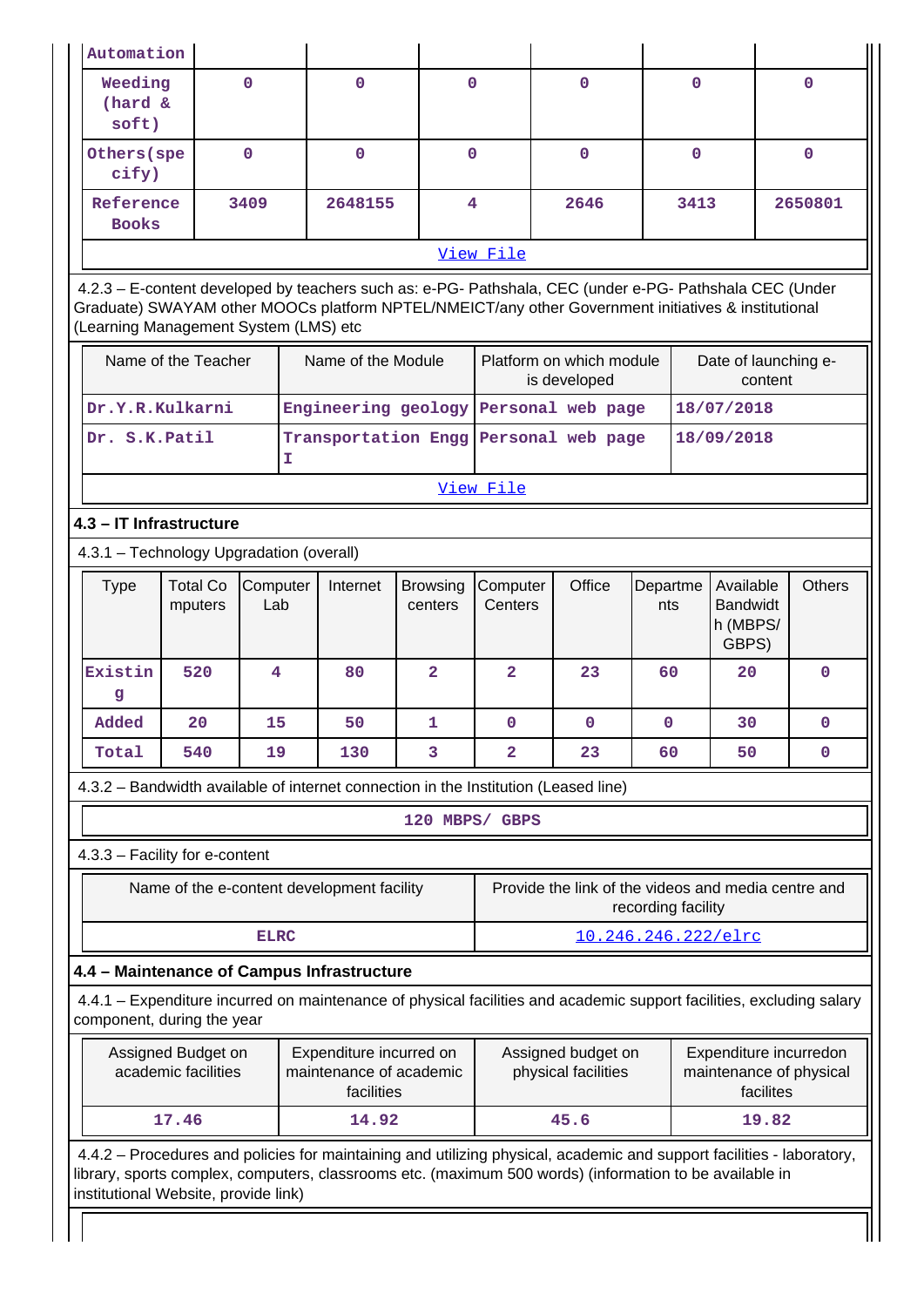**Physical facilities are looked after by Estate officer and Registrar with scheduled maintenance and demand based drives. Sports facilities: Indoor games facilities as Table tennis, Chess and Carom are housed at hostels and being utilized by students actively. Indoor sports competition is organized in an odd semester during evening hours. Students are actively participating in outdoor games like Cricket, Volleyball, football, KhoKho, and Kabbadi on a daily basis. The required kit is made available to students on demand. Outdoor sports competitions are organized during even semester for which sport instructor works with students coordinators of various games for smooth conduction. The requisite facilities like ground maintenance, sports materials, lighting facility, water availability, First aid medicine with ambulance service in an emergency are provided by the institute. The Champions Trophy is honored to the department on the basis of points accumulated through winning various events. Central Library: Sections in the library: Library comprises of sections for stacking, Reference, Circulation, Reading, Periodical, Photocopy along with Digital Library facility. The library has a collection of 6382 titles and 22273 volumes of books amounting to Rs. 91.64,837/ whereas the reference section has 1860 books. The library has subscribed to the 80 print journals and magazines along with a subscription of 2400 online journals costing Rs. 7,28,175/. News Papers Section provides 13 daily newspapers which can be accessed by all. Learning and Information Center at the library offers quality library resources and services to the end users. Usage Policy:Higher book utilization is ensured by increasing book issue count up to 5 books per student. The central library also provides Rental Book Bank Facility for FE students. The regular library timings are 9.00 AM to 7.00 PM which is extended from 8.00 AM to 11.00 PM during examination period. The library is fully computerized with SLIM21 software which is an integrated multiuser library management system supporting all in house operations of the library. Allied facilities: The central library also houses WiFi facility along with Coffee Vending Machine whereas whole premises in the institute are secured by CCTV Surveillance. IT Infrastructure: The institute houses 570 desktop PCs with internet connectivity to all locations. The Computer department holds 4 computer labs, EXTC holds 3 labs, Mechanical holds 2 Labs, Chemical, Civil and FE department holds 1 lab of computers with each lab having 20 numbers of computers. Central Computer Center is having 50 computers provided with Internet facility and a centralized printer facility which can be accessed by any student. Power: All Computers provided with UPS back along with backup generator supply of 250 KVA. Internet facility: 120 Mbps leased line of three different vendors. WiFi facility is also provided in hostels, residential quarters along with institute campus. The internet access is secured and managed through the Cyberoam UTM firewall. Communication: The institute seminar hall is equipped with a video conferencing facility (Polycom Device) and A view facility to conduct workshops and seminars. We have HiPath 3800 EPABX System with 8 digital and 160 Analog Connections for internal**

<http://git-india.edu.in/AQAR/Procedures>

# **CRITERION V – STUDENT SUPPORT AND PROGRESSION**

#### **5.1 – Student Support**

| 5.1.1 - Scholarships and Financial Support |                                                                                     |                    |                  |  |  |  |  |  |
|--------------------------------------------|-------------------------------------------------------------------------------------|--------------------|------------------|--|--|--|--|--|
|                                            | Name/Title of the scheme                                                            | Number of students | Amount in Rupees |  |  |  |  |  |
| Financial Support<br>from institution      | GIT, Merit<br>Scholarship andLate<br>Dr.P.SRamnathan<br>Endowment<br>Scholarship BE | 41                 | 406000           |  |  |  |  |  |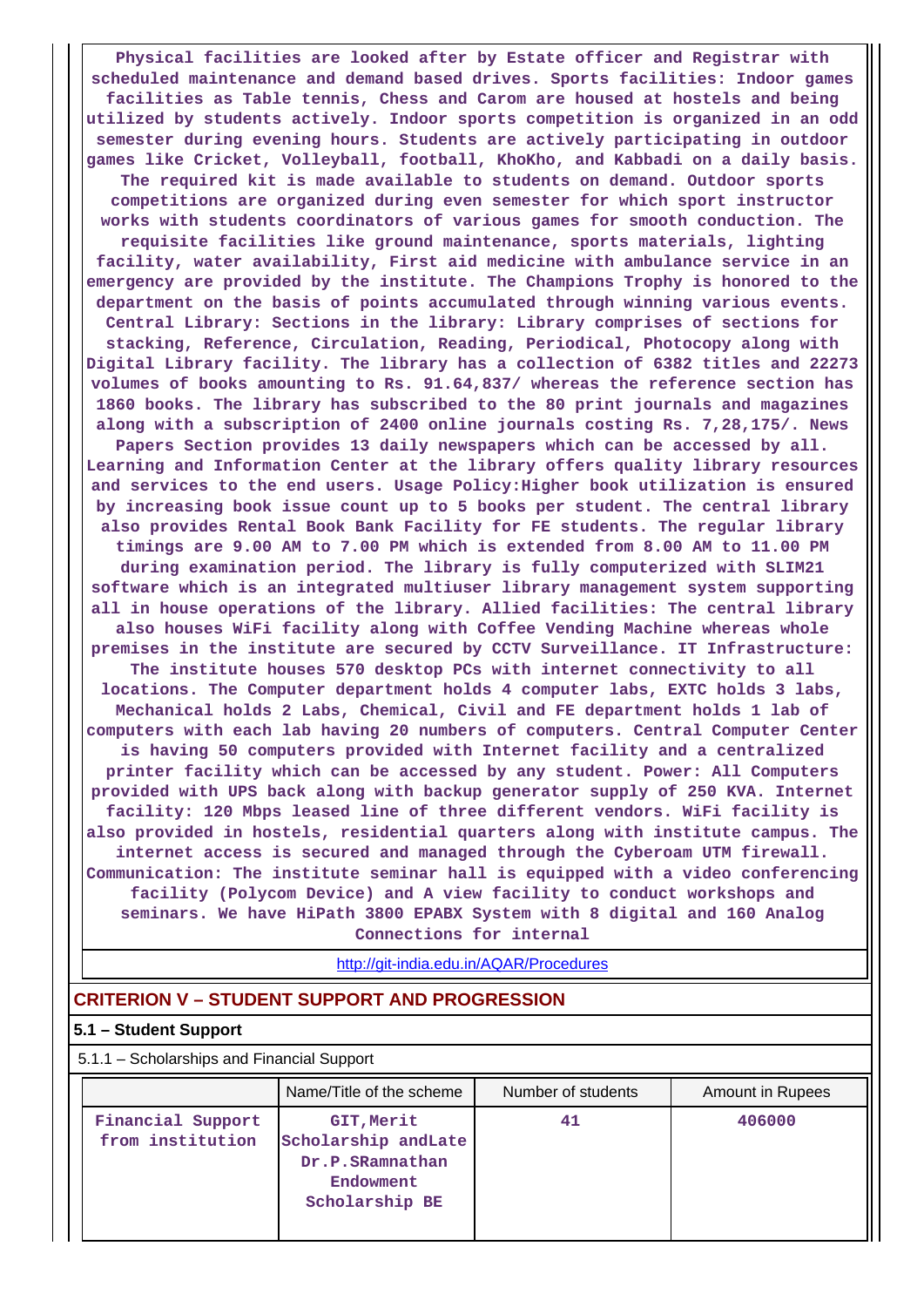| Financial Support<br>from Other Sources                                                                                                                                                                         |  |                                                                      |                                                                             |                                                              |                                        |                                   |
|-----------------------------------------------------------------------------------------------------------------------------------------------------------------------------------------------------------------|--|----------------------------------------------------------------------|-----------------------------------------------------------------------------|--------------------------------------------------------------|----------------------------------------|-----------------------------------|
| a) National                                                                                                                                                                                                     |  | Post Metric<br>Scholarship                                           | 53                                                                          |                                                              |                                        | 3749520                           |
| b) International                                                                                                                                                                                                |  | 00                                                                   | $\mathbf 0$                                                                 |                                                              |                                        | $\mathbf 0$                       |
|                                                                                                                                                                                                                 |  |                                                                      | No file uploaded.                                                           |                                                              |                                        |                                   |
| 5.1.2 - Number of capability enhancement and development schemes such as Soft skill development, Remedial<br>coaching, Language lab, Bridge courses, Yoga, Meditation, Personal Counselling and Mentoring etc., |  |                                                                      |                                                                             |                                                              |                                        |                                   |
| Name of the capability<br>enhancement scheme                                                                                                                                                                    |  | Date of implemetation                                                | Number of students<br>enrolled                                              |                                                              | Agencies involved                      |                                   |
| Pre Engineering<br>Foundation Course                                                                                                                                                                            |  | 09/07/2018                                                           | 96                                                                          |                                                              |                                        | First Year<br>Engineering Faculty |
| HIT Office                                                                                                                                                                                                      |  | 17/07/2018                                                           | 11                                                                          |                                                              |                                        | Mr Prashant Relekar               |
| <b>GATE Coaching</b>                                                                                                                                                                                            |  | 21/07/2018                                                           | 19                                                                          |                                                              |                                        | <b>Faculty Members</b>            |
| Who Moved My Cheese                                                                                                                                                                                             |  | 06/08/2018                                                           | 50                                                                          |                                                              |                                        | Dr. S. K. Patil                   |
| <b>Event Management</b>                                                                                                                                                                                         |  | 14/08/2018                                                           | 50                                                                          |                                                              |                                        | Prof. G. D.<br>Parulekar          |
| Meditation Self<br>Development Program                                                                                                                                                                          |  | 19/08/2018                                                           | 38                                                                          |                                                              |                                        | Art of Living                     |
| 3D Max, Maya, Rivet<br>Software<br>Introduction                                                                                                                                                                 |  | 28/08/2018                                                           | 100                                                                         |                                                              | Mr P. S. Shinde<br>(ATech Consultancy) |                                   |
| How to write a<br>research paper                                                                                                                                                                                |  | 24/09/2018                                                           | 50                                                                          |                                                              |                                        | Dr. Y. R. Kulkarni                |
| Soft skill training                                                                                                                                                                                             |  | 12/10/2018                                                           | 80                                                                          |                                                              | Barclays                               |                                   |
| Group discussion on<br>various topics                                                                                                                                                                           |  | 13/10/2018                                                           | 50                                                                          |                                                              | Dr. Y. R. Kulkarni                     |                                   |
| Guest Lecture On<br>"Interview Skill"                                                                                                                                                                           |  | 22/01/2019                                                           | 60                                                                          |                                                              | Dr. N. A. Kolekar                      |                                   |
| Lecture On MPSC<br><b>GATE Preparation</b>                                                                                                                                                                      |  | 29/01/2019                                                           | 40                                                                          |                                                              |                                        | Prof. V. R. Kasar                 |
| Campus Interview<br>preparationsGroup<br>discussion                                                                                                                                                             |  | 30/01/2019                                                           | 26                                                                          |                                                              |                                        | <b>GIT</b>                        |
| Training Placement                                                                                                                                                                                              |  | 11/02/2019                                                           | 51                                                                          |                                                              |                                        | TPOfficer                         |
| Yoga Day<br>celebration                                                                                                                                                                                         |  | 21/06/2019                                                           | 12                                                                          |                                                              |                                        | All Staff                         |
|                                                                                                                                                                                                                 |  |                                                                      | View File                                                                   |                                                              |                                        |                                   |
| 5.1.3 – Students benefited by guidance for competitive examinations and career counselling offered by the<br>institution during the year                                                                        |  |                                                                      |                                                                             |                                                              |                                        |                                   |
| Year<br>Name of the<br>scheme                                                                                                                                                                                   |  | Number of<br>benefited<br>students for<br>competitive<br>examination | Number of<br>benefited<br>students by<br>career<br>counseling<br>activities | Number of<br>students who<br>have passedin<br>the comp. exam |                                        | Number of<br>studentsp placed     |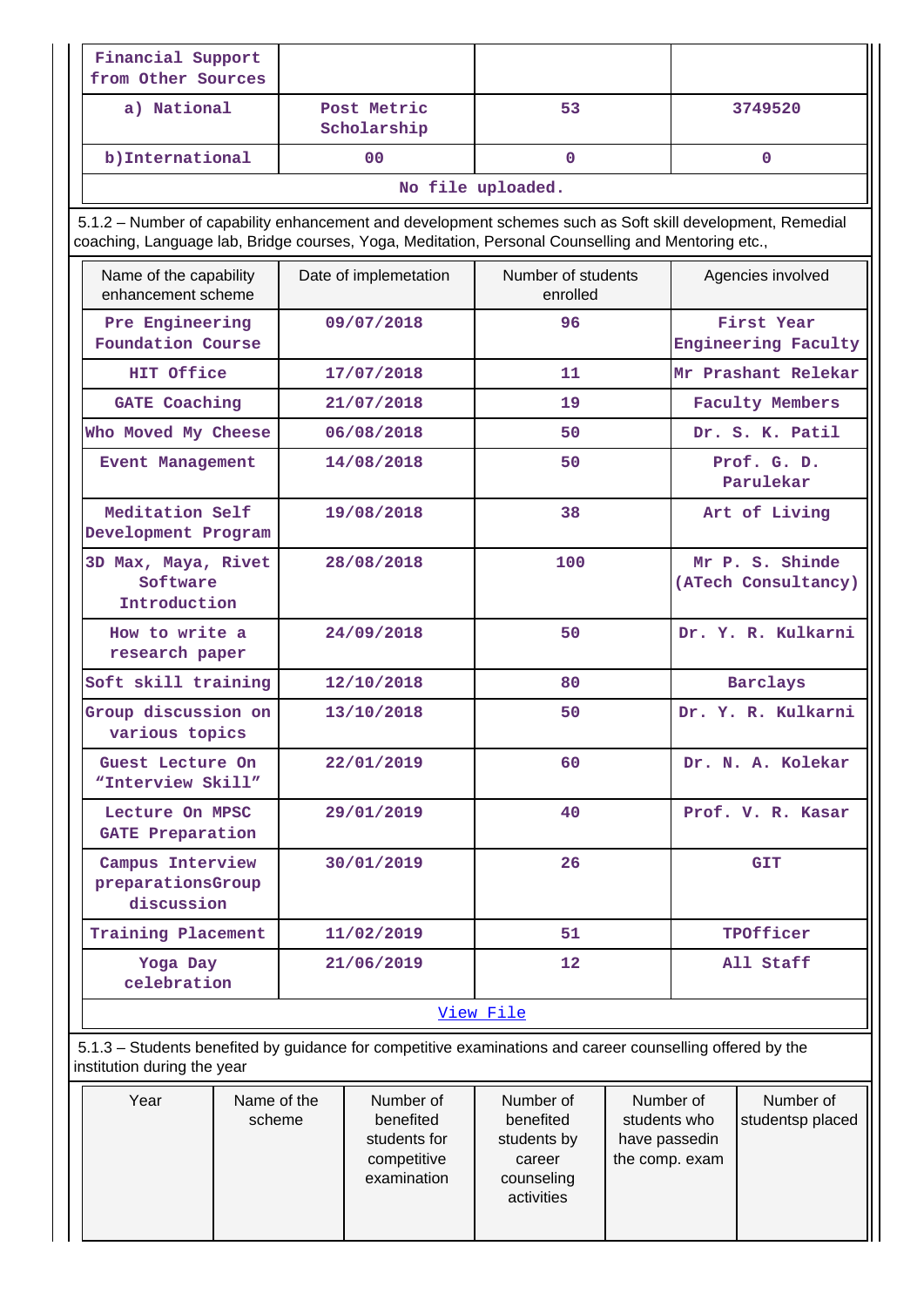| 2018                                                                                                                                                           | GATE, PSU<br>Career<br>Guidance<br>Program                  | 43                                                                            | 43                                 | $\mathbf 0$                                                   | $\mathbf 0$                                                                                             |  |  |  |  |  |
|----------------------------------------------------------------------------------------------------------------------------------------------------------------|-------------------------------------------------------------|-------------------------------------------------------------------------------|------------------------------------|---------------------------------------------------------------|---------------------------------------------------------------------------------------------------------|--|--|--|--|--|
| 2018                                                                                                                                                           | Indian Navy<br>Training<br>session                          | 24                                                                            | 24                                 | $\mathbf 0$                                                   | $\mathbf 0$                                                                                             |  |  |  |  |  |
|                                                                                                                                                                |                                                             |                                                                               | No file uploaded.                  |                                                               |                                                                                                         |  |  |  |  |  |
| 5.1.4 - Institutional mechanism for transparency, timely redressal of student grievances, Prevention of sexual<br>harassment and ragging cases during the year |                                                             |                                                                               |                                    |                                                               |                                                                                                         |  |  |  |  |  |
|                                                                                                                                                                | Total grievances received                                   | Number of grievances redressed                                                |                                    | Avg. number of days for grievance<br>redressal                |                                                                                                         |  |  |  |  |  |
|                                                                                                                                                                | 6                                                           | 6                                                                             |                                    | 15                                                            |                                                                                                         |  |  |  |  |  |
| 5.2 - Student Progression                                                                                                                                      |                                                             |                                                                               |                                    |                                                               |                                                                                                         |  |  |  |  |  |
|                                                                                                                                                                | 5.2.1 - Details of campus placement during the year         |                                                                               |                                    |                                                               |                                                                                                         |  |  |  |  |  |
|                                                                                                                                                                | On campus                                                   |                                                                               |                                    | Off campus                                                    |                                                                                                         |  |  |  |  |  |
| Nameof<br>organizations<br>visited                                                                                                                             | Number of<br>students<br>participated                       | Number of<br>stduents placed                                                  | Nameof<br>organizations<br>visited | Number of<br>students<br>participated                         | Number of<br>stduents placed                                                                            |  |  |  |  |  |
| ACC Ltd                                                                                                                                                        | 72                                                          | 4                                                                             | Aarti Drugs<br>India Ltd           | 10                                                            | $\mathbf{1}$                                                                                            |  |  |  |  |  |
|                                                                                                                                                                |                                                             |                                                                               | View File                          |                                                               |                                                                                                         |  |  |  |  |  |
|                                                                                                                                                                |                                                             | 5.2.2 - Student progression to higher education in percentage during the year |                                    |                                                               |                                                                                                         |  |  |  |  |  |
| Year                                                                                                                                                           | Number of<br>students<br>enrolling into<br>higher education | Programme<br>graduated from                                                   | Depratment<br>graduated from       | Name of<br>institution joined                                 | Name of<br>programme<br>admitted to                                                                     |  |  |  |  |  |
| 2018                                                                                                                                                           |                                                             |                                                                               |                                    |                                                               |                                                                                                         |  |  |  |  |  |
|                                                                                                                                                                | 1                                                           | Construction<br>Management                                                    | Civil<br>Engineering               | D.Y.Patil<br>College of<br>Engineering                        | Management                                                                                              |  |  |  |  |  |
| 2018                                                                                                                                                           | $\overline{\mathbf{2}}$                                     | Structural<br>Engineering                                                     | Civil<br>Engineering               | Flora<br>Institute of<br>Technology<br>Pune                   | Structural                                                                                              |  |  |  |  |  |
| 2018                                                                                                                                                           | 3                                                           | Geotechnical<br>Engineering                                                   | Civil<br>Engineering               | College of<br>Engineering<br>Pune                             |                                                                                                         |  |  |  |  |  |
| 2018                                                                                                                                                           | $\overline{4}$                                              | Structural<br>Engineering                                                     | Civil<br>Engineering               | Flora<br>Institute of<br>Technology<br>Pune                   | Structural                                                                                              |  |  |  |  |  |
| 2018                                                                                                                                                           | 5                                                           | Construction<br>Management                                                    | Civil<br>Engineering               | Ashokrao<br>Mane Group<br><b>Of</b><br>Institutes<br>Kolhapur | Construction<br>Engineering<br>Geotechnical<br>Engineering<br>Engineering<br>Construction<br>Management |  |  |  |  |  |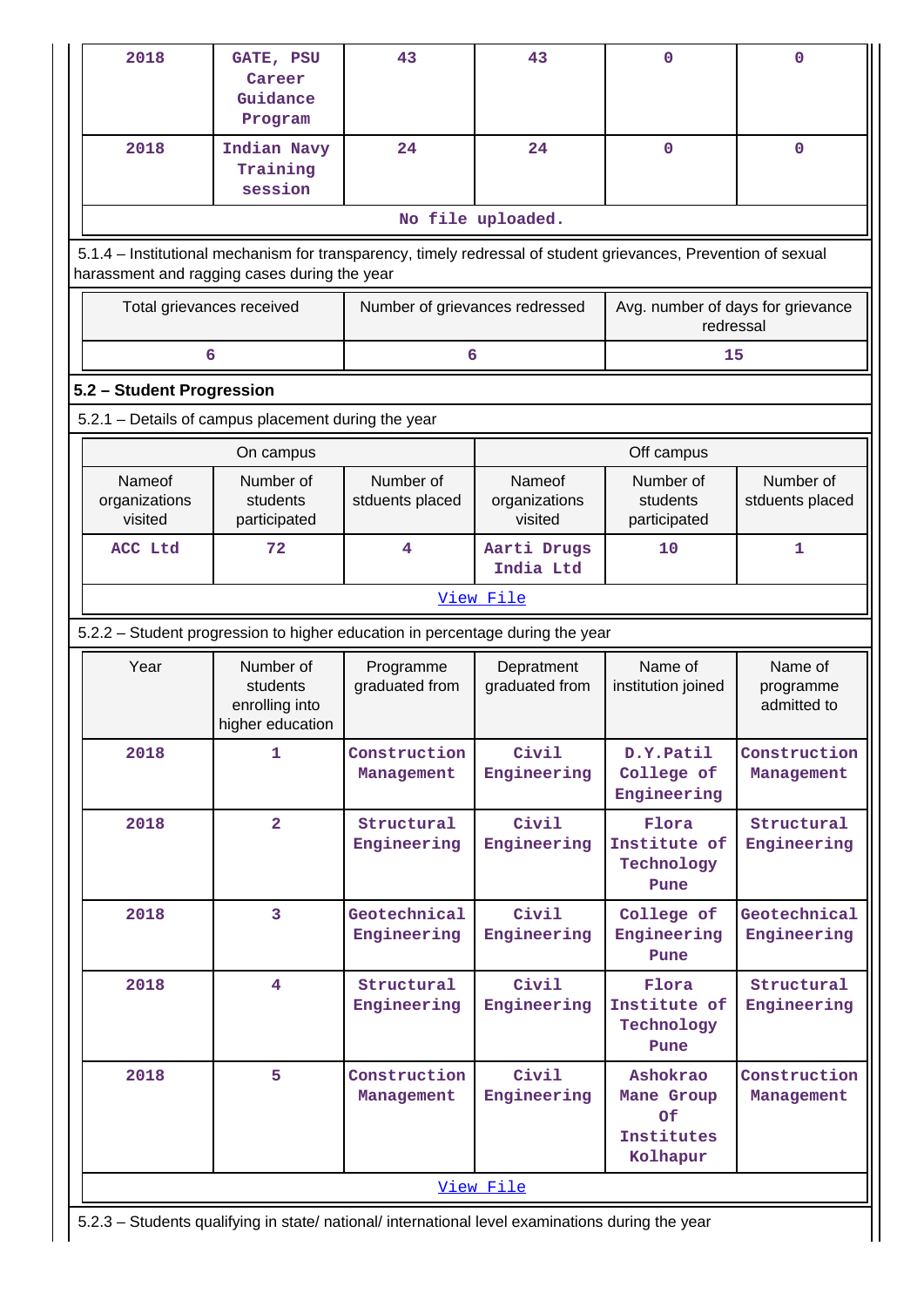|                                                                                                                                                                                | Items                      |                           |                                        |                         | Number of students selected/ qualifying |                               |                        |  |
|--------------------------------------------------------------------------------------------------------------------------------------------------------------------------------|----------------------------|---------------------------|----------------------------------------|-------------------------|-----------------------------------------|-------------------------------|------------------------|--|
|                                                                                                                                                                                | <b>GATE</b>                |                           |                                        |                         |                                         | 1                             |                        |  |
|                                                                                                                                                                                |                            |                           | No file uploaded.                      |                         |                                         |                               |                        |  |
| 5.2.4 – Sports and cultural activities / competitions organised at the institution level during the year                                                                       |                            |                           |                                        |                         |                                         |                               |                        |  |
| Activity                                                                                                                                                                       |                            |                           | Level                                  |                         |                                         | <b>Number of Participants</b> |                        |  |
| Cricket/box<br>cricket(Boys/Girls)                                                                                                                                             |                            |                           | Institution level                      |                         |                                         | 140                           |                        |  |
| Volleyball(Boys/girls)                                                                                                                                                         |                            |                           | Institution level                      |                         |                                         | 140                           |                        |  |
| KhoKho(Boys/girls)                                                                                                                                                             |                            |                           | Institution level                      |                         |                                         | 140                           |                        |  |
| Kabaddi (Boys/girls)                                                                                                                                                           |                            |                           | Institution level                      |                         |                                         | 140                           |                        |  |
| Foot ball                                                                                                                                                                      |                            |                           | Institution level                      |                         |                                         | 80                            |                        |  |
| Dodge ball                                                                                                                                                                     |                            |                           | Institution level                      |                         |                                         | 60                            |                        |  |
| Badminton(singles)Boys/Gi<br>rls                                                                                                                                               |                            |                           | Institution level                      | 62                      |                                         |                               |                        |  |
| Badminton(double)Boys/gir<br>1s                                                                                                                                                |                            |                           | Institution level                      |                         |                                         | 108                           |                        |  |
| chess                                                                                                                                                                          |                            |                           | Institution level                      |                         |                                         | 62                            |                        |  |
| Table tennis(singles)                                                                                                                                                          |                            |                           | Institution level<br>141               |                         |                                         |                               |                        |  |
| Table tennis(double)                                                                                                                                                           |                            |                           | Institution level                      |                         |                                         | 50                            |                        |  |
| Carom(singles)                                                                                                                                                                 |                            |                           | Institution level<br>108               |                         |                                         |                               |                        |  |
| Carom(double)                                                                                                                                                                  |                            |                           | Institution level                      |                         | 46                                      |                               |                        |  |
| Long jump                                                                                                                                                                      |                            |                           | Institution level                      |                         |                                         | 40                            |                        |  |
| Relay                                                                                                                                                                          |                            |                           | Shotput                                |                         |                                         | 40                            |                        |  |
| Volleyball                                                                                                                                                                     |                            |                           | University inter collage<br>tournament |                         |                                         | 16                            |                        |  |
| KhoKho                                                                                                                                                                         |                            |                           | University inter collage<br>tournament |                         |                                         | 16                            |                        |  |
| Football                                                                                                                                                                       |                            |                           | University inter collage<br>tournament |                         |                                         | 16                            |                        |  |
| kabaddi                                                                                                                                                                        |                            |                           | University inter collage<br>tournament |                         |                                         | 16                            |                        |  |
| Badminton                                                                                                                                                                      |                            |                           | University inter collage<br>tournament |                         |                                         | $\overline{4}$                |                        |  |
| Taekwondo                                                                                                                                                                      |                            |                           | University inter collage<br>tournament |                         |                                         | $\mathbf{1}$                  |                        |  |
| Shotput                                                                                                                                                                        |                            |                           | Shotput                                |                         |                                         | 40                            |                        |  |
|                                                                                                                                                                                |                            |                           | View File                              |                         |                                         |                               |                        |  |
| 5.3 - Student Participation and Activities                                                                                                                                     |                            |                           |                                        |                         |                                         |                               |                        |  |
| 5.3.1 – Number of awards/medals for outstanding performance in sports/cultural activities at national/international<br>level (award for a team event should be counted as one) |                            |                           |                                        |                         |                                         |                               |                        |  |
| Year                                                                                                                                                                           | Name of the<br>award/medal | National/<br>Internaional | Number of<br>awards for                | Number of<br>awards for |                                         | Student ID<br>number          | Name of the<br>student |  |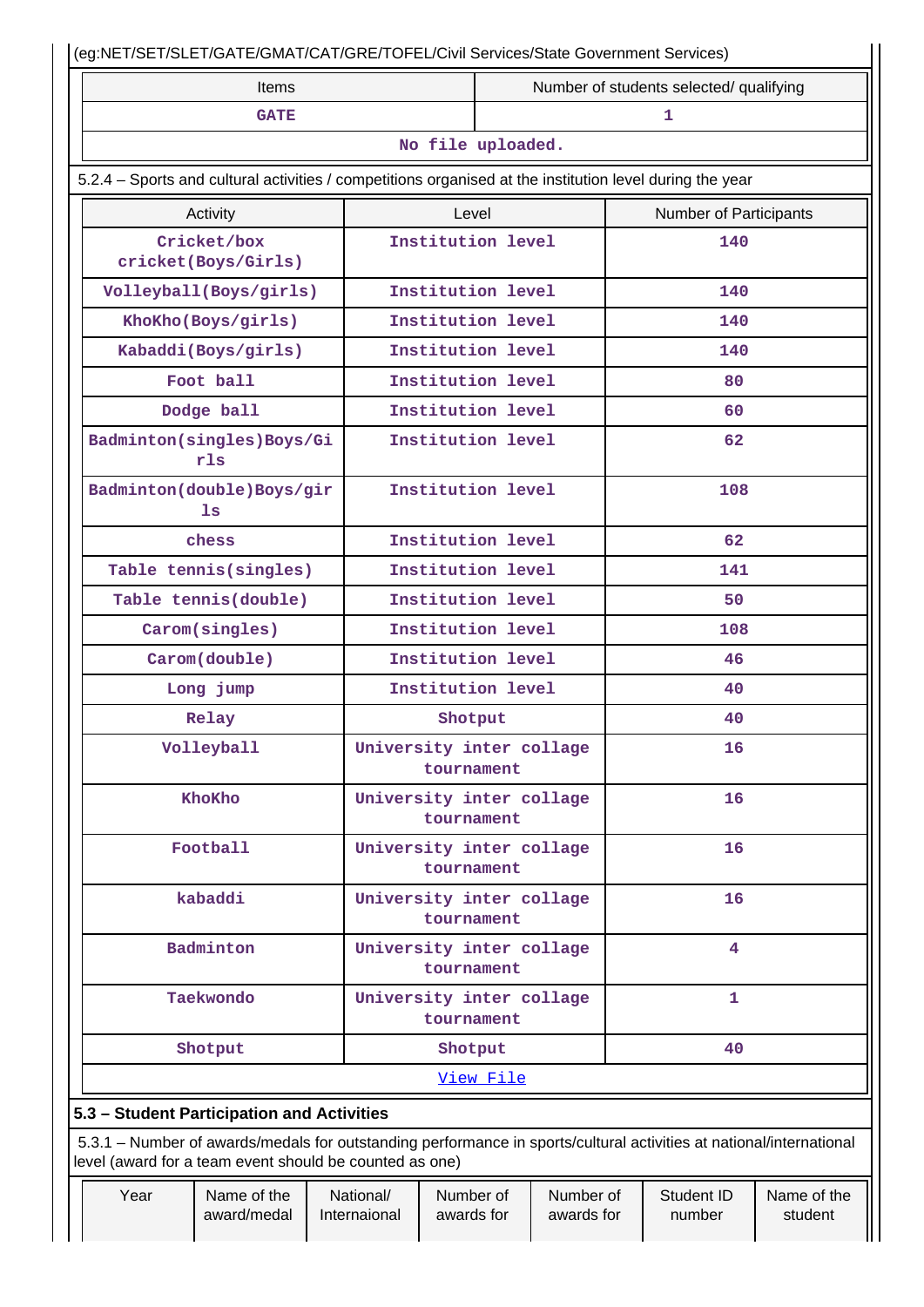|                   |                |                   | Sports | Cultural |                |    |  |  |
|-------------------|----------------|-------------------|--------|----------|----------------|----|--|--|
| 2019              | 00             | National          |        |          | 0 <sup>0</sup> | 00 |  |  |
| 2019              | 0 <sup>0</sup> | Internatio<br>nal |        |          | 0 <sup>0</sup> | 00 |  |  |
| No file uploaded. |                |                   |        |          |                |    |  |  |

 5.3.2 – Activity of Student Council & representation of students on academic & administrative bodies/committees of the institution (maximum 500 words)

 **The following activities were conducted under Students Council Head: 1. 7 students participated in Mumbai University Intercollegiate youth festival in the events Poster Presentation Making, Elocution(English), Group Song(Western), Rangoli Competition. The zonal round took place in Ramraje College, Dapoli. Miss Siddhi Chavan(TE EXTC) cleared the zonal round and entered the final. Independence Day Celebration: Patriotic Group Song Competition, Elocution(English and Marathi) were organized on the day. 2. Formation of SRC on 27th 28th August: General Secretary, Cultural Secretary and Sports Secretary, Ladies Representative, Technical Head were elected by the members of SRC w.r.t the guidelines of UoM. General Secretary was elected by the members of the council (a list is attached) by secret ballot paper method. General Secretary Mr. Omkar Chalke (BE MECH) The other posts of the council will be with the following student members of the council: Sports Secretary(Boys) Mr. Indrakumar Vanjare (BE COMP) Sports Secretary(Girls) Miss. Gauri Kolhapure (BE CIVIL) Cultural Secretary(Boys) Mr. Pratik Chavan(BE EXTC) Cultural Secretary(Girls) Miss. Shivani Sambare(BE CHEM) Technical Head Mr. Bhushan Bapat(BE MECH) Assistant Sports Secretary(Boys) Mr. Paras Goriwale (SE COMP) Assistant Sports Secretary(Girls) Miss. Simran Keer (SE CIVIL) Assistant Cultural Secretary(Boys) Mr. Yogesh Patil (SE MECH) Assistant Cultural Secretary(Girls) Miss. Jyoti Pawar (TE CIVIL) 3. Gokulashtami Celebration on 2nd and 3rd September 2018 4. Indoor annual sports events were conducted successfully from 3rd to 6th October. 5. Garbha Celebration on 15 and 16 October at openair auditorium 6. Republic Day Celebration Patriotic Group Song Competition, Street Play Competition, Lezim Group Performance. 7. Annual Sports13th to 16th February 2019: Outdoor sports like cricket, football, kabaddi, Volleyball, etc 8. Shiv Jayanti Celebration19th February 2019 at OpenAir auditorium: Speaker for the event was Mr. Pratik Kalgude from Mahad. 9. Synergy 2019 8th and 9th March 2019 which included all stage programs and events at openair auditorium along with annual sports prize distribution in the hands of Mr. Pravin Patil, DYSP, Khed and Dr. Anil Joshi (Social Worker) 10. Ambedkar Jayanti 14th April 2019: 12hour study program in GIT library along with different competitions.**

## **5.4 – Alumni Engagement**

5.4.1 – Whether the institution has registered Alumni Association?

 **Yes**

 **Yes, The Alumni Association is registered. The registration number is Maharashtra/5523/Ratnagiri. The registration is done on 16th July 2015. It is registered with Registrar of Societies, Ratnagiri. The objectives of the Alumni Association are: 1. To get the entire Alumni of a particular institution together under one roof. 2. To build a strong Alumni Network amongst the Alumni Community. 3. Engage the current students with the Alumni. 4. To maintain an Alumni Database. 5. To create common interest groups and provide a forum for discussion. 6. To inform the Alumni about the ongoing and future activities. 7. Current students can get useful career guidance from the Alumni. 8. To organize alumni meet. There are two major occasions in every academic year in which Alumni interacts with the institute. The first occasion is Alumni meet and the**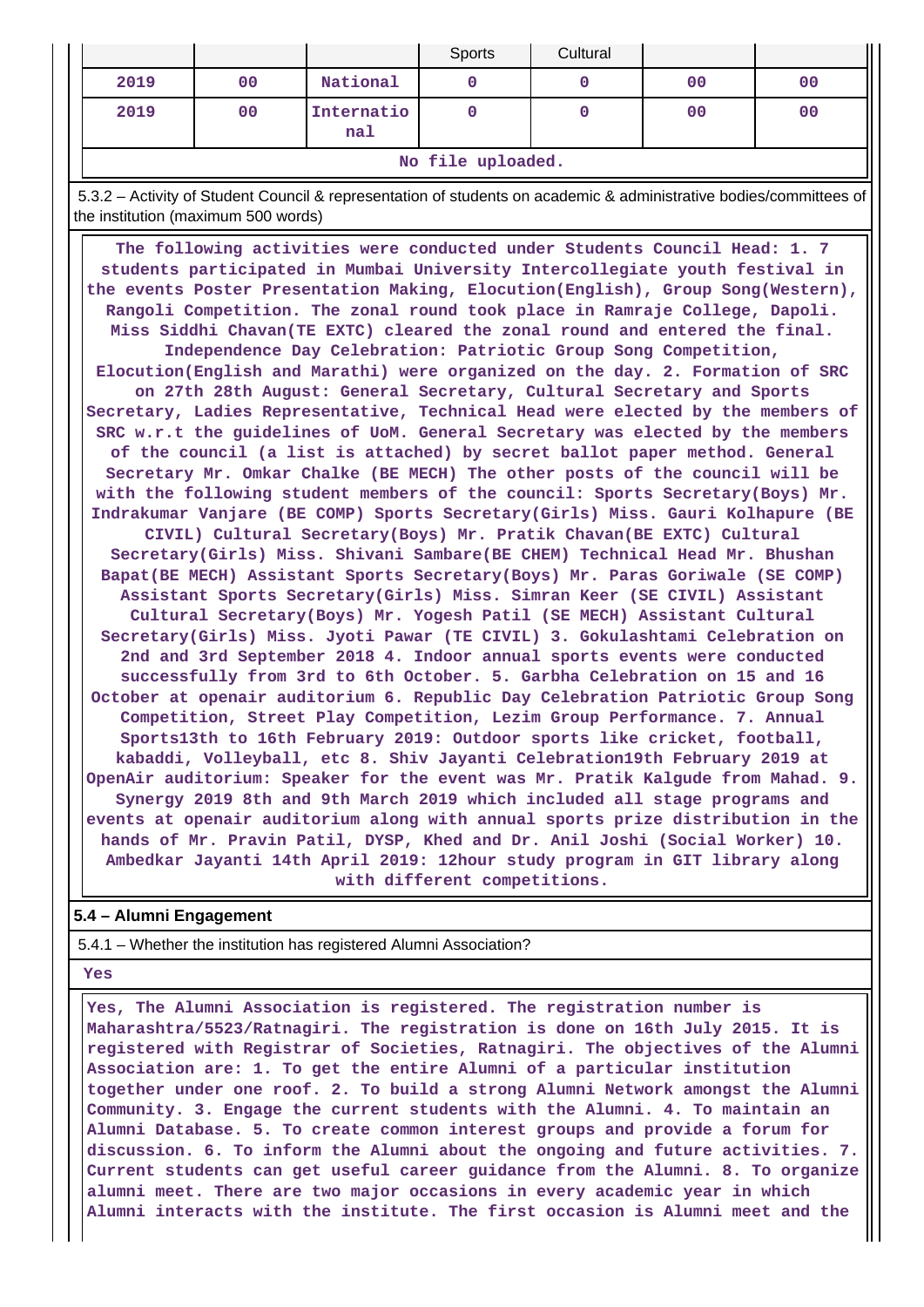**second occasion is the Convocation ceremony. The convocation ceremony is conducted on behalf of the University of Mumbai. The feedback is taken from the alumni on these two occasions. The feedback is taken in two forms, one is the Graduate Exit Survey, another is the Alumni Feedback form/survey. The graduate exit survey collects the personal details of the alumni. The form questions the alumni about his/her appearance to GATE examination, campus interview appearance. The questionnaire collects awareness of the alumni about vision, mission program outcomes of the institute. He/she is asked to rate graduate attributes on a scale of 1 to 5. The suggestions of the alumni are taken on the conduction of lectures, practicals, assignments, tutorials, tests, projects, industrial visits, seminars, guest lectures. It also covers libraries, journals, computer labs, Internet Networking facilities, . The Alumni feedback form/survey collects details about employment, job responsibility, tenure of service, progress in employment in terms of promotion. The questionnaire collects information about modern tools usage, leadership, highest qualification, publication in journals, participation in conferences, workshops, diploma/certificate courses. The ethical grid question asks the candidate to grade himself/herself about honesty, integrity, transparency, accountability, confidentiality, objectivity, respectfulness, obedience to the law, loyalty on a scale of 1 to 5. The understanding of the professional responsibility of the alumni is checked by asking him to grade about proposal harmfulness to society, legal compliance, outside employment/activity, transparency, system failure due to miscalculations, use of knowledge for malicious projects, the confidentiality of property information, unfair competition. The points in the feedback are conveyed to the appropriate authority or committee for problem solving improvement.**

5.4.2 – No. of enrolled Alumni:

**114** 

5.4.3 – Alumni contribution during the year (in Rupees) :

**4500**

5.4.4 – Meetings/activities organized by Alumni Association :

 **Meetings Activities: 1)The Convocation Ceremony was held on behalf of University of Mumbai for the latest passed out batch. The ceremony was held on 17th March 2019. 2) Alumni meet was arranged on 19th January 2019 in Gharda house, Bandra, Mumbai. Activities: 1. Our alumni Mr. Abhijit Kadam (2011 Computer)and Mr. Sagar Patil (2013 IT) has delivered lecture on Career opportunities in IT on 20th February 2019 for TE COMPUTER students. Total 31 students benefited from the session. 2. An expert lecture on 'Lean Six Sigma' was conducted for TE, BE students of Mechanical and Chemical Engineering. Details of the program are as follows: Title of Expert Lecture: 'Lean Six Sigma' Date: 07th Feb. 2019 Time: 10.00 am 2.30 pm Venue: Physics Seminar Hall, GIT, Lavel Resource Person and his details: Mr. Shashank Hajare B.E. in Mechanical from GIT, Lavel M.Tech in Industrial Engineering Management from National Institute of Technology [NIT], Trichy GATE score of 692 with AIR 678 99.39 percentile Associated with top brands like Pfizer Inc Zydus Cadila. Currently working as Assistant Manager – Manufacturing Excellence, Shalina Laboratories Pvt Ltd. Jejuri, Pune. Mr.Shashank Hajare came with his one of his colleague Mr.Sumitlal V Hajare. Content of Program: Part I: Introduction Higher Education Corporate Job Business Part II: Lean Six Sigma Introduction Why is it important for companies How can students benefit from it Difference between Lean Six Sigma Lean Six Sigma Tools 5S SMED 8 Wastes Business Forms of Business Pros Cons of various types of Business Question Answers Total Nos. of students Participated: 69 Nos. Nos. of Students Present: TE Mechanical 19 BE Mechanical 38 TE Chemical 06 BE Chemical 06 Total 69 Outcomes of Expert Lecture:**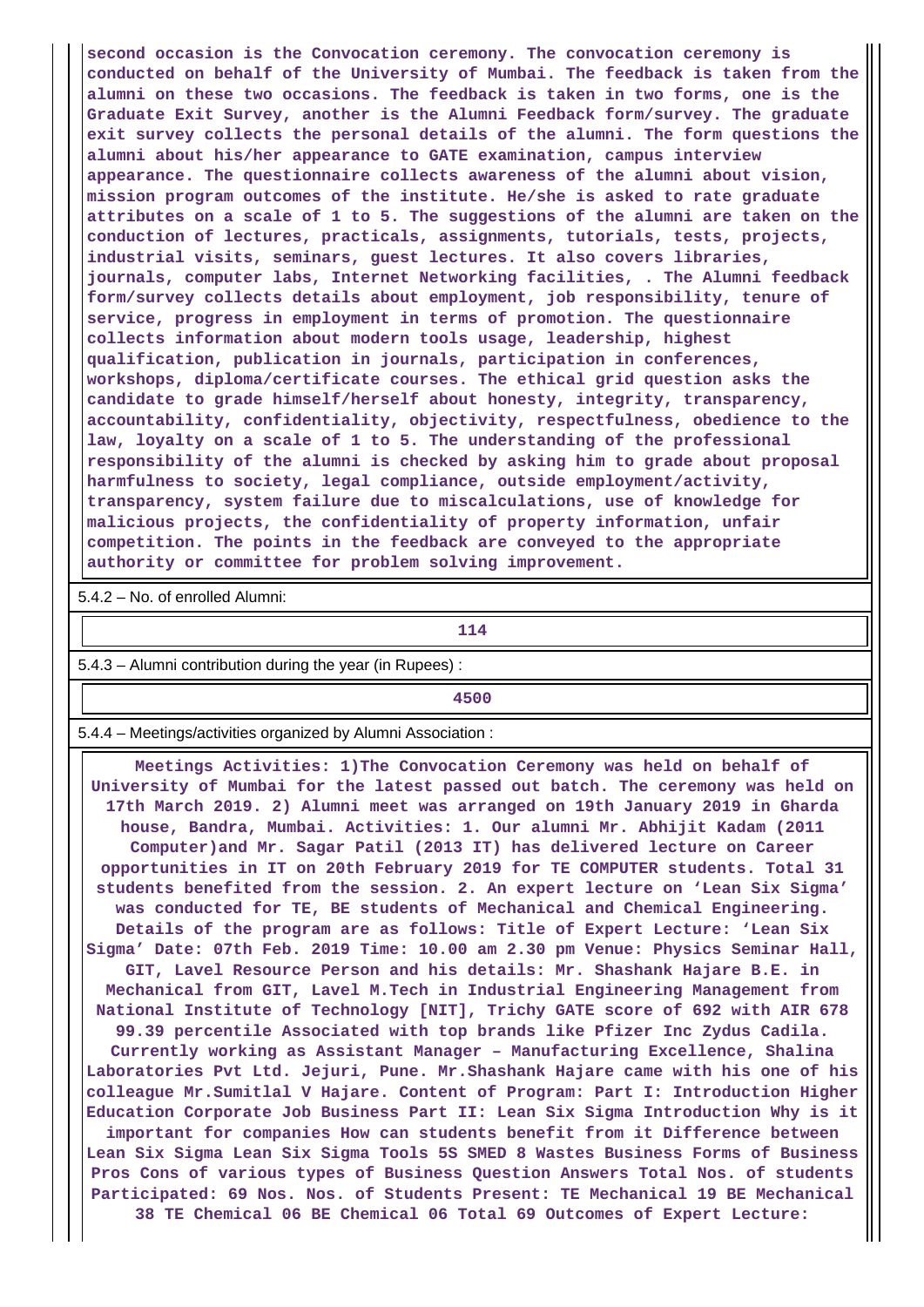**Participating students were able to: Know the basic designing concepts of Lean and Six Sigma. Know the tools of Lean Six Sigma. 3) Department of Mechanical Engineering has arranged an expert lecture on "Awareness about opportunities in Indian Army" on date 29/09/2018 for BE Mechanical students. The lecture was delivered by Mr. Rahil Palekar Working as a Junior Engineer in Goa Shipyard Ltd.(GIT Alumni).**

## **CRITERION VI – GOVERNANCE, LEADERSHIP AND MANAGEMENT**

#### **6.1 – Institutional Vision and Leadership**

 6.1.1 – Mention two practices of decentralization and participative management during the last year (maximum 500 words)

 **The participative management involving students and staff in the governance issues was is ensured in the college through several means like governance through committees, involvement of heads of department in purchases, student involvement in management of hostels and mess, student involvement in educational efforts like peer to peer learning, staff involvement in area adoption programme, student involvement in managing laboratory equipment through ownership concept so far as maintenance of equipment is concerned etc. By and large, the issues related to governance are decided by several committees in which staff and students are members and the governance issues extend to academic, administration as well as financial issue The two major initiatives driven the preceding academic year are explained below to give idea of decentralisation and participative management, one covering teaching learning process and other involving governance related to administrative and institute level policy execution. 1 EDUHUB, a teaching learning practice: It is understood that the learning is more effective through peer to peer teaching learning methodology rather than the classical black board type of teaching by teachers. The principle reason hindering the traditional teaching learning methodology is structured format in which it takes place and also due to communication gap existing on account of age, understanding, psychological and social differences between the teacher and student. The Gharda Institute of technology as an institute took students in confidence and informed the students of their moral support for such peer to peer learning initiative. The students on their own evolved a system which named as EDUHUB and formed their own informal groups. The institute provided only the infrastructural facilities like class rooms, computing machines, internet and laboratories. The students are now making their own time table and academic study issues. The teachers or instructors are also chosen by students and students informally gather together. This initiative is complementary and run in parallel to the traditional teaching learning by teachers. Overall, the system improved feedback from students about traditional teaching learning and it also brought in several changes in it. In fact, teachers started taking cognizance of what was covered in the EDUHUB and made suitable amendments in their teaching. 2 Programme and institutional administrative units as profit centre: Several administrative units like examination cell, programmes/departments, registry cultural activities etc are now being treated as profit centers and each one now makes his own budget, tries to raise resources and runs the activity independently. The system ensures involvement of staff and students in management of the activity and ownership is taken by all involved. This has resulted in better fiscal management of the institute as a whole. The activities which lack resources are automatically paid attention to by top management and efforts are directed to ensure that system of raising adequate resources is put in place. The practice has made all staff and students aware of the constraints and the constraint management suggestions do come frequently improving the management practices day by day.**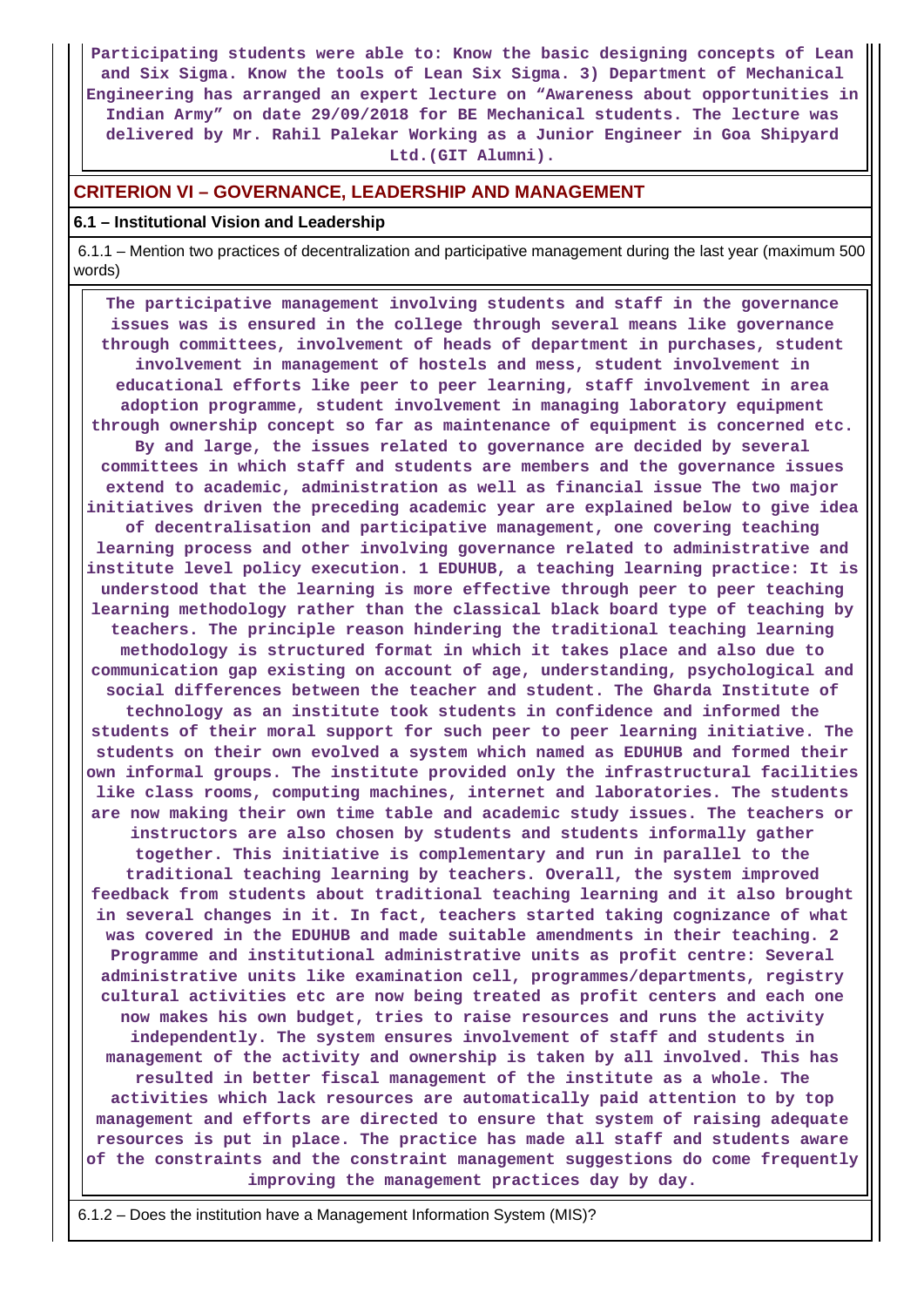| Yes                                                                                                                   |                                                                                                                                                                                                                                                                                                                                                                                                                                                                                                                                                                                                                                   |  |  |  |  |  |  |
|-----------------------------------------------------------------------------------------------------------------------|-----------------------------------------------------------------------------------------------------------------------------------------------------------------------------------------------------------------------------------------------------------------------------------------------------------------------------------------------------------------------------------------------------------------------------------------------------------------------------------------------------------------------------------------------------------------------------------------------------------------------------------|--|--|--|--|--|--|
| 6.2 - Strategy Development and Deployment                                                                             |                                                                                                                                                                                                                                                                                                                                                                                                                                                                                                                                                                                                                                   |  |  |  |  |  |  |
| 6.2.1 – Quality improvement strategies adopted by the institution for each of the following (with in 100 words each): |                                                                                                                                                                                                                                                                                                                                                                                                                                                                                                                                                                                                                                   |  |  |  |  |  |  |
| <b>Strategy Type</b>                                                                                                  | <b>Details</b>                                                                                                                                                                                                                                                                                                                                                                                                                                                                                                                                                                                                                    |  |  |  |  |  |  |
| Curriculum Development                                                                                                | Curriculum is defined by University of<br>Mumbai . Extra sessions to cover gaps<br>in curriculum . Addon courses by<br>subject and industry experts .<br>Workshops/seminars in allied subjects .<br>NPTEL courses . In plant / Industrial<br>Training . Industrial Visits . Industry<br>projects                                                                                                                                                                                                                                                                                                                                  |  |  |  |  |  |  |
| Teaching and Learning                                                                                                 | Academic Audit after every semester .<br>Extra remedial lectures and lab<br>sessions . Training to use ELRC and its<br>updation . Encourage to participate in<br>NPTEL, MOOC courses . Frequent revision<br>on difficult topics . Adoption of<br>academically Week and poor students .<br>Practice tests with regular frequency                                                                                                                                                                                                                                                                                                   |  |  |  |  |  |  |
| Examination and Evaluation                                                                                            | Examinations are conducted as per rule<br>and regulations of Mumbai University.<br>Evaluation of Internal Marks is done<br>based on Continuous assessment of<br>students' performance through tests,<br>assignments, seminars and projects.                                                                                                                                                                                                                                                                                                                                                                                       |  |  |  |  |  |  |
| Research and Development                                                                                              | Minor research proposals . Major<br>research proposals . Research<br>publications . Faculty research<br>committee . Student research committee<br>• Financial aid for consumables •<br>Financial aid for equipments .<br>Participation of students in<br>innovation/project competitions .<br>Deputation of faculty for Doctoral<br>programs . Deputation of faculty for<br>FDP/STTP . Travel grant . Financial aid<br>to attend International conferences                                                                                                                                                                        |  |  |  |  |  |  |
| Library, ICT and Physical<br>Infrastructure / Instrumentation                                                         | Library committee has representative<br>members from each dept. The committee<br>ensures requirement of books, journals<br>including online subscriptions are<br>fulfilled in time. Library and<br>administration of library are<br>computerized. Library has SLIM21<br>software and Issue and Collection is<br>done through that system. Online<br>subscription is provided for E<br>Journals. The college has E learning<br>system which provides study material<br>like video, ebooks and notes to the<br>students. The college has digital<br>library in addition to digital class<br>rooms and laboratories with equipments. |  |  |  |  |  |  |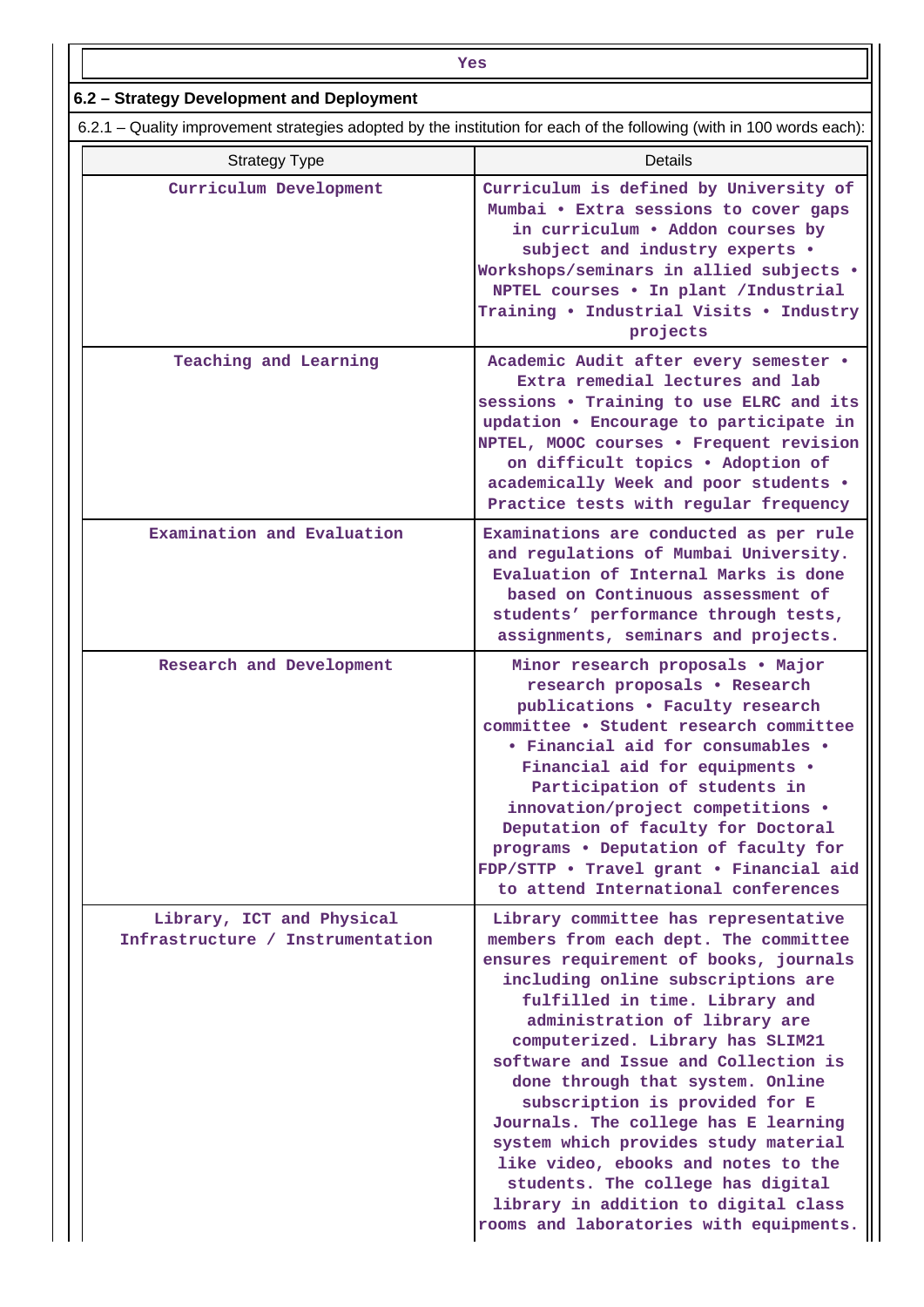|                                      | Reading time beyond college hours in<br>library promotes reading culture of<br>text reference books                                                                                                                                                                                                                                                                                                                                                                                                                                                                                                                   |
|--------------------------------------|-----------------------------------------------------------------------------------------------------------------------------------------------------------------------------------------------------------------------------------------------------------------------------------------------------------------------------------------------------------------------------------------------------------------------------------------------------------------------------------------------------------------------------------------------------------------------------------------------------------------------|
| Human Resource Management            | There is a well established HR<br>committee which manages Human Resource<br>of college, such as recruitment,<br>development, appointments, promotions,<br>training, assessment of faculty and<br>staff. Service rules are made<br>transparent and all other benefits are<br>given as per the given norms regularly.<br>As per the AICTE norms, faculty<br>requirement is forwarded to Recruitment<br>committee consisting of Principal, HOD,<br>senior faculty and External subject<br>expertise for further action.                                                                                                  |
| Industry Interaction / Collaboration | Training and Placement Cell All Heads<br>of department have taken efforts to<br>have strong interaction with<br>industries. The collaboration is done<br>with 5 industries. Due to this many<br>students are benefited to get industry<br>sponsored projects, summer<br>training/Internships. Following<br>workshops are conducted in various<br>departments. . Industry Institute<br>Interaction Program . Advanced concrete<br>mixing workshop - benefitted for Local<br>Builders Contractors . STAADPro . 3D<br>Max software . Total Station In<br>addition to workshops, industrial<br>visits are also organized. |
| Admission of Students                | Admissions are executed by the Govt. of<br>Maharashtra, Directorate of Technical<br>Education through online centralized<br>admission process on the basis of<br>student's merit. For college level<br>admissions applications are invited<br>through advertisements in newspapers.<br>Admissions are conducted according to<br>merit.                                                                                                                                                                                                                                                                                |

# 6.2.2 – Implementation of e-governance in areas of operations:

| E-governace area         | <b>Details</b>                                                                                                                                                                                                                                                                                                                                                                                                                                                                        |
|--------------------------|---------------------------------------------------------------------------------------------------------------------------------------------------------------------------------------------------------------------------------------------------------------------------------------------------------------------------------------------------------------------------------------------------------------------------------------------------------------------------------------|
| Planning and Development | 1. Planning and Development: a.<br>Curriculum Development: College takes<br>up curriculum development as per<br>guidelines of University to update and<br>incorporate new courses. This helps<br>students to get exposed to latest<br>technologies. Academic regulations and<br>curriculum based on Choice Based Credit<br>System was introduced in the college.<br>2. Administration: The Administration<br>of the college is functions with<br>egovernance system at college level. |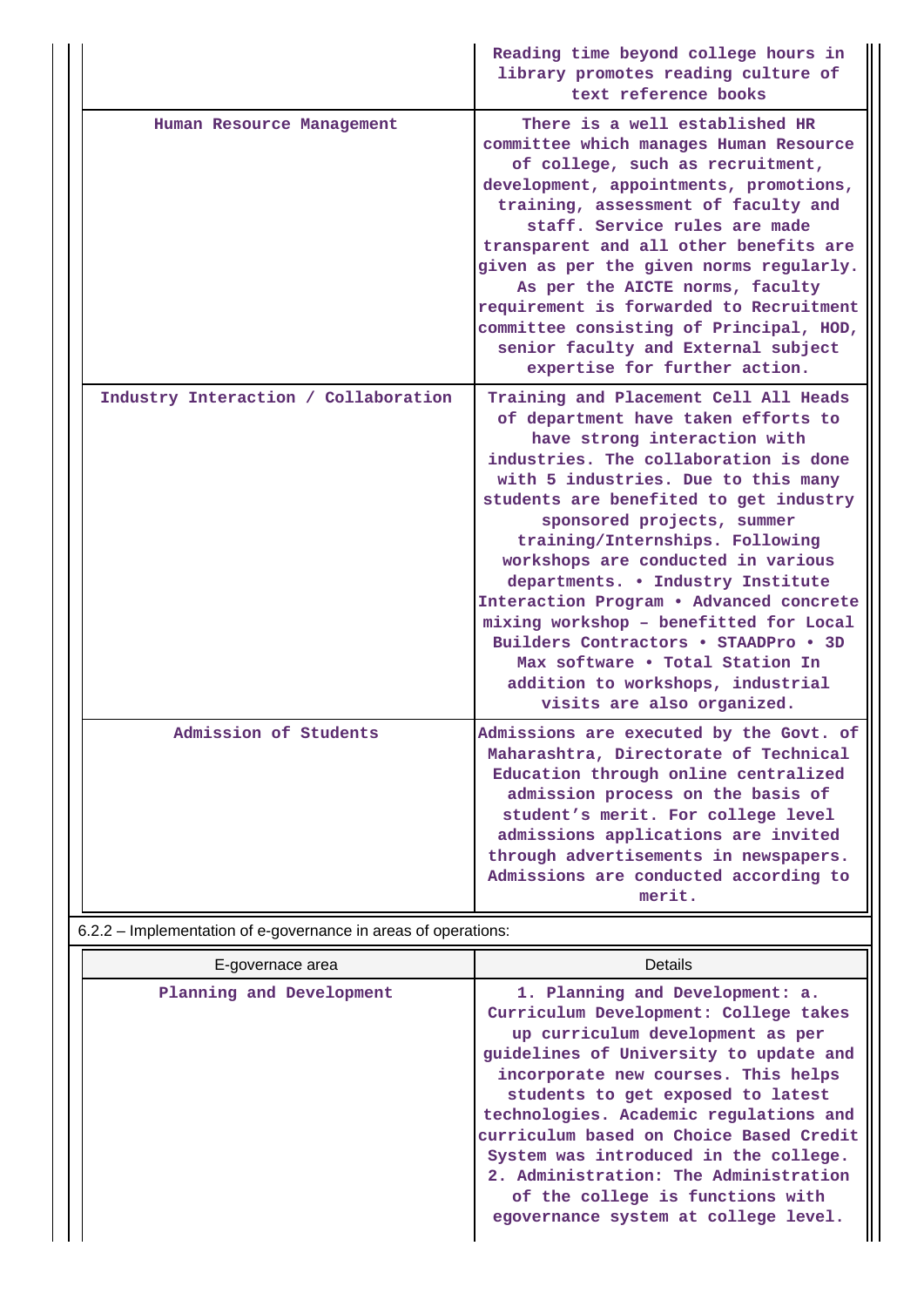**Even though the college is established in remote area of Konkan region still the college tries their best to keep in touch with latest tools of administration with available tools in hand. With the help of developed technological world college staff uses the same for administration purpose. Such as use of smart phone with inbuilt social app like Gmail, WhatsUp elearning system at college level, staff shares the assignments, notes to students. It helps to provide the brief notice of any event to be happened in college for awareness and of smooth functioning of the same. The college has biometric attendance for teaching and nonteaching staff. The college campus is equipped with CCTV Cameras at very place of need. 3. Finance and Accounts: The college uses Tally software for egovernance for transparent functioning of Finance and Accounts department of the college. This helps to increase the efficiency of staff towards the accuracy in financial transactions. The college conducts regular audit of annual books of accounts. The administrative office keeps the all financial records separately as per the events and transactions made for. The administrative office maintains the Books of Accounts properly which helps in auditing procedure. 4. Student Admission and Support: The most important key factor of the college toward the students admission and support is that college has system which allows the student to take admission with nominal fee at the initial stage of admission process of every academic year. This is the one of the important thing which supports some students those are facing financial issues. College has extended helping counter for the students which provides them several services as such admission form filling, examination form filling as well as scholarship form filling at one place only. College carries out admission process for first year as per guidelines of DTE University of Mumbai. 5. Examination: The College has the separate examination department with equipped tools necessary for examination purpose. As per the requirement of examination department**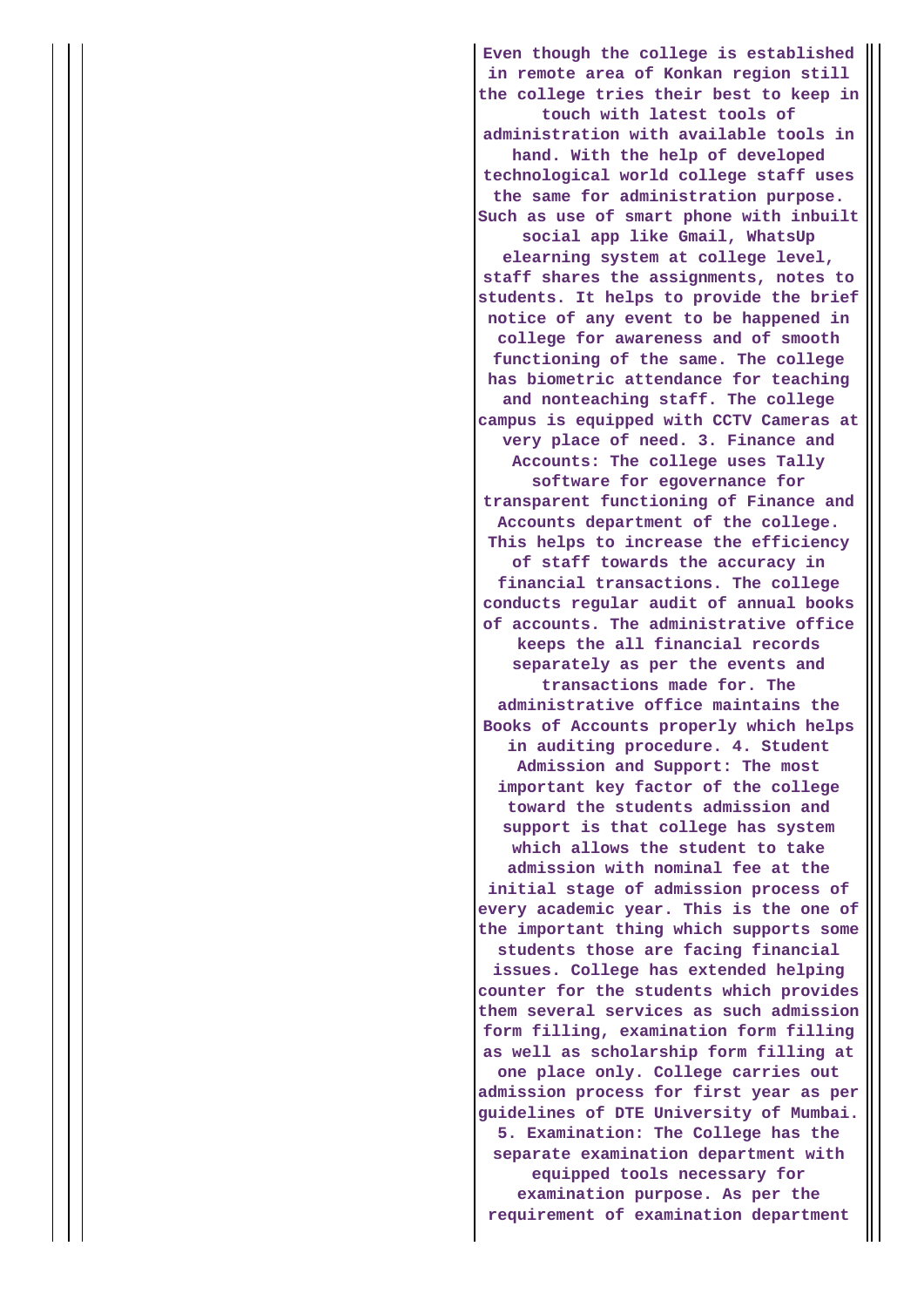**all the necessary equipments are provided by the college such as separate desktop, printers and Internet facility. Paper assessment of second year third year undergraduate courses is carried out in the college on behalf of University of Mumbai. Online paper assessment facility is provided in the college for first final year courses.**

# **6.3 – Faculty Empowerment Strategies**

 6.3.1 – Teachers provided with financial support to attend conferences / workshops and towards membership fee of professional bodies during the year

| Year | Name of Teacher                  | Name of conference/<br>workshop attended<br>for which financial<br>support provided                                    | Name of the<br>professional body for<br>which membership<br>fee is provided | Amount of support |
|------|----------------------------------|------------------------------------------------------------------------------------------------------------------------|-----------------------------------------------------------------------------|-------------------|
| 2018 | Dr. P. K. Roy                    | <b>SICE 2018</b><br>conference,<br>structural<br>integrity                                                             | DMRL , ISIS                                                                 | 6874              |
| 2018 | Y. R. Kulkarni                   | Jalyukta shivar<br>at MIT<br>Aurangabad                                                                                | <b>GIT</b>                                                                  | 7860              |
| 2019 | Y. R. Kulkarni                   | Regional<br>workshop for<br>orientation of<br>participating<br>institutes to<br>initiate work<br>in adopted<br>village | <b>GIT</b>                                                                  | 3801              |
| 2019 | mrs. Renu Hujare Miichigan State | university                                                                                                             | <b>GIT</b>                                                                  | 639000            |
|      |                                  | No file uploaded.                                                                                                      |                                                                             |                   |

 6.3.2 – Number of professional development / administrative training programmes organized by the College for teaching and non teaching staff during the year

| Year              | Title of the<br>professional<br>development<br>programme<br>organised for<br>teaching staff | Title of the<br>administrative<br>training<br>programme<br>organised for<br>non-teaching<br>staff | From date  | To Date    | Number of<br>participants<br>(Teaching<br>staff) | Number of<br>participants<br>(non-teaching<br>staff) |  |
|-------------------|---------------------------------------------------------------------------------------------|---------------------------------------------------------------------------------------------------|------------|------------|--------------------------------------------------|------------------------------------------------------|--|
| 2019              | HIT Office<br><b>(ERP Based</b><br>estimation<br>Management<br>software)                    | HIT Office<br>(ERP Based<br>estimation<br>Management<br>software)                                 | 18/09/2018 | 19/09/2018 | 9                                                | $\overline{a}$                                       |  |
| No file uploaded. |                                                                                             |                                                                                                   |            |            |                                                  |                                                      |  |

 6.3.3 – No. of teachers attending professional development programmes, viz., Orientation Programme, Refresher Course, Short Term Course, Faculty Development Programmes during the year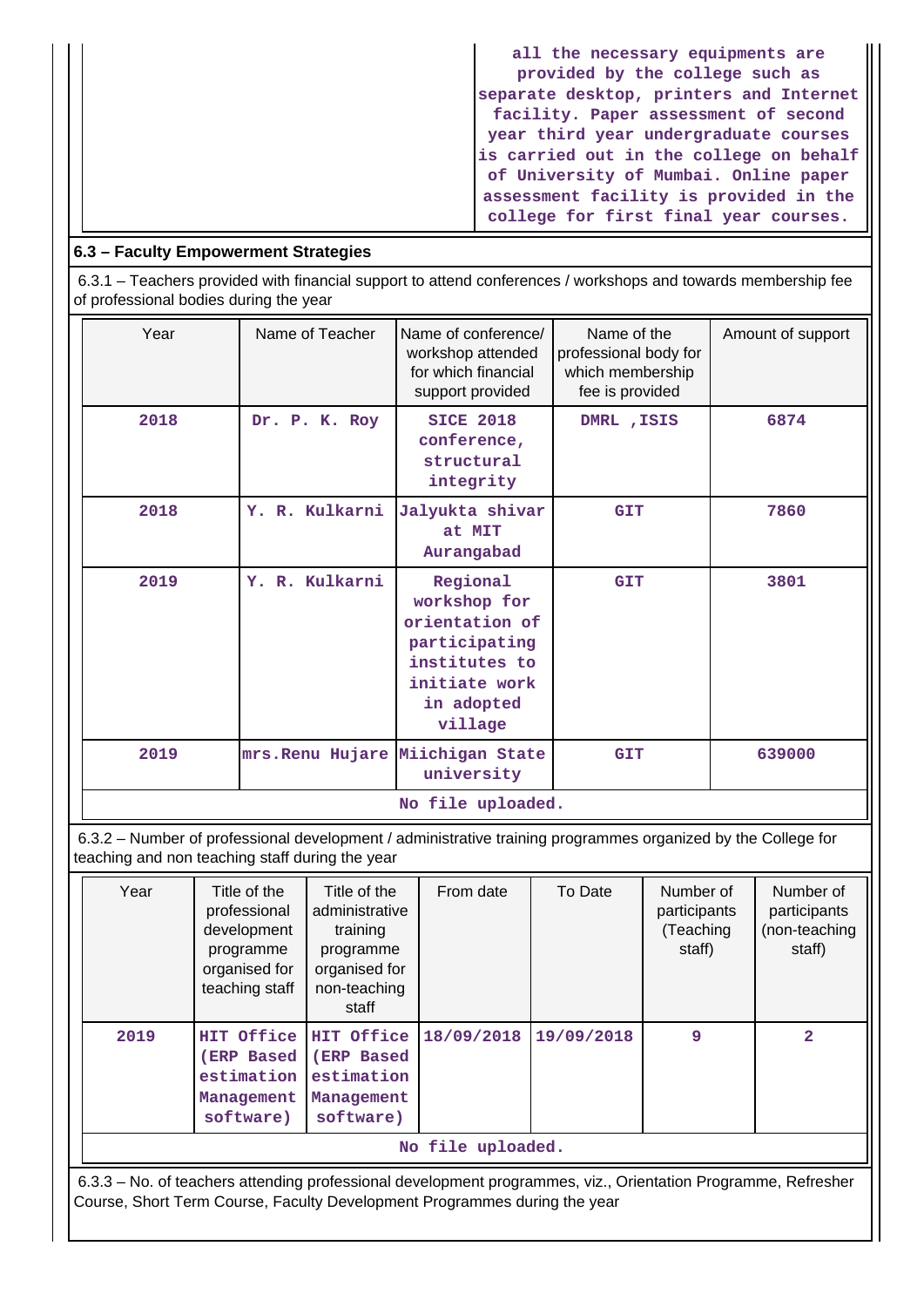| Title of the<br>professional<br>development<br>programme                                                                       | Number of teachers<br>who attended | From Date  | To date    | Duration        |
|--------------------------------------------------------------------------------------------------------------------------------|------------------------------------|------------|------------|-----------------|
| HitOffice<br>(Construction<br>ERP)                                                                                             | $\overline{2}$                     | 17/07/2018 | 21/07/2018 | 5               |
| Research<br>Methodology for<br>Engineering and<br>Management<br>Research                                                       | $\overline{2}$                     | 09/07/2018 | 14/07/2018 | 6               |
| STTP on<br>Research<br>Methodology                                                                                             | $\mathbf{1}$                       | 09/07/2018 | 14/07/2018 | $6\overline{6}$ |
| NPTEL Workshop                                                                                                                 | 1                                  | 14/07/2018 | 14/07/2018 | 1               |
| NPTEL Workshop                                                                                                                 | $\mathbf{1}$                       | 14/07/2018 | 14/07/2018 | 1               |
| The 20th<br>International s<br>edimentological<br>congress ISC<br>2018                                                         | 1                                  | 13/08/2018 | 14/08/2018 | $\overline{a}$  |
| Webinar on 3D<br>printing a<br>future of<br>advanced<br>manufacturing<br>organized<br>byDesign tech<br>Systems Limited<br>Pune | 1                                  | 24/08/2018 | 24/08/2018 | 1               |
| Understanding<br>Gender<br>Relations in<br>Public Private<br>Lives                                                             | 1                                  | 24/10/2018 | 30/10/2018 | 7               |
| IS Code<br>revision of<br>Earthquake<br>Organized by<br>ISSE Pune                                                              | $\mathbf{1}$                       | 17/11/2018 | 17/11/2018 | 1               |
| "Advances in<br>Manufacturing<br>and monitoring"<br>at VNIT, Nagpur                                                            | $\overline{2}$                     | 06/12/2018 | 11/12/2018 | 6               |
| One week<br><b>AICTEISHRAE</b><br>Refresher<br>course on<br>Refrigeration<br>and Air<br>Conditioning at<br>Chitkara            | $\mathbf{1}$                       | 14/12/2018 | 15/12/2018 | $\overline{2}$  |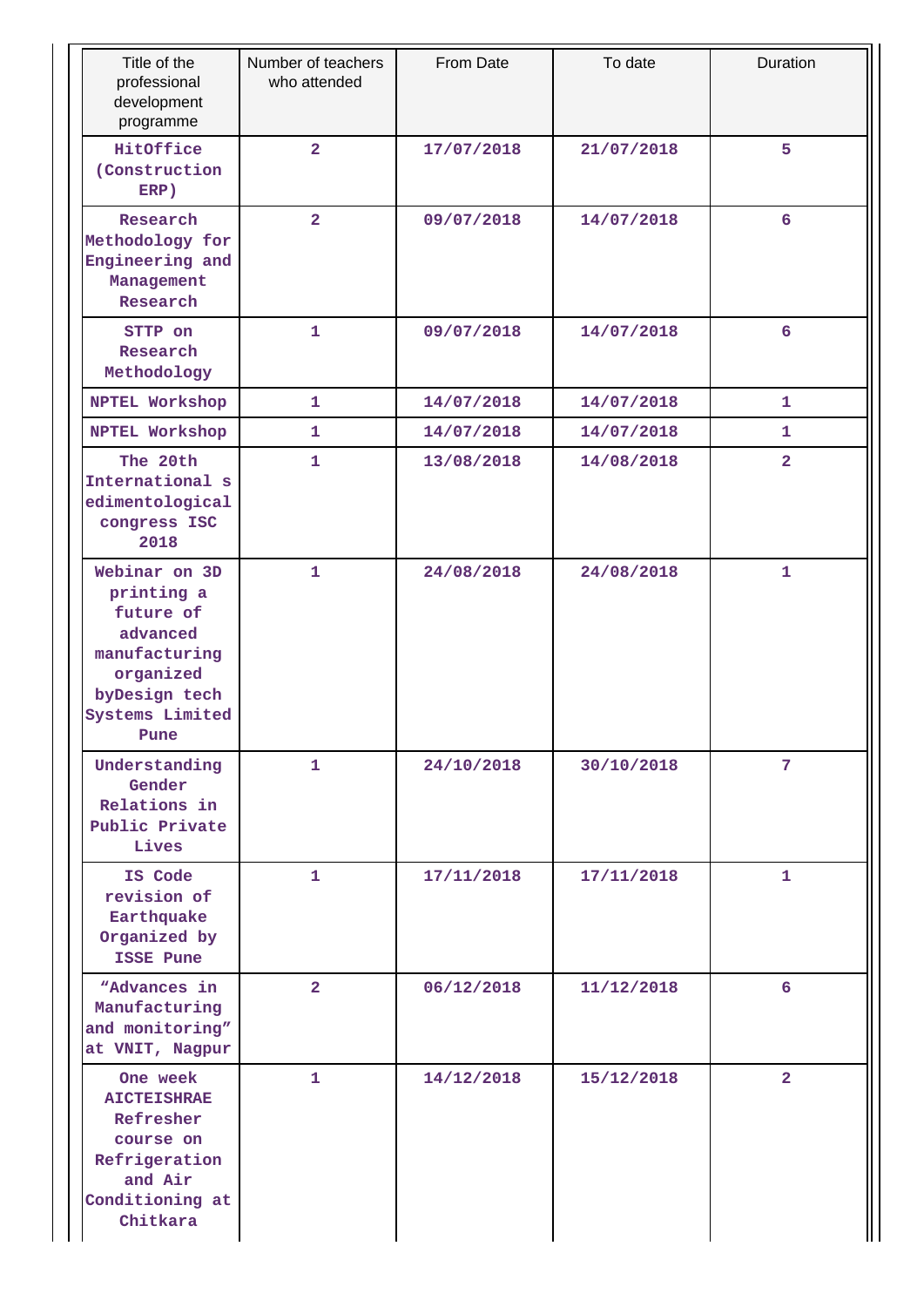| University,<br><b>RAJPURA</b>                                                                                                 |                |            |            |                 |
|-------------------------------------------------------------------------------------------------------------------------------|----------------|------------|------------|-----------------|
| One week STTP<br>on "Heating<br>Ventilation RAC<br>" organized by<br>S.B.Patil<br>College of<br>Engineering,<br>Indapur, Pune | $\mathbf{1}$   | 17/12/2018 | 21/12/2018 | 5               |
| 2 days workshop<br>on Qualitative<br>Research<br>Methodology at<br><b>AMGOI Vatar</b>                                         | 1              | 24/12/2018 | 28/12/2018 | 5               |
| IEI 1 day<br>workshop at<br>Sahyadri<br>Polytechnic<br>college Sawarde                                                        | 1              | 07/01/2019 | 08/01/2019 | $\mathbf{2}$    |
| Earthquake<br>resistant<br>design of steel<br>moment<br>resisting frame<br>buildings<br>(STTP)<br>1416/02/2019                | 1              | 12/01/2019 | 12/01/2019 | 1               |
| Subsurface<br>exploration :<br>Importance and<br>techniques<br>involved<br>(Online)<br>certification)                         | 1              | 14/02/2019 | 16/02/2019 | 3               |
| Sophisticated<br>Analytical<br>Instrumentation<br>for Advanced<br>Research                                                    | 5              | 05/03/2019 | 09/03/2019 | 5               |
| Moodle learning<br>management<br>system<br>(workshop)                                                                         | 1              | 15/03/2019 | 15/03/2019 | $\mathbf{1}$    |
| Structure<br>Determination<br>by Single<br>Crystal Xray<br>Diffractometer                                                     | 3              | 25/03/2019 | 30/03/2019 | $6\overline{6}$ |
| Basics of<br>property<br>documentation<br>(STTP)                                                                              | $\overline{3}$ | 03/06/2019 | 07/06/2019 | 5               |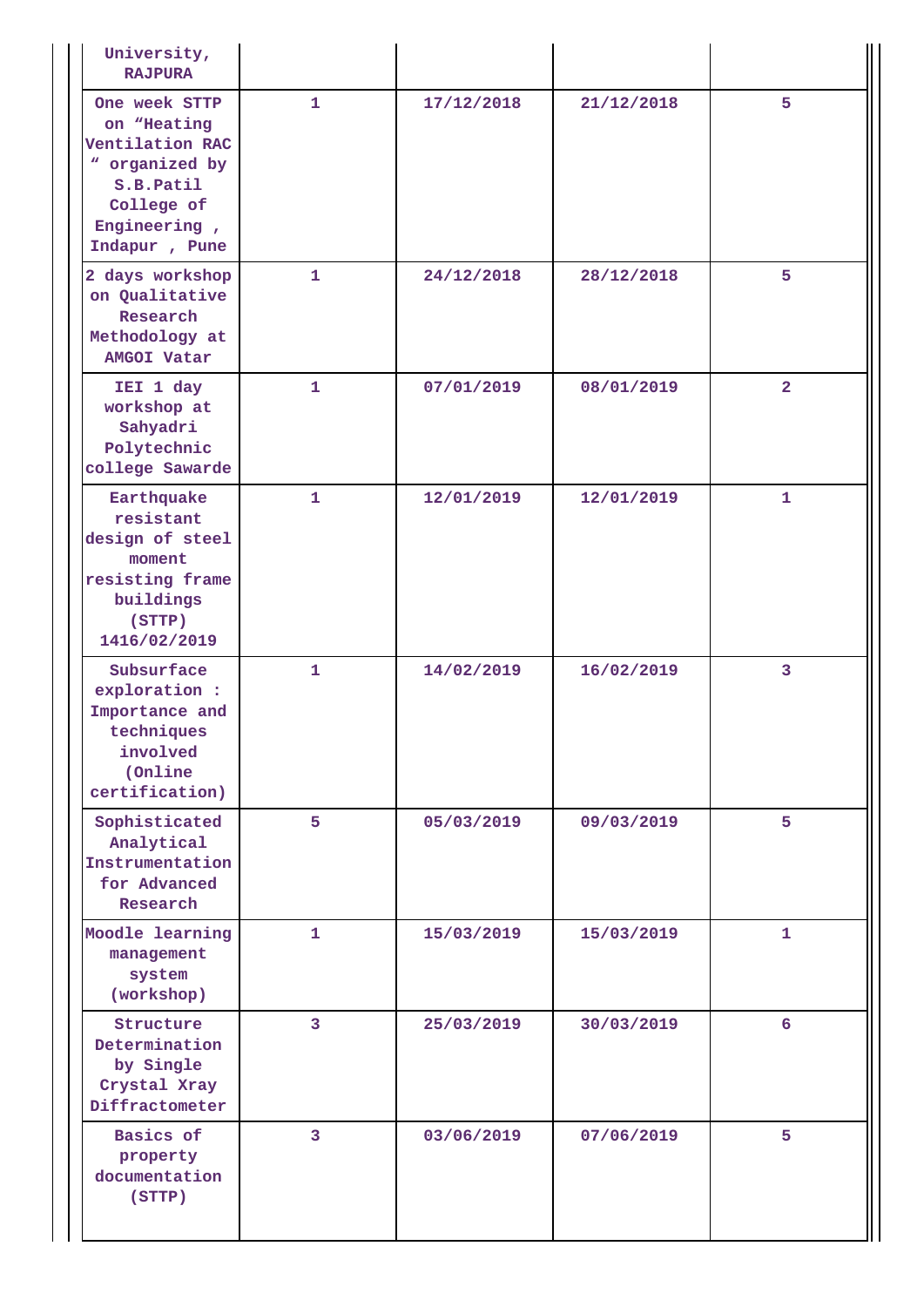| REVIT (STTP)                                                                                                    | 1.           |                  | 16/03/2019                                                             |            | 16/03/2019                                                                                                                                             |              | 1 |                 |
|-----------------------------------------------------------------------------------------------------------------|--------------|------------------|------------------------------------------------------------------------|------------|--------------------------------------------------------------------------------------------------------------------------------------------------------|--------------|---|-----------------|
| Advanced<br>structural<br>analysis and<br>design of<br>earthquake<br>resistant<br>structures<br>(STTP)          | $\mathbf{1}$ |                  | 03/06/2019                                                             |            | 13/06/2019                                                                                                                                             |              |   | 10              |
| 07 Days Faculty<br>Induction<br>program for<br>Student's<br>Induction<br>Program                                | 3            |                  | 10/06/2019                                                             |            |                                                                                                                                                        | 16/12/2019   |   | 7               |
| Rehabilitation<br>and<br>Retrofitting of<br>structure<br>(International<br>conference<br>ASTR/IEEE)             | 1            |                  | 10/06/2019                                                             |            |                                                                                                                                                        | 14/06/2019   |   | 5               |
| 03 Days Faculty<br>Induction<br>program for<br>Student's<br>Induction<br>Program                                | 5            |                  | 17/06/2019                                                             |            | 19/06/2019                                                                                                                                             |              |   | 3               |
| Advances in<br>disaster<br>management and<br>risk reduction<br>: A remote<br>sensing and GIS<br>approach (STTP) | $\mathbf{1}$ |                  | 24/06/2019                                                             |            |                                                                                                                                                        | 25/06/2019   |   | $\overline{2}$  |
| A Remote<br>sensing and GIS<br>approach (STTP)                                                                  | 1            |                  | 24/06/2019                                                             | 29/06/2019 |                                                                                                                                                        |              | 5 |                 |
|                                                                                                                 |              |                  |                                                                        | View File  |                                                                                                                                                        |              |   |                 |
| 6.3.4 - Faculty and Staff recruitment (no. for permanent recruitment):                                          |              |                  |                                                                        |            |                                                                                                                                                        |              |   |                 |
|                                                                                                                 | Teaching     |                  |                                                                        |            |                                                                                                                                                        | Non-teaching |   |                 |
| Permanent                                                                                                       |              | <b>Full Time</b> |                                                                        |            | Permanent                                                                                                                                              |              |   | Full Time       |
| 47                                                                                                              |              | 63               |                                                                        |            | 38                                                                                                                                                     |              |   | 45              |
| $6.3.5$ – Welfare schemes for                                                                                   |              |                  |                                                                        |            |                                                                                                                                                        |              |   |                 |
| Teaching                                                                                                        |              |                  |                                                                        |            |                                                                                                                                                        |              |   | <b>Students</b> |
| EPF, Gratuity, Group<br>Insurance, Mediclaim<br>policy                                                          |              |                  | Non-teaching<br>EPF, Gratuity, Group<br>Insurance, Mediclaim<br>policy |            | College Financial aid to<br>needy students, Group<br>Insurance, Government<br>scholarships, GIT Merit<br>Scholarship, Late Dr.<br>Ramanathan Endowment |              |   |                 |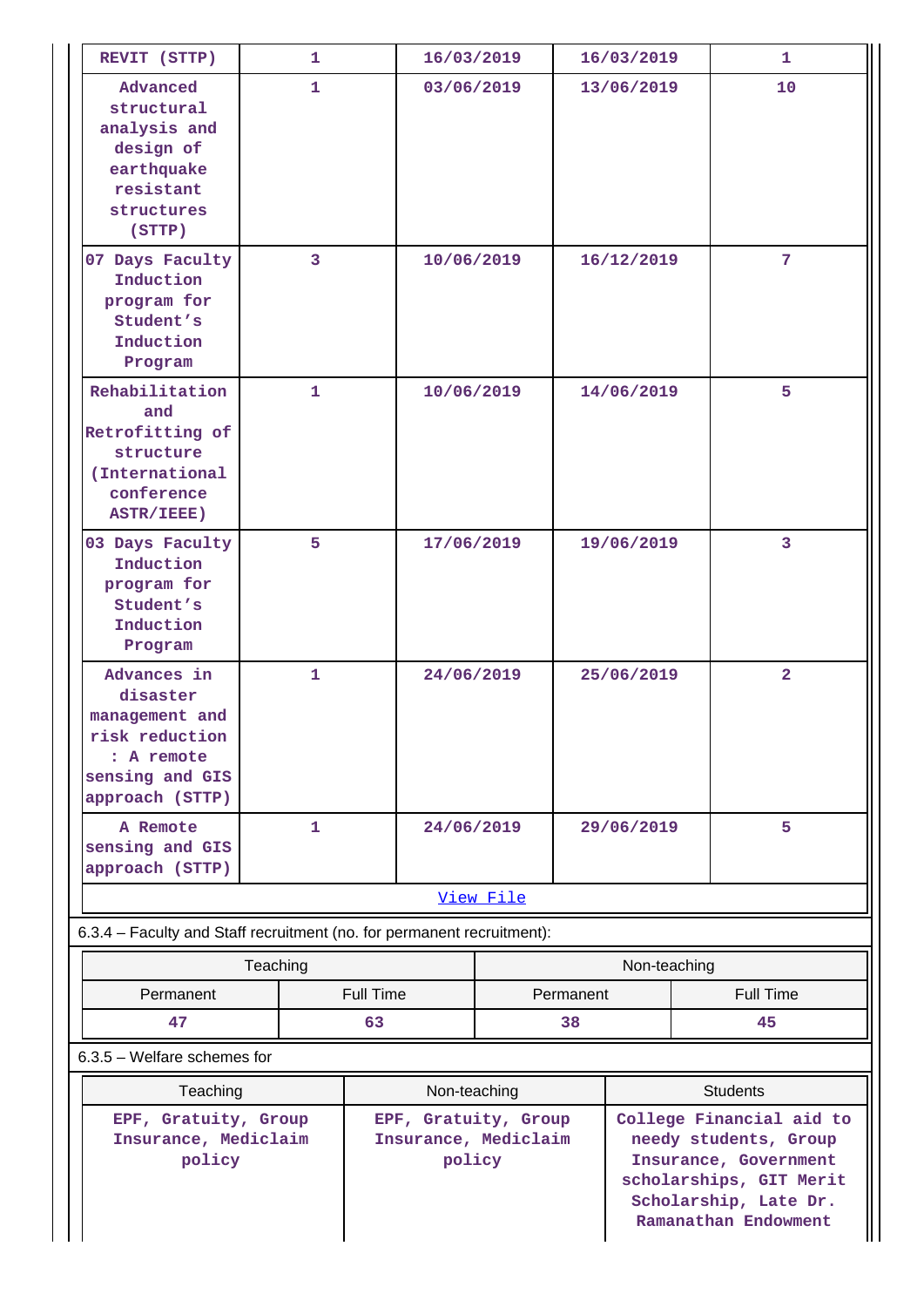### **6.4 – Financial Management and Resource Mobilization**

6.4.1 – Institution conducts internal and external financial audits regularly (with in 100 words each)

 **The institute undergoes two types of Financial Audit each year viz. Internal Audit and Statutory Audit. The Board of Trustees appoints the Internal Auditor and Statutory Auditor. The Internal Audit is carried quarterly and Statutory Audit is carried out sixmonthly. After the Fourth quarter audit, the Final audit is done by Statutory Auditors. The appointed Auditor visits the campus for Audit. The data as per standards and requirements are placed before the Auditors. The auditors go through the records for the purpose of audit and submit the report to the trustee. The queries are compiled if any as per the directives received from the auditor.**

 6.4.2 – Funds / Grants received from management, non-government bodies, individuals, philanthropies during the year(not covered in Criterion III)

| Name of the non government<br>funding agencies /individuals | Funds/ Grnats received in Rs. | Purpose                                               |  |  |  |  |
|-------------------------------------------------------------|-------------------------------|-------------------------------------------------------|--|--|--|--|
| <b>DSTSERB</b>                                              | 251467                        | Travel grand for<br>attending conference at<br>Canada |  |  |  |  |
| -- -                                                        |                               |                                                       |  |  |  |  |

[View File](https://assessmentonline.naac.gov.in/public/Postacc/Funds_or_Grants/795_Funds_or_Grants_1576575485.xlsx)

6.4.3 – Total corpus fund generated

#### **100000000**

#### **6.5 – Internal Quality Assurance System**

6.5.1 – Whether Academic and Administrative Audit (AAA) has been done?

| Audit Type     | External         |            | Internal |                         |  |
|----------------|------------------|------------|----------|-------------------------|--|
|                | Yes/No<br>Agency |            | Yes/No   | Authority               |  |
| Academic       | No               | <b>NIL</b> | Yes      | <b>IQAC</b>             |  |
| Administrative | <b>No</b>        | Nil        | Yes      | Principal,<br>Registrar |  |

6.5.2 – Activities and support from the Parent – Teacher Association (at least three)

 **1) ParentTeacher meetings were held to assess the academic progress of students. Parents were contacted on a monthly basis regarding low attendance. 2) Student difficulties are raised by parents in this meeting. Issues were addressed by the Principal. 3) Information about any upcoming planned activities, their importance, and overall contents was discussed with parents to make them aware of activities in college campus. 4) Separate one to one meetings of student, parent, and teacher were conducted for those who did not have attended. Campus recruitment drives and related information was given to Parents.ge. This is basically to intimate parents about the seriousness of their careerrelated matters. 5) Information about the 24x7 campus was given. The importance of skillrelated training was impressed. The usefulness of the internship was told and parents were asked to cooperate. Most parents showed a**

**willingness to send students to even far off places. 6) Parents took initiatives and few parents even suggested fo syllabus revision. The said suggestions were collated and sent to Bard of Study of the university. 7)The issue of transport from the nearby places to college was discussed at length and few parents took initiative took up the matter with transport authorities.**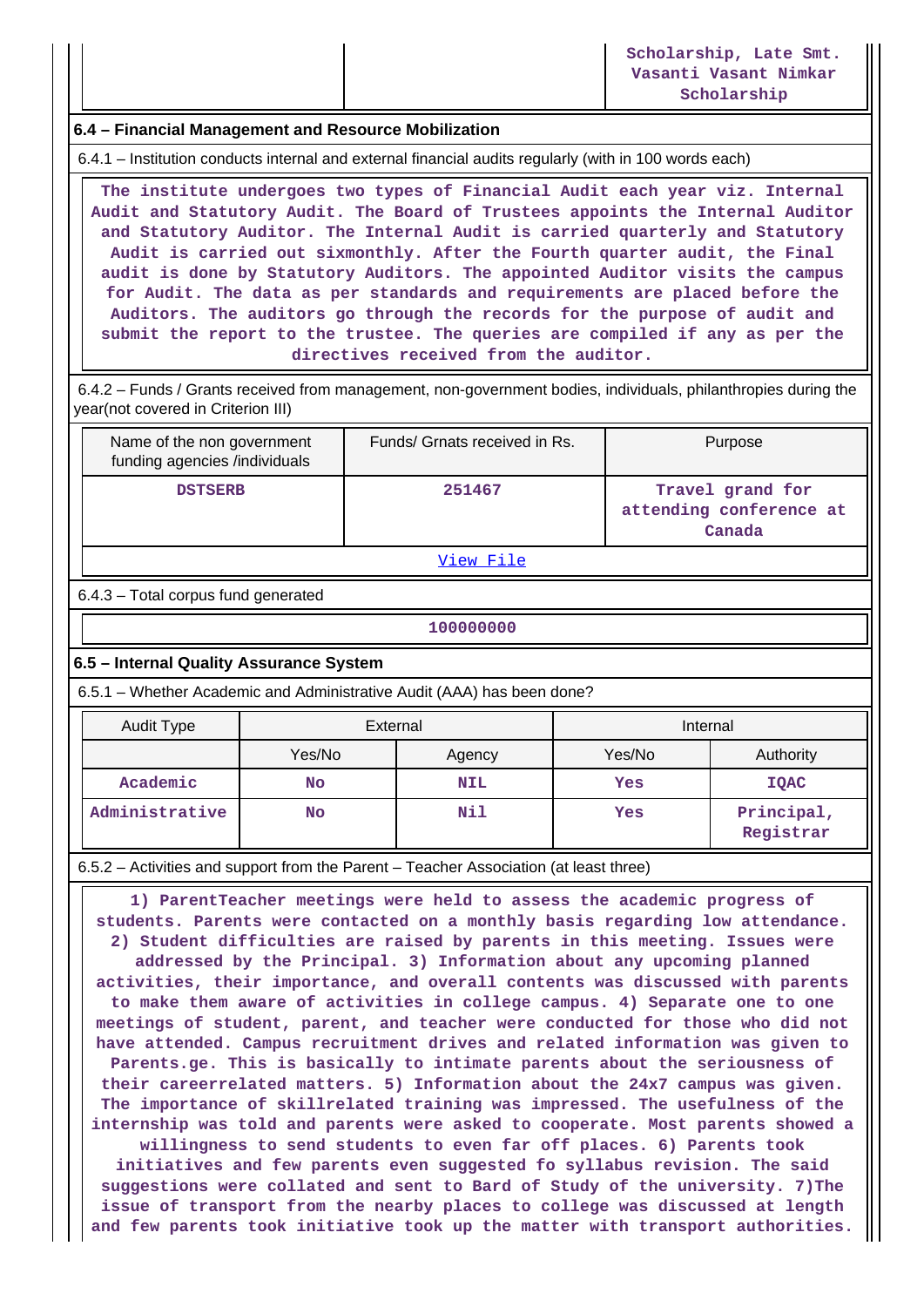**8) Parents of the students who stay in hostel raised the issue of facilities related to the sports, gymnasium and sports ground. The said infrastructural upgradation was promised by the principal. 9) The Principal informed about the Library facility and its services being available up to 11 O clock. at night. 10) On specific demand by parents, the Principal assured that the Library books limit will be raised to 10 books per student.**

#### 6.5.3 – Development programmes for support staff (at least three)

 **• Workshops were arranged on "Total station" and "Viscosity". • "Know your Labs" program was organized in each department.**

6.5.4 – Post Accreditation initiative(s) (mention at least three)

#### **NBA: In progress**

6.5.5 – Internal Quality Assurance System Details

| a) Submission of Data for AISHE portal | Yes |
|----------------------------------------|-----|
| b) Participation in NIRF               | No  |
| c)ISO certification                    | No  |
| d)NBA or any other quality audit       | No  |

6.5.6 – Number of Quality Initiatives undertaken during the year

| Year      | Name of quality<br>initiative by IQAC | Date of<br>conducting IQAC | <b>Duration From</b> | Duration To | Number of<br>participants |  |  |  |
|-----------|---------------------------------------|----------------------------|----------------------|-------------|---------------------------|--|--|--|
| 2018      | Meeting of<br><b>IOAC</b>             | 30/07/2018                 | 30/07/2018           | 30/07/2018  | 14                        |  |  |  |
| 2018      | Meeting of<br><b>IOAC</b>             | 10/12/2018                 | 10/12/2018           | 10/12/2018  | 12                        |  |  |  |
| 2019      | Meeting of<br><b>IOAC</b>             | 18/03/2019                 | 18/03/2019           | 18/03/2019  | $12 \overline{ }$         |  |  |  |
| View File |                                       |                            |                      |             |                           |  |  |  |

# **CRITERION VII – INSTITUTIONAL VALUES AND BEST PRACTICES**

## **7.1 – Institutional Values and Social Responsibilities**

 7.1.1 – Gender Equity (Number of gender equity promotion programmes organized by the institution during the year)

| Title of the<br>programme                                      | Period from | Period To  | Number of Participants |      |  |
|----------------------------------------------------------------|-------------|------------|------------------------|------|--|
|                                                                |             |            | Female                 | Male |  |
| Training on<br>Self Defense<br>Techniques                      | 01/03/2019  | 02/03/2019 | 149                    |      |  |
| Celebration of<br>Women's Day<br>Theme: #Balance<br>For Better | 08/03/2019  | 08/03/2019 | 67                     | 150  |  |

7.1.2 – Environmental Consciousness and Sustainability/Alternate Energy initiatives such as:

Percentage of power requirement of the University met by the renewable energy sources

**MSEDCL load sanctioned for all college campus in KW: 642 Actual use as per MSEDCL bill in KW or KWH (per month): 80100 or 2800035000 Created by college solar water source in KWH (month): 1296 MSEDCL rate in Rs: 11.50 Total amount**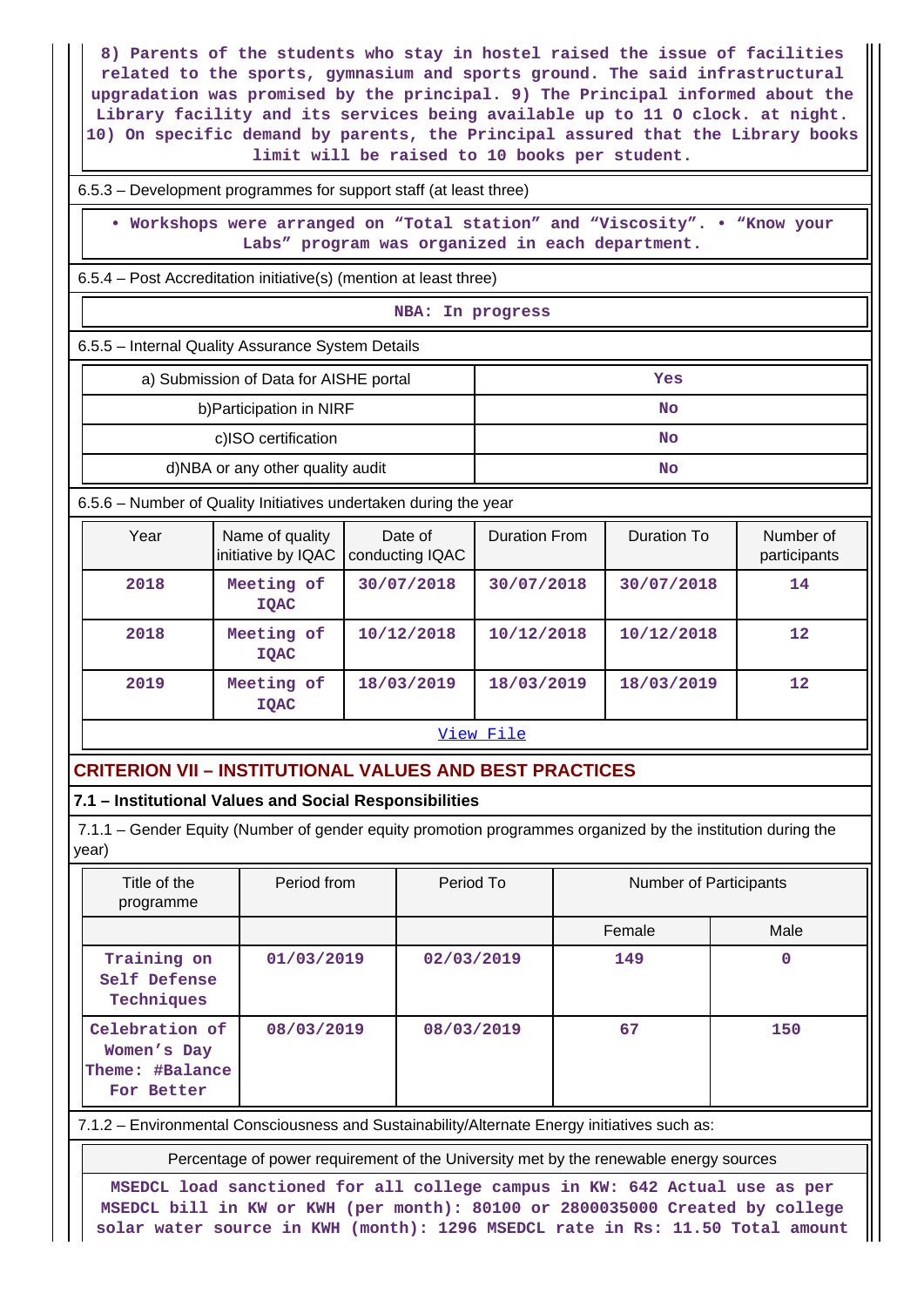| saved per month in Rs: 14904.00                                                                   |                                                                                             |                                                                                                   |                                            |                |                        |                                                                                                                                                                                                                                                                                                                                                                                                                                          |                                           |                                              |                                                     |
|---------------------------------------------------------------------------------------------------|---------------------------------------------------------------------------------------------|---------------------------------------------------------------------------------------------------|--------------------------------------------|----------------|------------------------|------------------------------------------------------------------------------------------------------------------------------------------------------------------------------------------------------------------------------------------------------------------------------------------------------------------------------------------------------------------------------------------------------------------------------------------|-------------------------------------------|----------------------------------------------|-----------------------------------------------------|
| 7.1.3 - Differently abled (Divyangjan) friendliness                                               |                                                                                             |                                                                                                   |                                            |                |                        |                                                                                                                                                                                                                                                                                                                                                                                                                                          |                                           |                                              |                                                     |
| Item facilities                                                                                   |                                                                                             |                                                                                                   | Yes/No                                     |                |                        | Number of beneficiaries                                                                                                                                                                                                                                                                                                                                                                                                                  |                                           |                                              |                                                     |
| Physical facilities                                                                               |                                                                                             |                                                                                                   |                                            | <b>No</b>      |                        |                                                                                                                                                                                                                                                                                                                                                                                                                                          | $\mathbf 0$                               |                                              |                                                     |
| Provision for lift                                                                                |                                                                                             |                                                                                                   |                                            | <b>No</b>      |                        |                                                                                                                                                                                                                                                                                                                                                                                                                                          | $\Omega$                                  |                                              |                                                     |
| Ramp/Rails                                                                                        |                                                                                             | Yes                                                                                               |                                            |                | $\Omega$               |                                                                                                                                                                                                                                                                                                                                                                                                                                          |                                           |                                              |                                                     |
| <b>Braille</b><br>Software/facilities                                                             |                                                                                             | <b>No</b>                                                                                         |                                            |                | $\mathbf 0$            |                                                                                                                                                                                                                                                                                                                                                                                                                                          |                                           |                                              |                                                     |
| <b>Rest Rooms</b>                                                                                 |                                                                                             | Yes                                                                                               |                                            |                | $\mathbf{0}$           |                                                                                                                                                                                                                                                                                                                                                                                                                                          |                                           |                                              |                                                     |
|                                                                                                   | Scribes for examination                                                                     |                                                                                                   |                                            | Yes            |                        |                                                                                                                                                                                                                                                                                                                                                                                                                                          | $\mathbf{0}$                              |                                              |                                                     |
| Special skill development<br>for differently abled<br>students                                    |                                                                                             | Yes                                                                                               |                                            | $\mathbf{0}$   |                        |                                                                                                                                                                                                                                                                                                                                                                                                                                          |                                           |                                              |                                                     |
| 7.1.4 - Inclusion and Situatedness                                                                |                                                                                             |                                                                                                   |                                            |                |                        |                                                                                                                                                                                                                                                                                                                                                                                                                                          |                                           |                                              |                                                     |
| Year                                                                                              | Number of<br>initiatives to<br>address<br>locational<br>advantages<br>and disadva<br>ntages | Number of<br>initiatives<br>taken to<br>engage with<br>and<br>contribute to<br>local<br>community |                                            | Date           | Duration               |                                                                                                                                                                                                                                                                                                                                                                                                                                          | Name of<br>initiative                     | <b>Issues</b><br>addressed                   | Number of<br>participating<br>students<br>and staff |
| 2018                                                                                              | $\mathbf{1}$                                                                                | $\Omega$                                                                                          |                                            | 27/10/201<br>8 | 01101                  |                                                                                                                                                                                                                                                                                                                                                                                                                                          | Guest<br>Lecture<br>to nearby<br>industry | 1. Utility<br>system in<br>chemical<br>plant | 22                                                  |
|                                                                                                   |                                                                                             |                                                                                                   |                                            |                | No file uploaded.      |                                                                                                                                                                                                                                                                                                                                                                                                                                          |                                           |                                              |                                                     |
| 7.1.5 - Human Values and Professional Ethics Code of conduct (handbooks) for various stakeholders |                                                                                             |                                                                                                   |                                            |                |                        |                                                                                                                                                                                                                                                                                                                                                                                                                                          |                                           |                                              |                                                     |
|                                                                                                   | Title                                                                                       |                                                                                                   | Date of publication                        |                |                        | Follow up(max 100 words)                                                                                                                                                                                                                                                                                                                                                                                                                 |                                           |                                              |                                                     |
| Etiquette                                                                                         |                                                                                             |                                                                                                   | 08/05/2018                                 |                |                        | It is a small booklet (64<br>pages) containing very<br>basic and important<br>knowledge about<br>'Etiquettes' to be<br>followed by each GITian<br>(student as well as<br>staff). It covers ethics<br>with respect to various<br>aspects of living like<br>body language, eating<br>sense, dressup,<br>professional behavior and<br>many more areas. These<br>contents are required to<br>be known by everyone as a<br>member of society. |                                           |                                              |                                                     |
| 7.1.6 - Activities conducted for promotion of universal Values and Ethics                         |                                                                                             |                                                                                                   |                                            |                |                        |                                                                                                                                                                                                                                                                                                                                                                                                                                          |                                           |                                              |                                                     |
| Activity                                                                                          |                                                                                             |                                                                                                   | <b>Duration From</b><br><b>Duration To</b> |                | Number of participants |                                                                                                                                                                                                                                                                                                                                                                                                                                          |                                           |                                              |                                                     |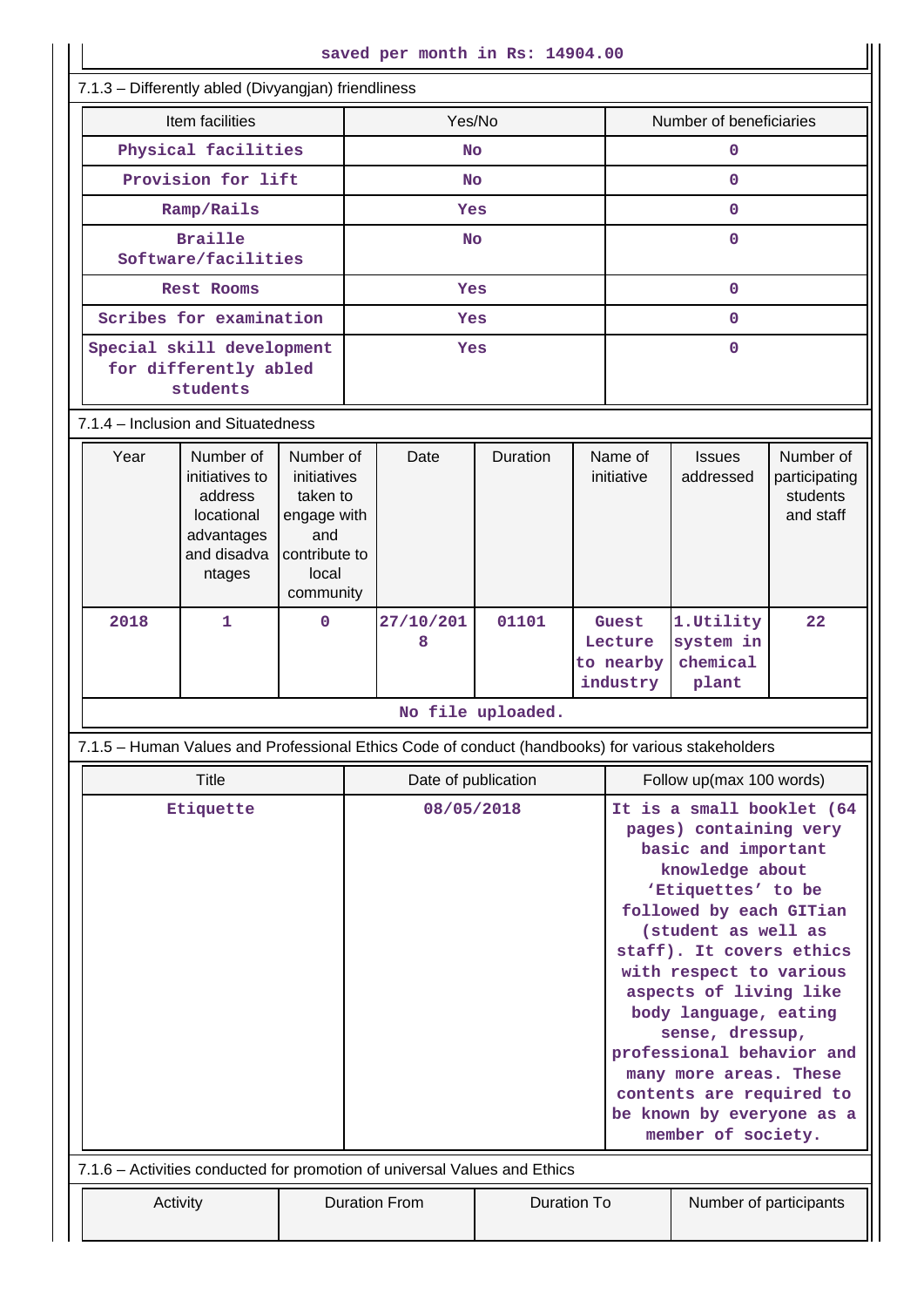| Lecture on Yoga and<br>meditation      | 21/06/2019 | 21/06/2019 | 12 |
|----------------------------------------|------------|------------|----|
| Meditation Self<br>Development Program | 19/08/2018 | 26/08/2018 | 38 |

#### **No file uploaded.**

#### 7.1.7 – Initiatives taken by the institution to make the campus eco-friendly (at least five)

 **1. Waste water treatment plant Waste water from canteen, mess, hostels and staff quarters is given treatment and converted into pesticide. All plants in GIT campus grow up with this pesticide only. So GIT campus is green based on ecofriendly initiative. 2. Waste food treatment plant Wasted food from both messes gets processed in this treatment plant to convert it into compost. The same compost is the root of this beautiful natural ecofriendly GIT campus. 3. Save Paper Most of the departments conduct the course exit survey of each subject through Google form, which save the use of actual papers and only final report is used in printed form. The student feedback system is also converted in ebased system and replaced by actual hard copies filling. Both these methods saved large number of papers and supported go green concept. 4. eWaste Management A separate committee works on identification and collection of all ewaste materials like electronic components (motherboards, hard disks etc.), other consumable materials. This material is facilitated for reuse. This initiative is one of the useful supports for ecofriendly campus. 5. Green campus GIT hostel area is located near to a lot of greenery and natural scenario. Various types of agricultural items are growing in the campus and hostel students feel the joy of moving in the garden. Typical Konkan items along with various fruits are planted in the campus, where hostelites can breathe a joy of nature.In addition to this, institute also participated in tree plantation initiative taken by Government of Maharashtra and planted 250 trees of cashew (Kaju), Amla, Sag.**

#### **7.2 – Best Practices**

#### 7.2.1 – Describe at least two institutional best practices

 **1. Mentor ship program Students of each class are divided in to batches of 20. A faculty member is assigned to each batch as a mentor to the students. The mentor is responsible for identification and redressal of students'problem related to academics, campus, hostels, studies, etc. This is ensured by conducting individual meetings and group meetings with the mentees every month. The problems encountered by the mentees are tried to be addressed on the spot by the mentor. If the problems do not have any immediate solution, they are recorded along with the mentee attendance. Each department has a Departmental Mentor cocoordinator whose work is regulated by an institute level Mentor Cocoordinator. The individual faculty mentors submit their mentor ship meeting report to their departmental mentor cocoordinator. The problems are discussed with him and as well as the Head of the Department so that they are solved at department level. The departmental mentor ship record is then finally submitted to the institute level mentor cocoordinator. The problems are further studied and classified such that they are taken care of by the respective head responsible for remedy provision. 2. Weekly plan Weekly plan is a practice of preparing a plan for upcoming week exercised by every faculty. At the end of every week each faculty prepares a schedule of his or her normal duties and extra activities like lab work, research work, available for students, library, etc. This plan is displayed every Monday for students' knowledge. At the end of the planned week the weekly plan is taken off by the faculty and submitted to the Head of the Department and further maintained as a record. The significance of maintaining a weekly plan is that the students are aware of when their teacher will be available for the redressal of their doubts and other problems.**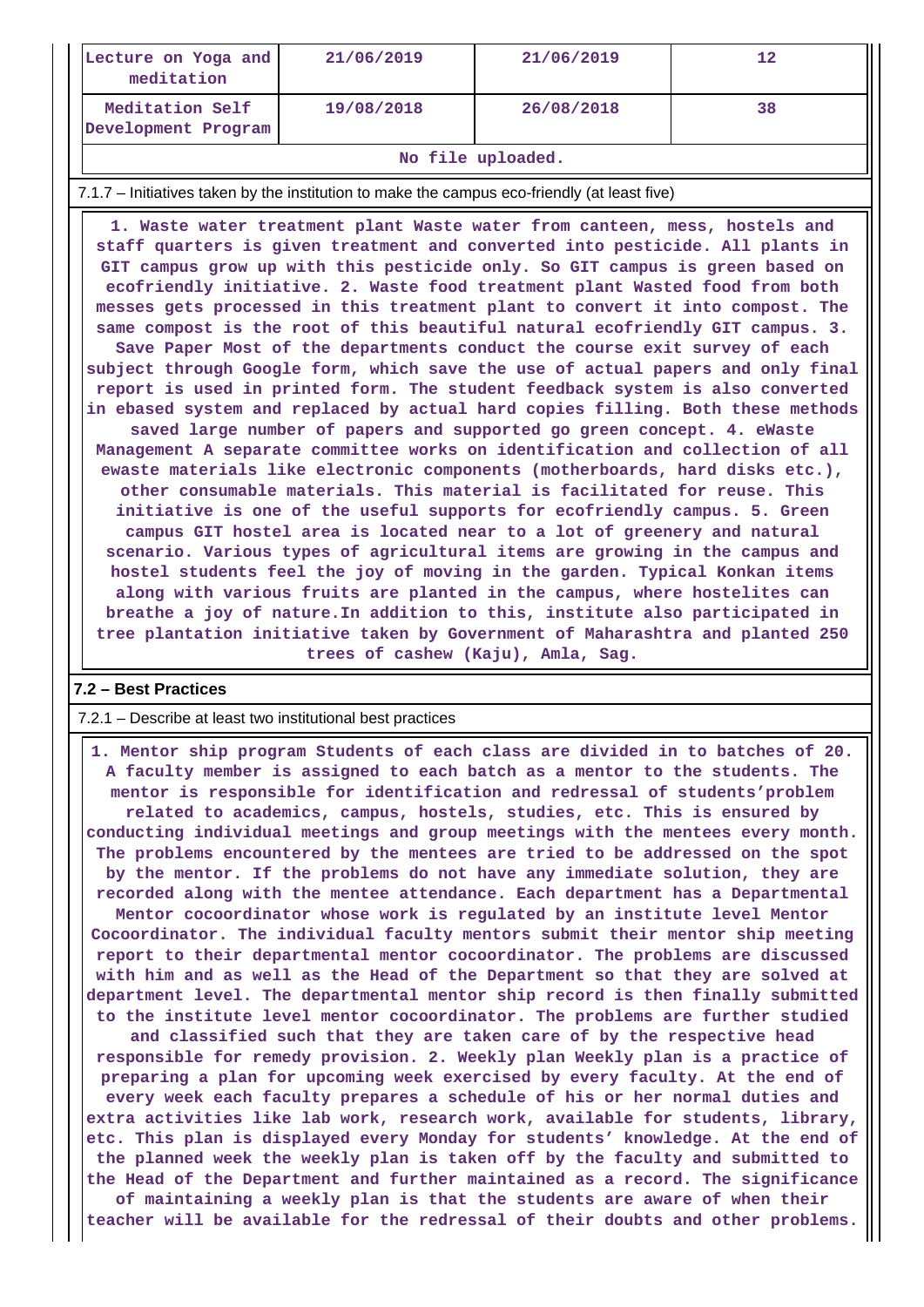**From faculty point of view maintaining a weekly plan helps him or her to plan and achieve targets or goals within proper time limits. If these targets are properly achieved it always boosts the confidence of the faculty and further motivates him or her to work more.**

 Upload details of two best practices successfully implemented by the institution as per NAAC format in your institution website, provide the link

<http://git-india.edu.in/AQAR/Two>

#### **7.3 – Institutional Distinctiveness**

 7.3.1 – Provide the details of the performance of the institution in one area distinctive to its vision, priority and thrust in not more than 500 words

 **Institute is running on the road towards achieving the vision focusing on transforming individuals into engineering professionals for the betterment of society. It has various aspects to reach the vision. The thrust area of this vision is the use of knowledge for socially beneficial. GIT is the first engineering institute in the Konkan region to get approved by Unnat Bharat (UBA) and Unnat Maharashtra Abhiyan (UMA). Various activities related to social benefits are carried out under UMA. The most successful activity of UMA is an assessment of "JalyuktaShivarYojana" in Ketaki, Gane and Anari villages. It was done by students of the Civil Department under the guidance of faculty. The major concern of the same is to test the structural details and outcomes of implementations to the farmers. On similar lines, various socialfriendly activities like career guidance to 12th Students of nearby junior colleges (Approximately 3000 per year), blood donation camps, etc. get carried out every year. Uncommon ideas related to social benefit were presented to district collector though UMA. Students are encouraged to implement a few of these ideas in our own campus on realtime basis. One of the most prominent examples of the same is the automation of all washrooms in the institutes by the students. Institute always initiates a lot of knowledge gaining happenings for nearby students in the societies. Practical demonstrations through project competitions, interesting shows like a mobile planetarium and showcasing technical evolution in various engineering domains are key examples of these**

**happenings.**

Provide the weblink of the institution

<http://www.git-india.edu.in>

#### **8.Future Plans of Actions for Next Academic Year**

 **Institute always continue all of the activities that give best support for quality improvement. In addition to these activities, institute also undertakes additional methods for own betterment. In next academic year, institute planned to focus on career development of students as a major concern. GATE, being a nationally normed examination, is one of the focuses of interest for next year. Appropriate coaching for GATE is scheduled in all engineering streams of institute in every weekend. These weekend coaching will benefit the students for easy preparation and is expected to give valuable outcome from it. Institute also wish to continue the efforts related to Unnat Maharashtra Abhiyan (UMA) by extending our reach to tribal region of Konkan. Bonding with Tribal Research and Training Institute(TRTI) through IIT Bombay is the next plan of action toenlighten tribal issues in Konkan region and act as a support to solve them. Institute also wish to extend outreach activities by initializing incubation centre in own campus. The purpose of the same is to provide a common platform to society to propose any idea for betterment of human life and get it validated by proper research methodology. Institute wish to provide a complete support to nearby students and other people for executing their ideas. Apart from above mentioned plan of action, institute will also encourage the students for better**